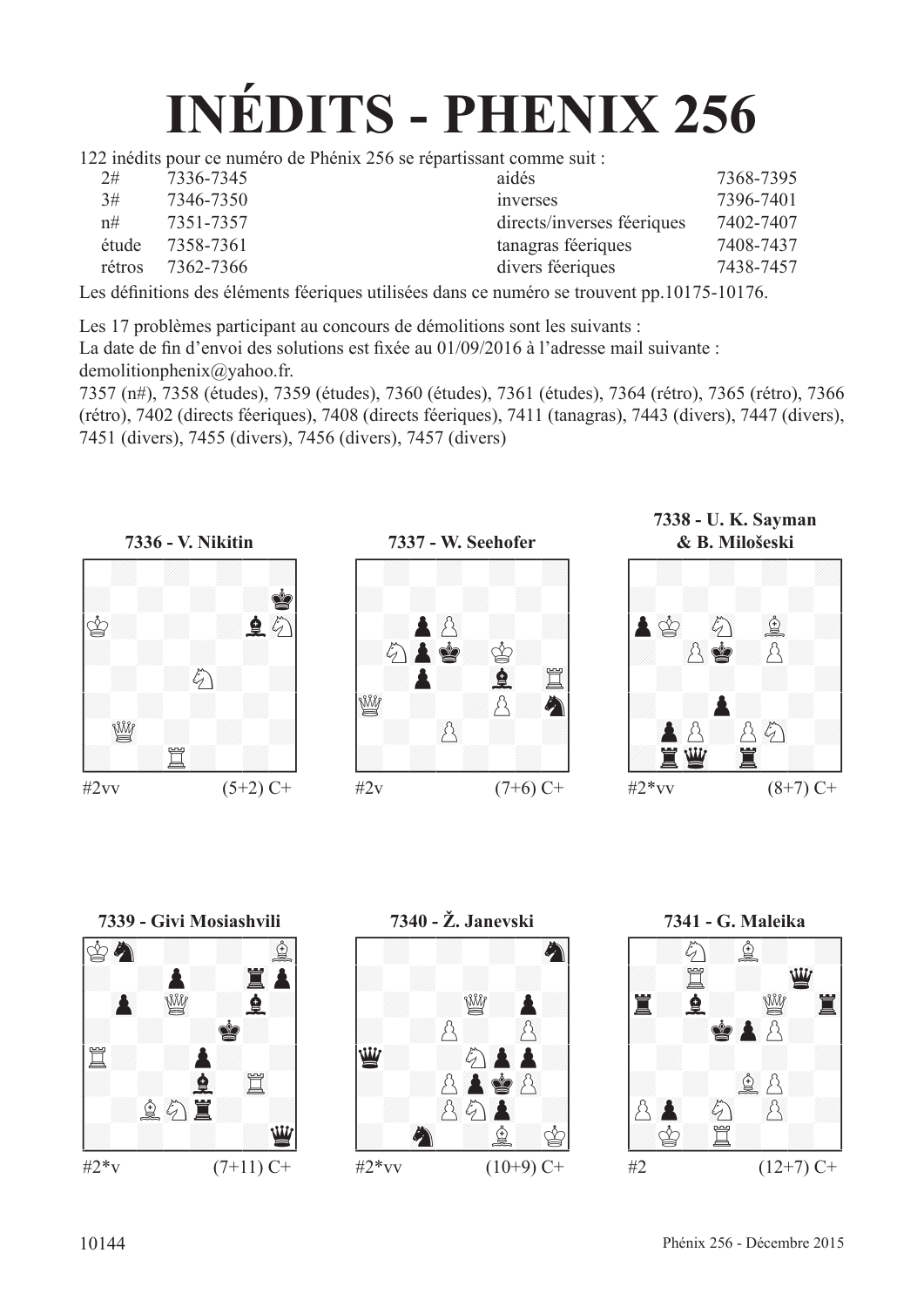

**7343 - V. Dyachuk** !--------! / : 23de : 01r/ /:F: :P()P / /C: 45t : 67F/ /()PP89c : 45T / /P01RD: : :/ /()P : :P: / /p: ()p : :/ /: 45t 67f : /







 $#2^*$   $(8+13)$  C+









**& L. Makaronez<br> \begin{array}{cccccccccccccc} \mathbf{\underline{w}} & \mathbf{\underline{z}} & \mathbf{\underline{z}} & \mathbf{\underline{z}} & \mathbf{\underline{z}} & \mathbf{\underline{z}} & \mathbf{\underline{z}} & \mathbf{\underline{z}} & \mathbf{\underline{z}} & \mathbf{\underline{z}} & \mathbf{\underline{z}} & \mathbf{\underline{z}} & \mathbf{\underline{z}} & \mathbf{\underline{z}} & \mathbf{\underline{z}} & \mathbf{\underline{z}} & \mathbf{\underline{z}} & \mathbf{\underline{z}} & \mathbf{\underline{z}} & \mathbf{\underline{z}} & \mathbf{\underline{z}} & \mathbf{\underline** 

**7349 - L. Lyubashevsky**

**7350 - A. Gasparyan**

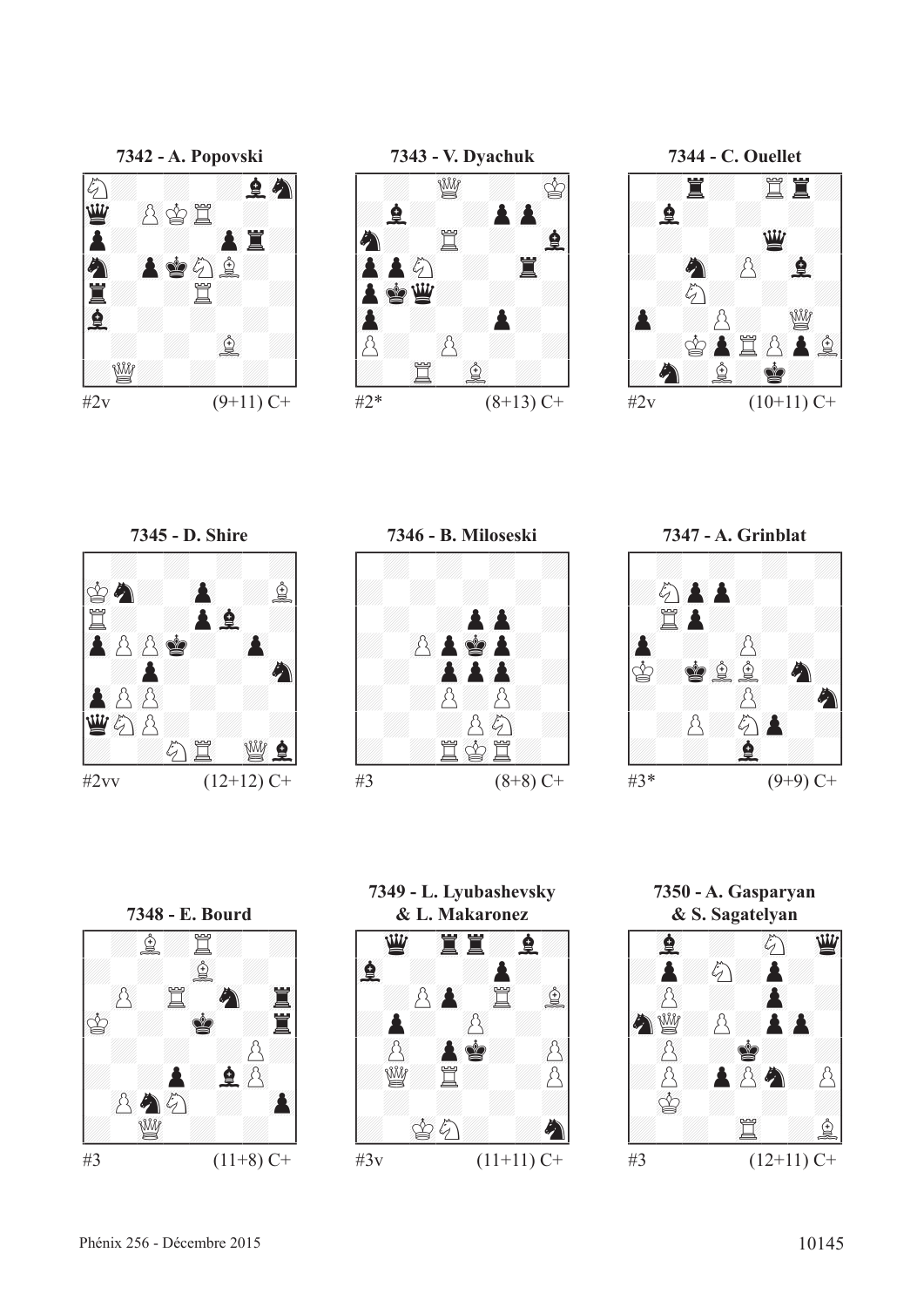

**7351 - P. Hoffmann** !--------! / :f:c:F:/ /:c:P()P : / /P: :P: :/ /45t ()p 01R ()P / / :r:P:p:/ /: :t: ()p / /C()P 67f : :/ /: : : : /

 $\#4v$  (10+10) C+

 $#7v$  (5+2) C+ **7355 - T. Chkhetiani** !--------! /C67F : : :/ /45TT()Pr: : / /P01Rp: : :/ /()P : :t()p / /p: :p: :/ /()pP: ()p : / / ()p :f: :/ /: : : : / \$\_\_\_\_\_\_\_\_\$  $#9$  (10+9) C+ **7357 - O. Schmitt** !--------! / : : : :/ /:P: : ()P / / ()pP: :p:/ /89C ()pP:P45t / / :P: 01r 01R/ /:P:P: : / / ()p : : :/ /: : :f:C/ \$\_\_\_\_\_\_\_\_\$ #19 (7+11) **7358 - M. Hlinka,**



**7352 - A. Grinblat** !--------! / 89cf: : :/ /: : 45TP: / / 67fp45t 45t 67F/ /:P:P: :F/ / ()P ()pR()pP()p/ /()P : : : / / :p: :p:/ /: :c01r : / #4  $(13+10)$  C+

**7353 - O. Schmitt** !--------! / :c: 89C :/ /:f45t : :P/ / 89c ()PP:C()p/ /:P:P01R 01r / / :P: : :/ /45T :F:p:P/ /T: ()p : 45t/ /67F : : 67f /

#6v  $(10+14)$  C+





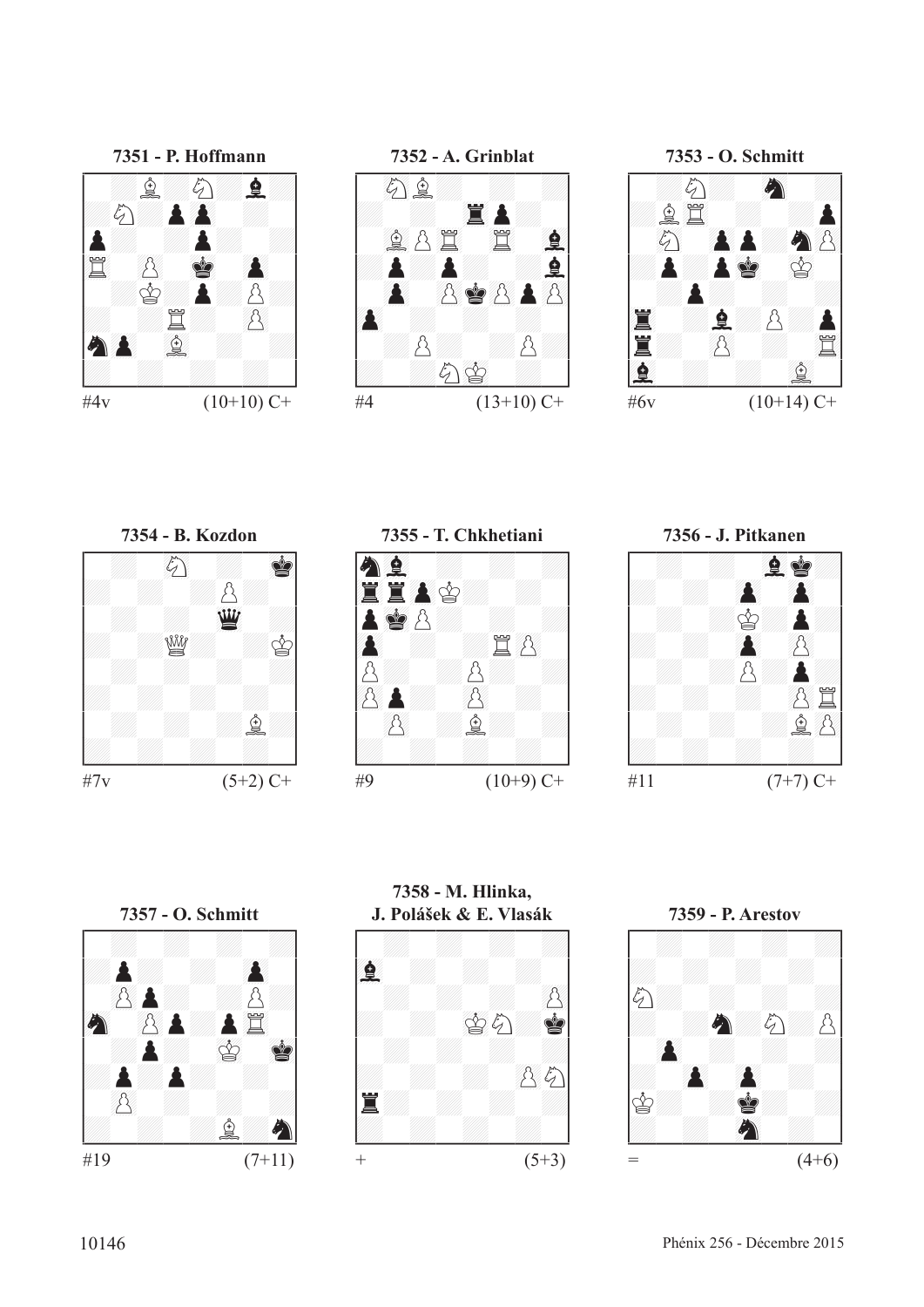

**7361 - P. Krug & M. G. Garcia** !--------! / : : : :/ /()p : : : / / : : : :/ /()p :f: : / / :p: ()p :/ /45TP: 67f :P/ /P()p : :T()P/ /01r : : :R/  $+$   $(8+7)$ 

**7362 - I. Faybish** !--------! /T89C 23DR67FC45T/ /()P : ()Pp:P/ / : : : :/ /: : 89c : / / : ()P : :/ /: : : :p/ /p()pp:p()p ()p/ /45tc67f 01r : /

Partie  $(13+11)$  C+ Justifcative en 11,5 coups

**7363 - T. Le Gleuher**



Partie  $(14+16)$  C+ Justifcative en 15,5 coups



 $-2(2B,1N) \& \#1$  (13+13) Proca-Retractor Anticircé



**7366 - J. Crusats**



Proca-Retractor



2.1.1.1. & 1.2.1.1.

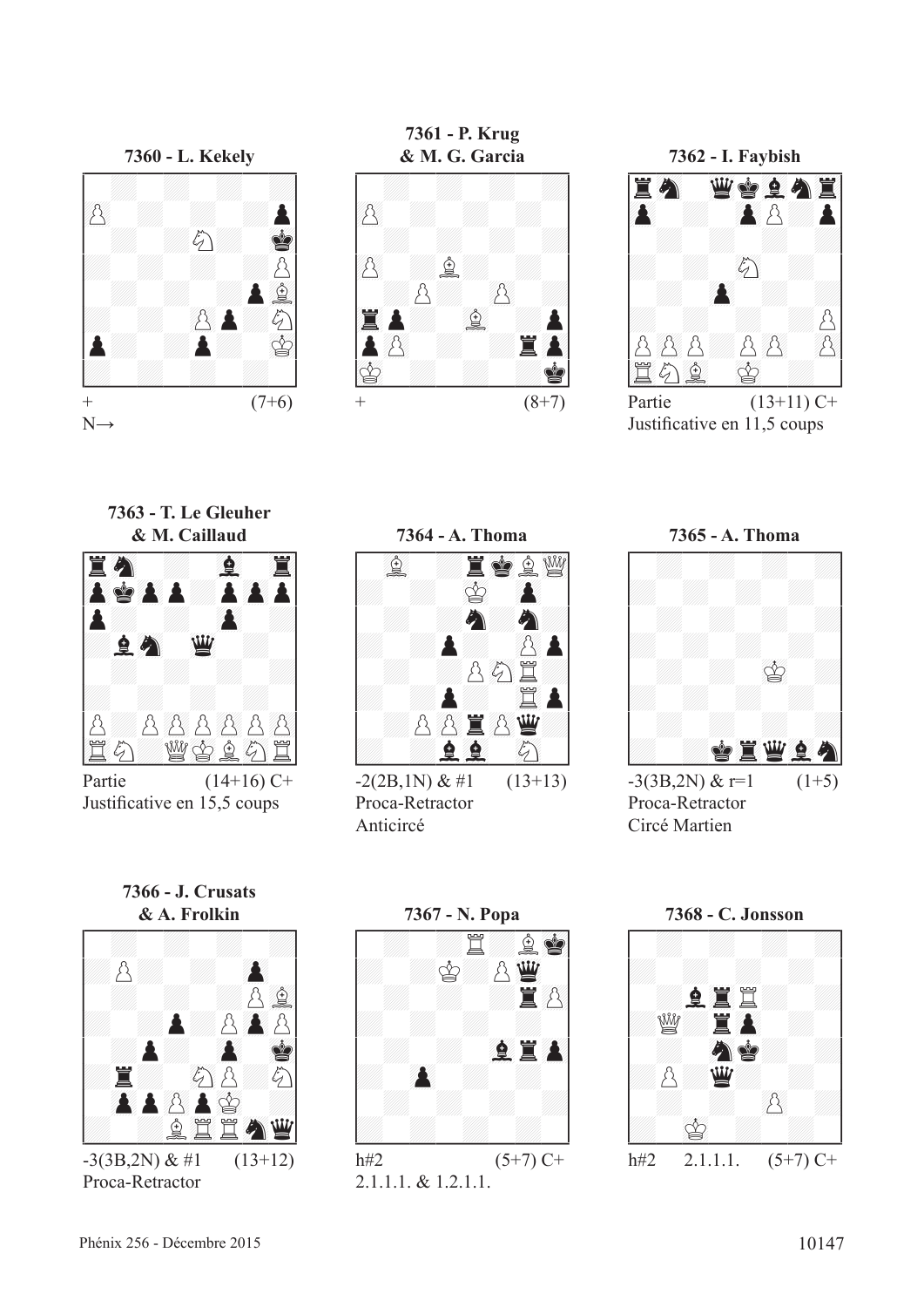

**7370 - A. Ivunin** 



**7371 - M. Witztum** !--------! /t: 67f : :/ /: :p45t : / / : : : :/ /: ()p 23D : / / : :C()P :/ /: : 01Rp: / / : ()P :p:/ /: : :r: / h#2 2.1.1.1.  $(8+5)$  C+



**7373 - A. Zarur** 







**7376 - V. Medintsev** !--------! / 23de 01r : :/ /:P67fC: : / /F()P : : :/ /45tt: : ()p / / : :C()pR:/ /: : :P()P / / : : : :/ /: : : : / \$\_\_\_\_\_\_\_\_\$ h#2 2.1.1.1. (7+8) C+

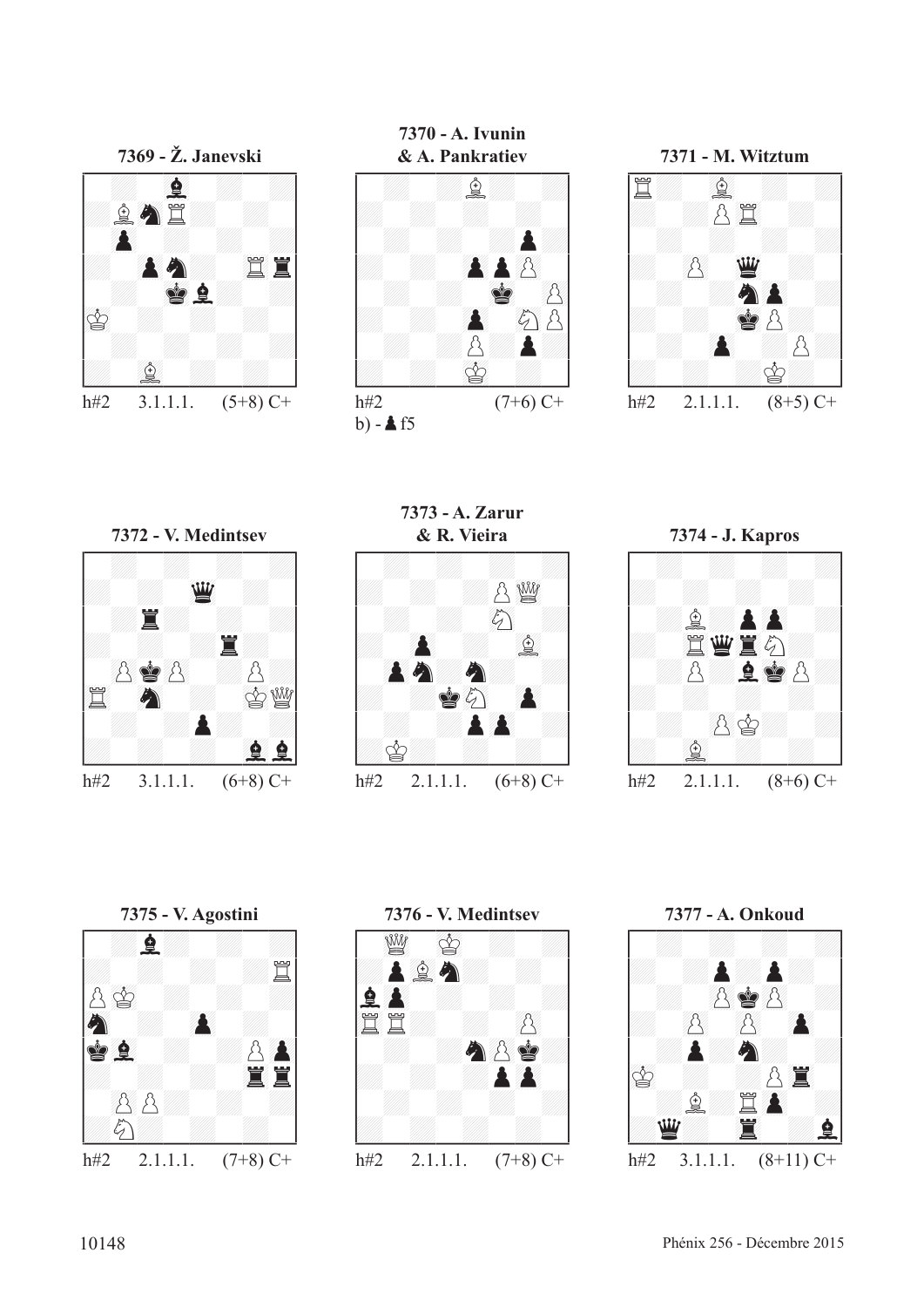

**7379 - C. Jonsson** !--------! / : : : :/ /: : : : / / : : : 01r/ /: : :T: / / : :T01RP:/ /:P: :D: / /c()Pc: : :/ /: : 67f : / h#3  $0.2.1.1.1.1$ .  $(4+7)$  C+



h#3  $0.2.1.1.1.1$ .  $(7+6)$  C+



h#3 2.1.1.1.1.1.  $(6+7)$  C+









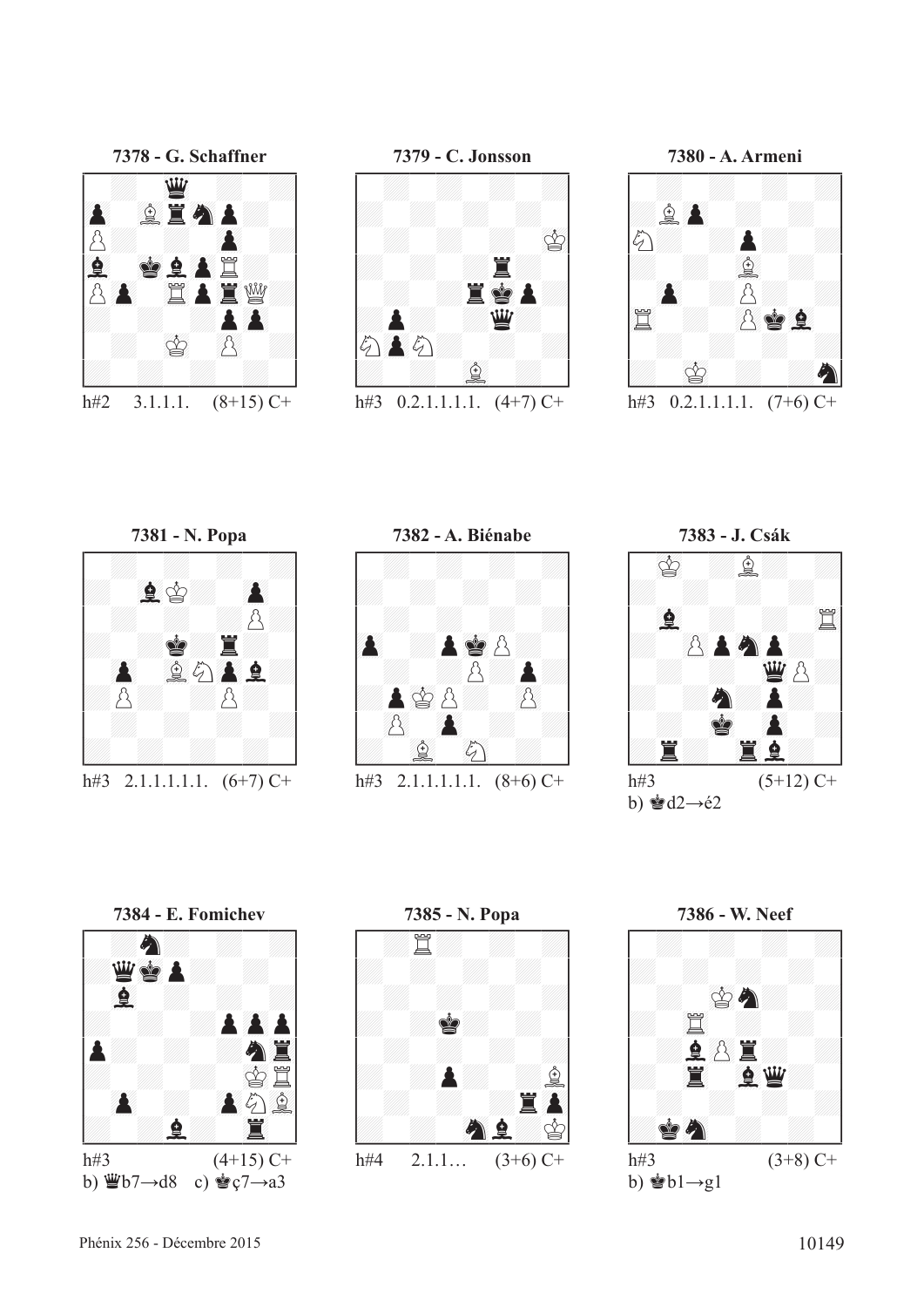



**7389 - L. Lyubashevsky V. Shevchenko & O. Zhuk**



**7390 - A. Storisteanu**









**7394 - J. Carf** !--------! / : : : 01R/ /: : : : / / : : : :/ /: : : : / / : : 01r :/ /: : :P:P/ / : : : ()p/ /: : : : / \$\_\_\_\_\_\_\_\_\$ h#7 (2+3) C+

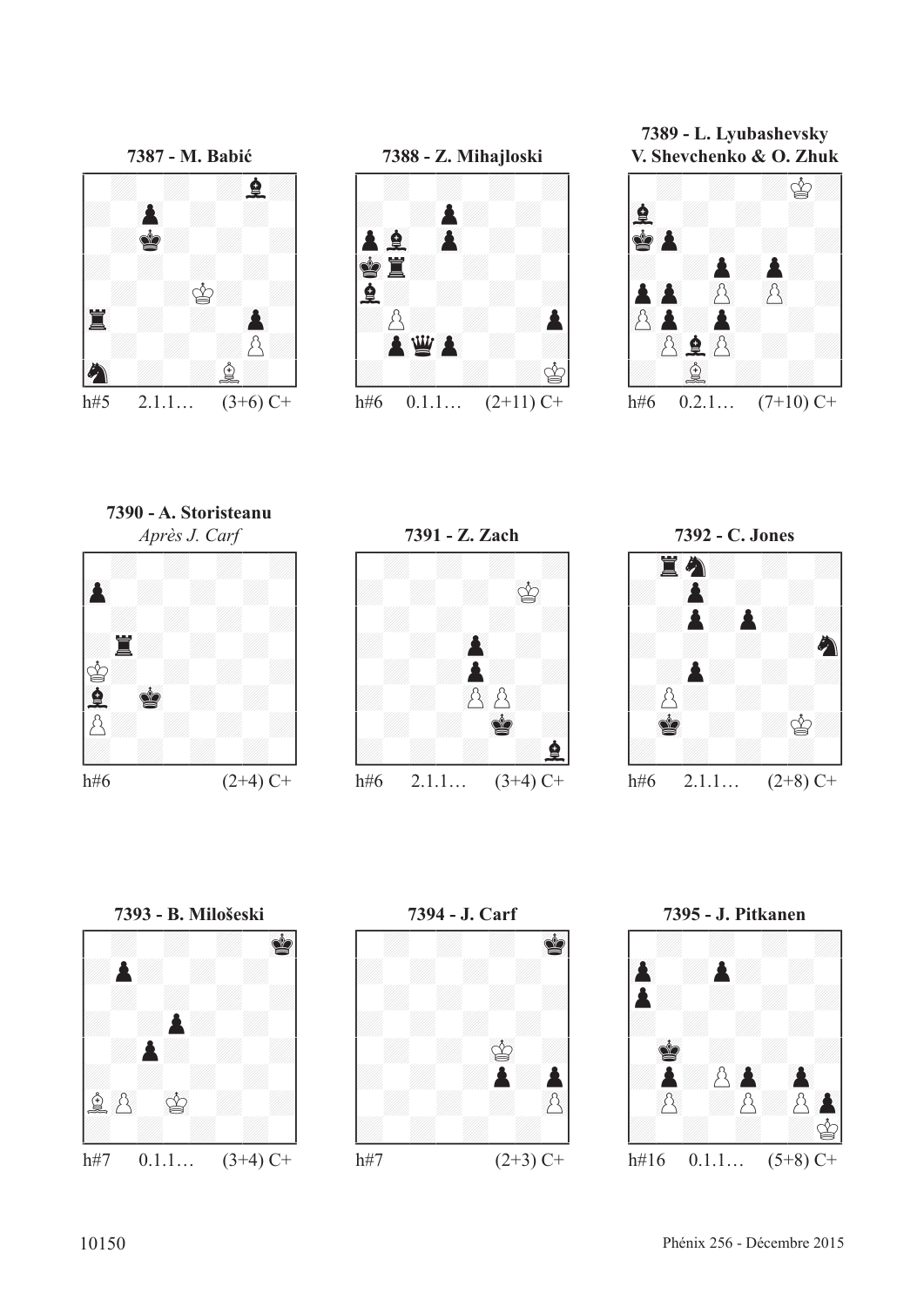| s#8 | $(8+2)$ C+ |
|-----|------------|

**7396 - I. Bryukhanov** !--------! / : :de: :/ /: : :p: / /c:T()p : :/ /: :P45tp: / /R67f :p: :/ /: : ()p : / /r: :f: :/ /45tc: : : / \$\_\_\_\_\_\_\_\_\$

 $s#5$  (13+3) C+

**7399 - J. Pitkanen** !--------! / : : 45t 23D/ /: 89c : ()PP/ / :P: :P67F/ /()p 01R ()p ()P / / : : :p:/ /:de:t: : / /p:f:c: 67f/ /01r : : : / \$\_\_\_\_\_\_\_\_\$

 $s\#6$  (12+8) C+



2 solutions

**7400 - A. Gasparyan**

**7403 - L. Lyons** !--------! / :TR: 89C :/ /oTRr: : : / / : : : :/ /()PR()P : : / / :T:P: :/ /()p :de: : / /F:PoTR : :/ /:4: : oTR / \$\_\_\_\_\_\_\_\_\$ #2 (7+9) C+

**显晶=Sauterelle** 





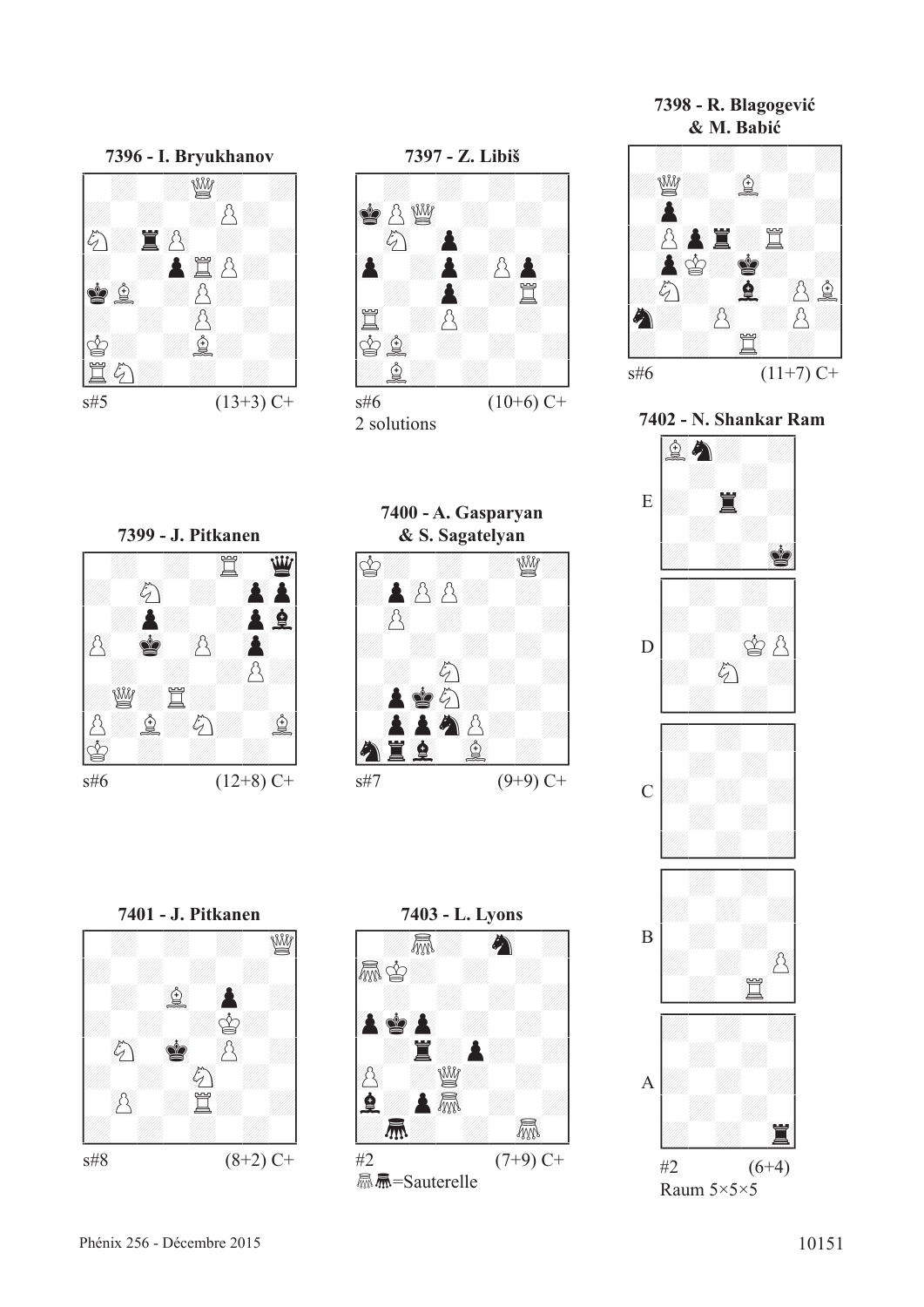**7404 - V. Sizonenko** *À la mémoire de Denis Blondel*





Sentinelles  $\mathbb{Q}$   $\blacksquare$   $\blacksquare$   $\blacksquare$   $\blacksquare$   $\blacksquare$   $\blacksquare$   $\blacksquare$   $\blacksquare$   $\blacksquare$   $\blacksquare$   $\blacksquare$   $\blacksquare$   $\blacksquare$   $\blacksquare$   $\blacksquare$   $\blacksquare$   $\blacksquare$   $\blacksquare$   $\blacksquare$   $\blacksquare$   $\blacksquare$   $\blacksquare$   $\blacksquare$   $\blacksquare$   $\blacksquare$   $\blacksquare$   $\blacksquare$   $\blacksquare$   $\blacksquare$   $\blacksquare$   $\$ **③=Léo**, 回=Pao

**7406 - R. Bédoni**







 $\triangle$ =Rose



6N &  $sd$ +++1  $(1+1+2)$  C+ Back-to-Back > =Pièce Royale Jumeaux : voir solutions !



Super-Circé, Patrouille **√**=Gnou, K = Sauterelle



b)  $\text{\&} 6 \rightarrow 65$  c)  $\text{\&} 6 \rightarrow 44$ Républicains II, Phantom



Retractor aidé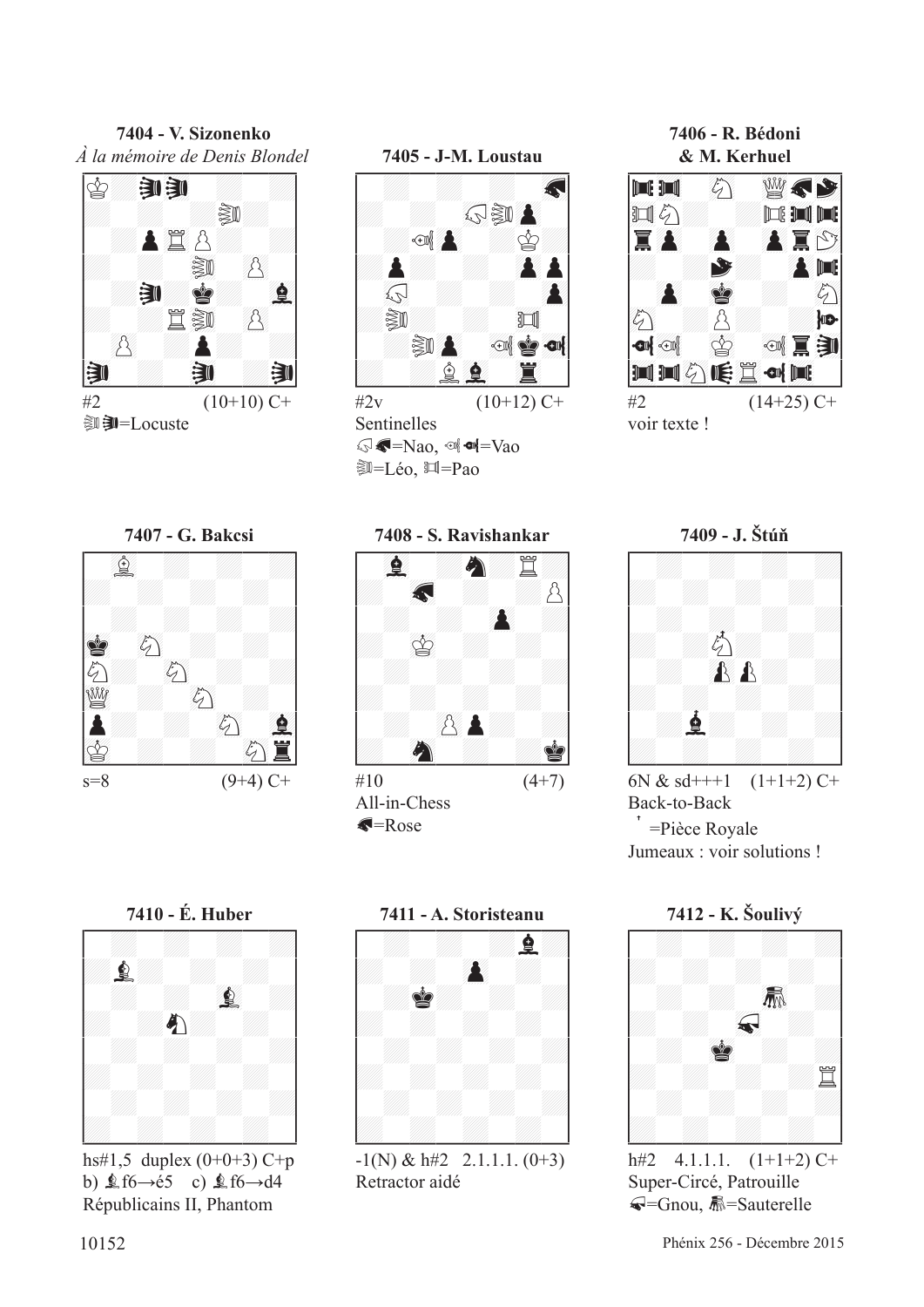

2.1.1.1. 泰 — Roi Super-Transmuté  $\blacktriangleright$ =Noctambule,  $\blacktriangleright$ =Locuste



h#2 2.1.1.1.  $(1+2+1)$  C+  $\bigcirc$ =Imitator



sh#2 2.1.1.1.  $(3+2)$  C+ Circé







h#3 0.2.1.1.1.1. (1+1+2) C+ Anti Take & Make Anticircé Couscous



hs#3  $0.2.1.1.1.1$ .  $(1+2+2)$  C+ Super-Circé  $\Box$ =Pièce Semi-neutre **第**=Sirène



=Pièce Royale  $\triangleleft$ =Moineau



b)  $\mathcal{L}b6 \rightarrow c1$ , c)  $\mathcal{L}f2 \rightarrow f1$ Isardam,  $\mathcal{A}$   $\mathcal{A}$ =Aigle



Circé Martien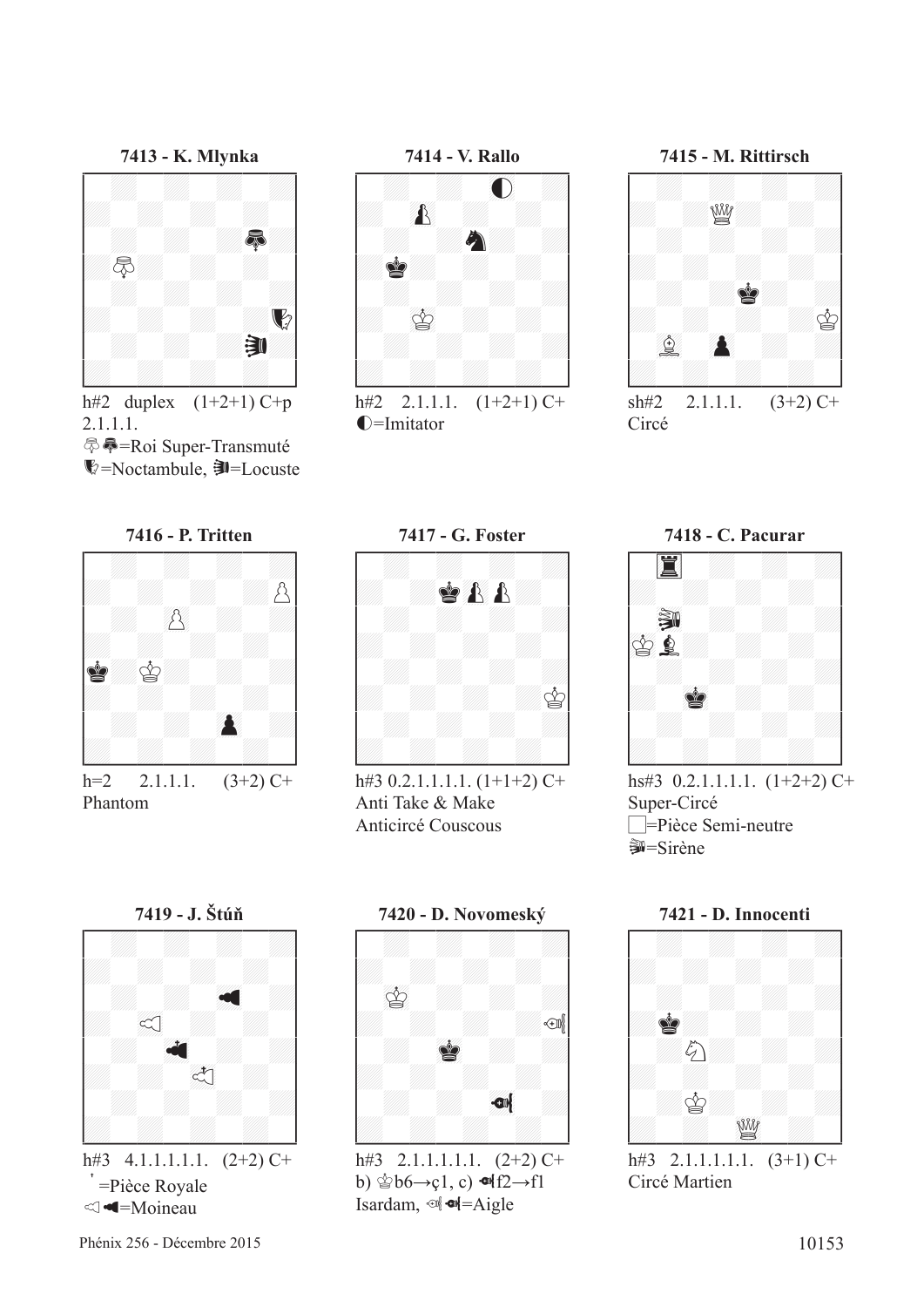

h#3\*  $(1+1+3)$  C+ Circé Couscous



h#4  $0.2.1...$   $(0+1+3)$  C+ Back-to-Back



h#4  $0.2.1...$   $(1+1+2)$  C+ Anti-Rois, Circé martien Glasgow







h#4  $0.2.1...$   $(3+2)$  C+ **EU**=Sauterelle à sautoir changeant de couleur





 $sh#4$  (1+1) C+p b)  $\sqrt[5]{d2}$  →d5, c)  $\sqrt[4]{3}$  f3 →b3 Circé, Sentinelles k=Roi Super-Transmuté



**显显=Sauterelle** 



Phantom,  $\nabla$ =Pion Bérolina  $\vec{p}$  =Pièce Royale,  $\vec{m}$  $\vec{m}$ =Sauterelle



b)  $\triangleq g7 \rightarrow c7$  c)  $\triangleq g1 \rightarrow d1$ Köko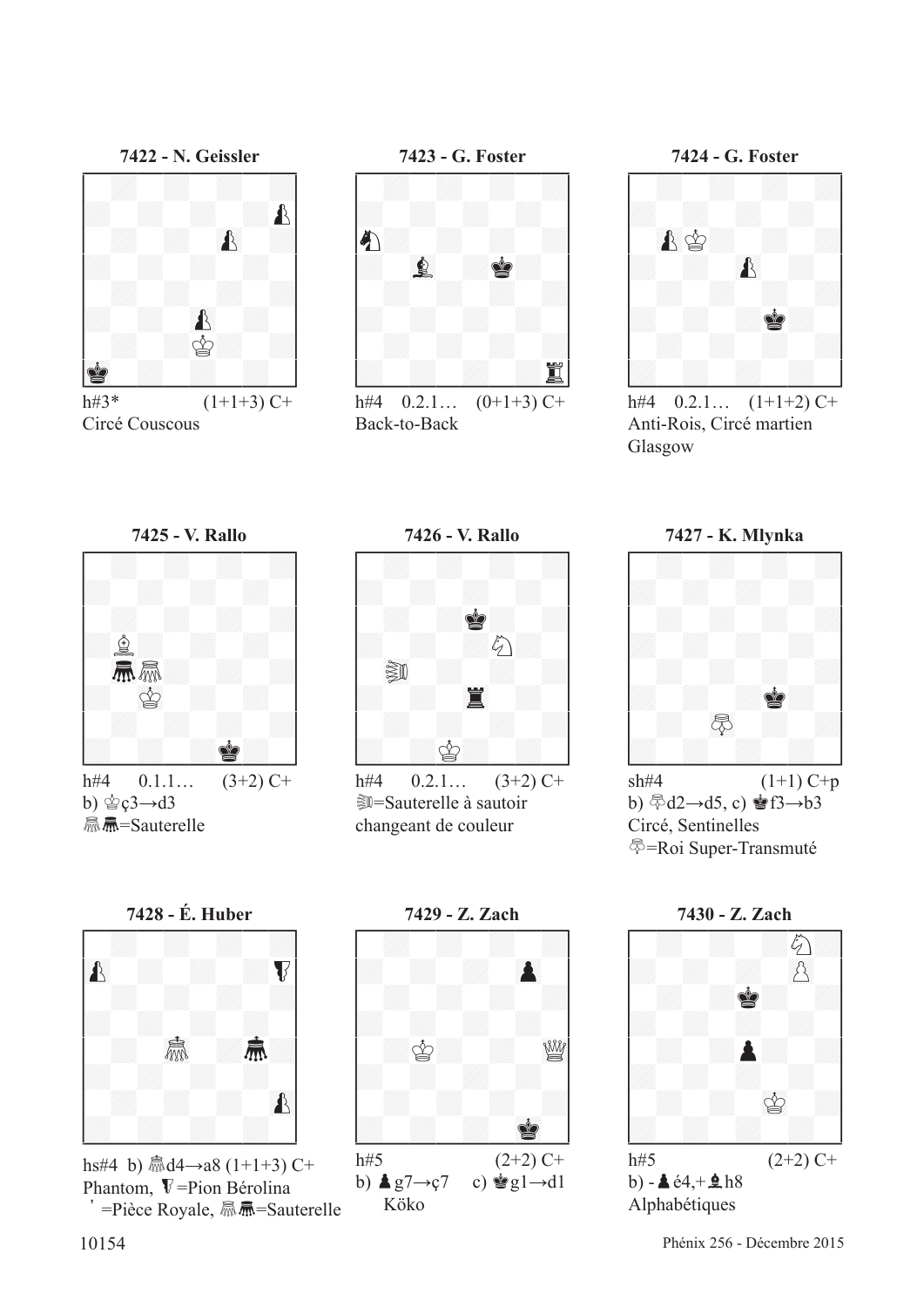

hs#7  $0.1.1...$   $(3+1)$  C+ Annan





Alphabétiques  $\blacksquare = Pao$ ,  $\mathbb{Q} = Nao$ 



hs=10  $3.1.1...$   $(2+3)$  C+  $\overline{\mathbb{R}}$ =Tour-Sauterelle 4=Sauterelle  $\overline{5}$ =Fou-Sauterelle





 $sd$ -auto=11  $(5+0)$  C+  $\mathbb{Q}$ =Noctambule-Lion



h#12  $0.1.1...$   $(1+3)$  C+ Circé Inversé **D**=Locuste





 $\overline{S}$ =Fers, Circé échange Anticircé diagramme

**7438 - V. Crişan**



Annan



Messigny Rex Exclusiv Patrouille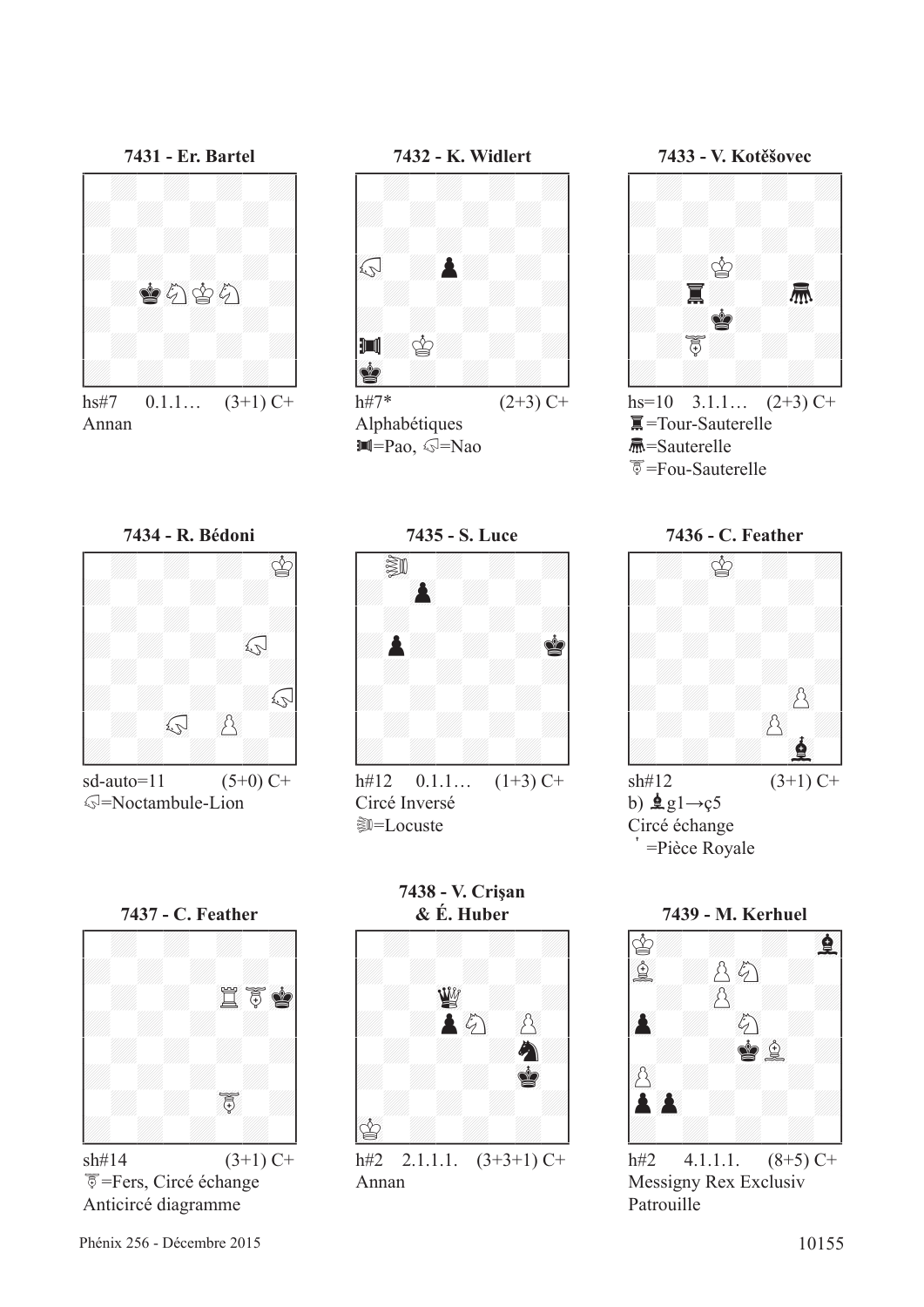

b)  $\triangle d5 \rightarrow a3$ Elliuortap



h#3  $0.1.1...$   $(4+8)$  C+ b)  $\triangle 66 \rightarrow 65$ Circé Martien

**7444 - R. Bédoni**



hs#3  $(3+2+1)$  C+ b) miroir horizontal Circé Parrain **第三Lion** 



h#3 2.1.1.1.1.1.  $(2+8)$  C+ Anticircé Calvet





hs#3  $0.1.1...$   $(4+12)$  C+ b)  $\triangle 62 \rightarrow 63$ Take & Make







Elliuortap



Circé inversé **D=Locuste**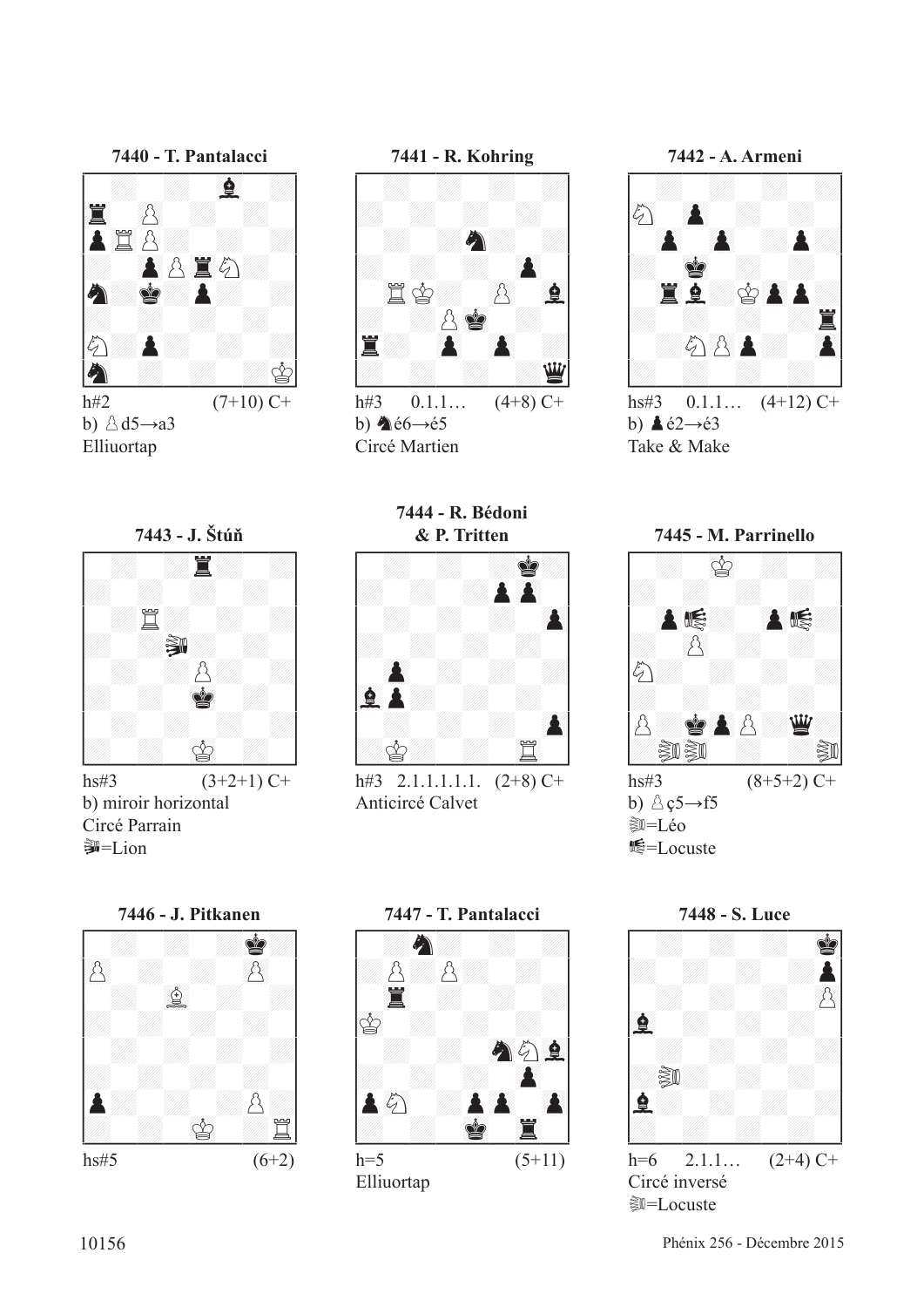

h=6  $(3+7)$  C+ Maximum Maximum blanc



 $sd#9$  2.1.1...  $(1+1+4)$  C+ Circé Couscous





Alphabétiques









**7456 - M. Babić**<br> **1990 - 1990 - 1990 - 1990 - 1990 - 1990 - 1990 - 1990 - 1990 - 1990 - 1990 - 1990 - 1990 - 1990 - 1990 - 1990 - 1990 - 1990 - 1990 - 1990 - 1990 - 1990 - 1990 - 1990 - 1990 - 1990 - 1990 - 1990 - 1990 -**

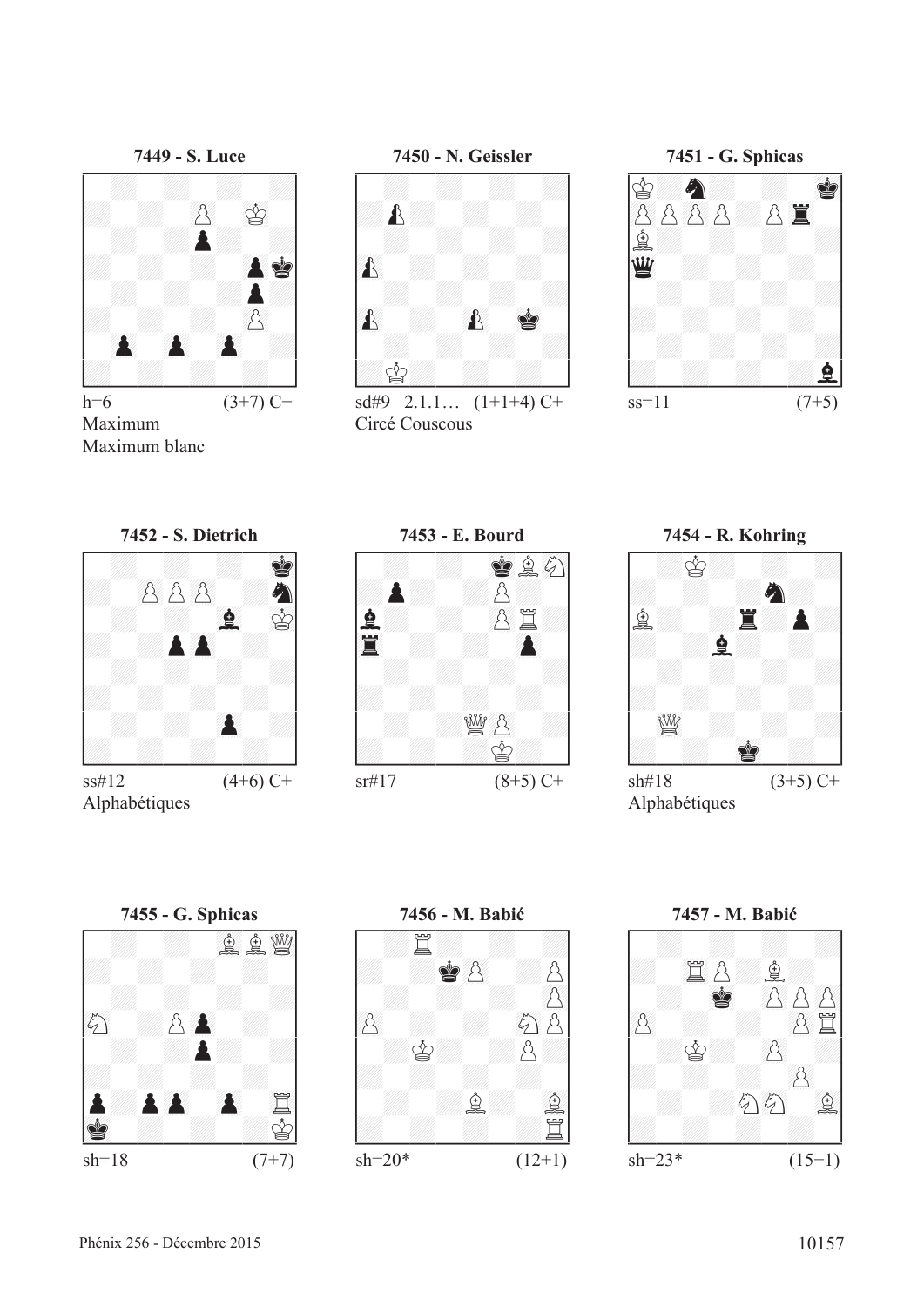# **SOLUTIONS - PHÉNIX 256**

# **DEUX-COUPS**

## **7336 Vladimir Nikitin**

 $1.$  $\Xi$  g1? blocus  $1...$   $96 - 2$ . @g7# mais  $1...$  $\blacktriangleright$  ×h6!

**1.**de**f6!** blocus  $1...$   $96 - 2.$   $95#$  $1...$  $2 \times 64!$  2.  $\mathbb{Z}$  d7#  $1 \quad \& \times h6 2 \quad \text{if } h1\#$ 

 $1.$  $\mathbb{Z}$  d6? blocus  $1...$   $96 - 2.$  2.85#  $1...$  $\bullet$ ×h6 2. $\mathbb{W}$ h8# mais  $1 \quad \underline{\bullet} \times 64!$ 

Miniature présentant trois embuscades blanches (deux de la Tour, une de la Dame) avec des mats changés dont un avec clouage ; correction noire dans le jeu réel.

### **7337 Wilfried Seehofer**

1.  $\mathbb{Z}$ a8? [2.  $\mathbb{Z}$ g8#] mais 1...  $\mathbb{Z}$ g5!

1.d4! [2. sexternal] 1… $\triangle$ ×d6 2. $\triangle$ c3# (non 2. $\triangle$ c7?  $\triangle$ ×c7!)  $1...$ ç×d4 2. $\Diamond$ ç7# (non 2. $\Diamond$ ç3? d×ç3!)  $1...$ ç×d $3$  e.p.  $2.$   $\mathbb{W} \times d3\#$ 

Un petit problème sans prétention de notre ami, mais rafraichissant (composé en pleine canicule!).

### **7338 Umut Kaan Sayman & Boško Milošeski**

| Jeu apparent :                                                      | 1. 公fé4? [2. 公c3#]                                                                                                                  |
|---------------------------------------------------------------------|-------------------------------------------------------------------------------------------------------------------------------------|
| $1$ 曾ç $1$ ~(曾f4!) 2.ç4#                                            | $1$ Wed2 2.c4#                                                                                                                      |
| $1 \mathbb{Z}$ é1~2.é4#                                             | mais $1 \dots \mathbf{W} \times c2!$                                                                                                |
| 1. 公×d3? [2. 公b4#]<br>$1$ Wed2 2.c4#<br>1 曹f4 2. 公×f4#<br>mais 1a5! | 1. $d1!$ [2. $Q$ $G$ $H$ ]<br>1 $\mathbb{Z} \times d1$ 2. $64\#$<br>  1 \xessur\\ xd1,\\dv\\dd2 2.ç4#<br>  1 \xessur\\ xc2 2. \@d3# |

Peu d'éléments stratégiques, mais un problème bien construit dans une position légère et agréable.

## **7339 Givi Mosiashvili**

| $1.\bigotimes \times 64?$ A [2. $\mathbb{W}[6\#]$ ] | 1. $\mathbb{Z} \times 64!$ B [2. $\mathbb{Z} \times 65#$ ] |
|-----------------------------------------------------|------------------------------------------------------------|
| 1 $\mathbf{W}$ a1 2. $\&$ d2#                       | $1$ Wal+ 2. $\Box a4#$                                     |
| $1$ W $\times$ $64+2.$ $\⋉$ $64#$                   | $1$ $\bullet$ c6 2. $\mathbb{Z}$ f4#                       |
| $1$ 2 g5 2. $\mathbb{Z} \times$ g5#                 | $1$ $\mathbf{W} \times 64 + 2 \mathbf{A} \times 64$ #      |
| $1$ 直f7 2. 暨é5#                                     | $1$ <b>Q</b> d4 2. $\mathcal{Q}$ f4#                       |
| mais $1 \dots \mathbf{W}$ h4!                       | $1$ ■ é7 2. 營 f6#                                          |
|                                                     | Drésentation du thème Dice dont la définition est          |

Presentation du thème Rice dont la définition est :

Dans l'essai thématique, une pièce blanche A s'auto-cloue et les défenses noires entraînent deux déclouages distincts de A . La clé jouée sur la même case que l'essai montre l'auto-clouage d'une autre pièce blanche B et l'on retrouve dans la solution les mêmes coups de déclouage que dans l'essai.

### **7340 Živko Janevski**

Jeu apparent :  $1...$ **a**  $\times$ é2 **a**  $2.\n$ **g**  $2\#$  **A**  $1 \quad \frac{W}{2}$  d7 **b** 2.  $\frac{6}{2}$  d4# **B** 1…f×g3 **c** 2. 彎f6# **C**  $1...$ é×d2 **d**  $2.\ddot{\varphi}$  ×d2# **D** 1. Wé5? [2. W × f4#]  $1...$ **A**  $\times$ é2 **a**  $2.\n$ **Q**  $2\#$  **A**  $1...$  $\mathbf{W} \times 64$  2. $\mathbf{W} \times 64$ # mais  $1 \dots \triangle 3!$  $1.\overline{6}$ 4ç3? [2. $\stackrel{6}{\leq}$ g2# **A**] 1… 曹d1 2. 暨é4# mais  $1 \cdot \bullet \times 62!$  **a 1.** ① **f6!** [2.  $\mathbb{W} \times$ g4#] 1... 曹d7 b 2. 暨é4# E 1…f×g3 **c** 2.  $\mathbb{W} \times 63 \# \mathbf{F}$ 1…é×d2 **d** 2. **g** g2# **G** 

Problème en quatre phases associant trois mats changés, un mat transféré ( $\mathcal{Q}(4)$ ) et enfin un paradoxe Dombrovskis avec 1...  $\triangle \times 2$  et 2.  $\angle g$  g2#.

### **7341 Gerhard Maleika**

**1.**①d6! [2.2b3,2c4, ①f1, ②é4# **ACEG**] 1... ■a3 2. ②b3, **③×ç6#** AB  $1...$ **Z** a4 2. $\×$   $c6, \×$  $c4 \# BC$ 1... **鱼b5 2. 它c4, 罝c5# CD** 1... **鱼**a4 2. 置ç5, ②b3# **DA** 1…  $\mathbf{W}$ g1 2.  $\Diamond$ f1,  $\Diamond$  f7# **EF** 1... 曹g4 2. <sup>1</sup>. 5(4# FG 1... ■h4 2. @é4, Sté6# GH 1... ■h1 2. 響é6, 公f1# **HE** 

Deux cycles de duals. L'auteur est un spécialiste de ce type de réalisation et sa technique est toujours impressionnante.

### **7342 Aleksandar Popovski**

 $1.$  With  $1$ ? [2.  $\mathbb{Z}$  d4#]  $1...$ c4 2. $\Xi$  g4#  $1...$ **g** $e6+2e$  $xe6#$  $1...$  $\mathbb{Z} \times 64$   $2.$  $\mathbb{Q}$ ,  $\mathbb{W} \times 64$ # mais  $1...$  $2$   $2!$ **1.**de**b6!** [2.ded6#]  $1...$ ç4 2. $\mathbb{Z}$ d4#  $1...$  $66+2$ . $%  $\times$ é $6#$$  $1...$   $\triangle$  c6 2.  $\mathbb{W}(\times)$ c6#  $1...$  $\mathbf{W} \times 662.$  $\Diamond \times 66\#$  $1...$  $\mathbf{W} \times c7+2.$   $\mathbf{\triangle} \times c7$ #  $1...$ f $\times$ é5 2. $1/2\times$ é5#

Un paradoxe Dombrovskis (sur 1…ç4), un mat changé, et quelques bonnes variantes.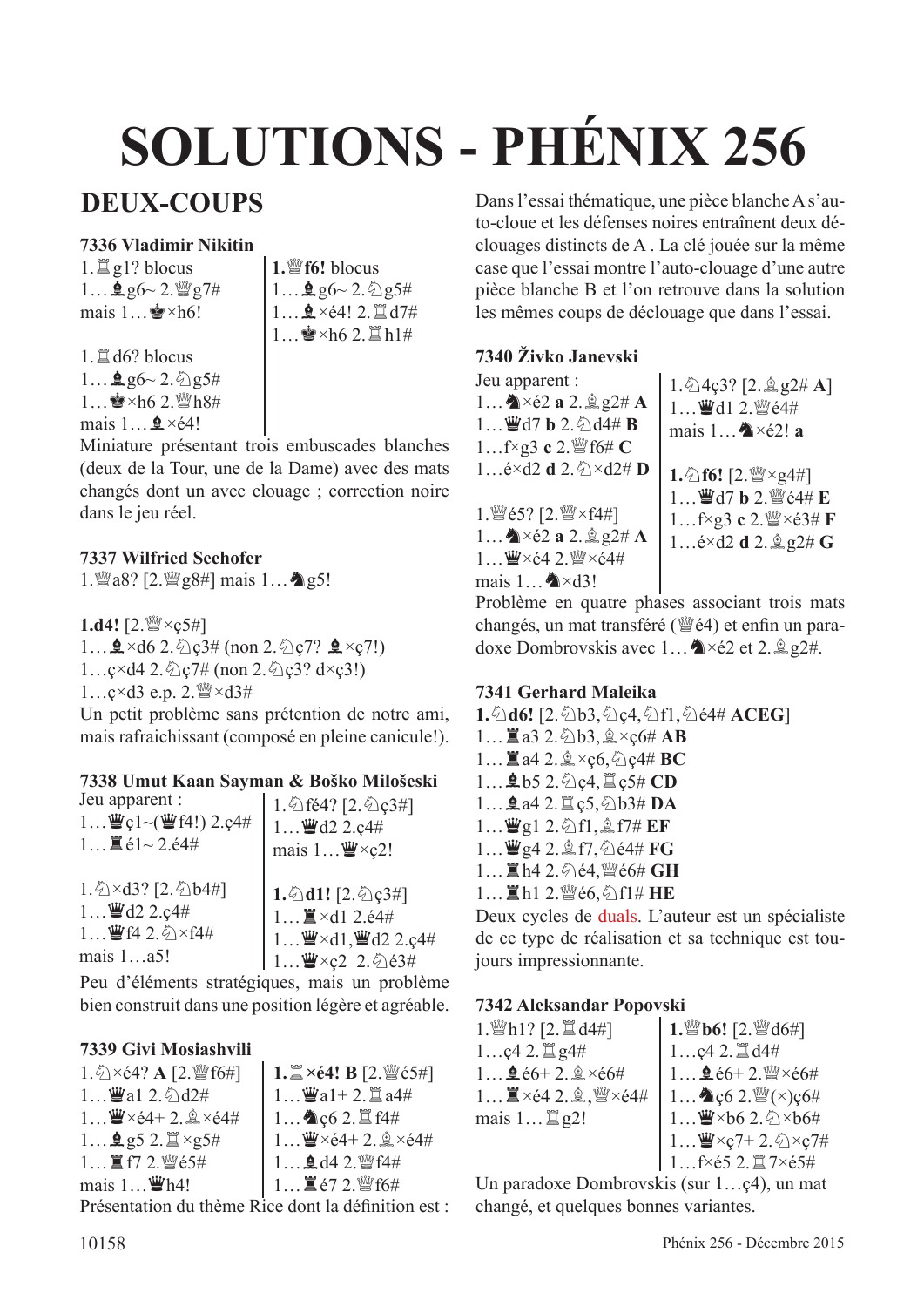#### **7343 Vasil Dyachuk**

 $1...$  $\ddot{w}$ d4 a 2. $\ddot{z} \times d4 \# A$ 

1...  $\bullet$  × c5 b 2.d4# mat par clouage

**1.** $\mathbb{Z}$  **d4!** A [2. $\Diamond$  d3# mat par clouage]

1… S×d4 a 2. a ×d4# changé avec paradoxe A-a

1...  $\bullet$  × c5 b 2.  $\mathbb{W}$  d6# changé

1... $\triangle$  ×c5 2.d3# mat par clouage (2. $\triangle$ b1?  $\triangle$ b3!)

1...  $\mathbb{Z} \times \mathfrak{c}5$  2.  $\mathbb{Z}$  b1# mat par clouage (2.d3?  $\mathfrak{Q}$  d2!)

 $1...$   $642\%$   $\times a6\#$ 

Paradoxe (A-a) au premier coup, mats changés, mats par clouage, couple anti-dual.

### **7344 Charles Ouellet**

1.f4? [2. 公é3, 曾f2#]  $1...$   $2 \times 14$  2.  $99$   $12#$  $1.99 \times 64.2.6844$  $1...$   $642$ .  $\frac{10}{2} \times 22$ # mais  $1 \dots \blacktriangle \times d3!$ 1.f3!  $[2, \frac{wr}{2}, \frac{wr}{2} \times g2\#]$  $1...$  $x \times f3$  2.  $\mathbb{W}f2\#$  $1...$  $\mathbf{W} \times \mathbf{f}3$  2. $\mathbf{W} \times \mathbf{g}2\#$ 1... **鱼h**4 2. ②é3#  $1...$ g1= $\mathbf{W}$  2. $\mathbf{W} \times \mathbf{g}$ 1#

Un exemple de Novotny anglais dans lequel la pièce noire thématique (ici la Dame noire) est clouée après la capture de la pièce-clé. L'auteur a réalisé plusieurs problèmes sur cette idée. Celui-ci est sans doute le meilleur grâce à la réapparition, dans chaque phase en tant que variante, du mat qui n'est plus une menace.

### **7345 David Shire**

1. 2a4? [2. 2b6#]  $1...$ é5 2. $\hat{Q}$ )é3#  $1...$   $\triangle\times$   $c5$  2.  $\mathbb{W}\times c5$ #  $1...$   $\frac{1}{2}$  d4 2.  $\frac{100}{2} \times$  d4# mais  $1 \cdot \mathbf{Q}$  é4!

 $1.\overline{\textcircled{2}\times}c4?$  [2.  $\overline{\textcircled{2}b6\#}$ ]  $1...$   $\diamond$  × c5 2.  $\diamond$  dé3#  $1...$   $642.$  $8 \times 64#$  $1\ldots$   $\triangleq$  d4 2.  $\mathbb{W}\times$ d4# mais 1…é5!

 $1.$  $\Diamond$ **d3!**  $[2.$  $\Diamond$ **e3#**]

1...  $\triangle$  f5( $\triangle$  g2,  $\triangle$  d4,  $\triangle$  ×ç3,ç×d3)

 $2.$  We  $\times$ h1( $\triangleq$  é4, We  $\times$ d4,  $\triangleq$   $\times$ c3,c4)#

Un ensemble complexe d'ouvertures et de fermetures de lignes. Dans le premier essai, deux défenses 1 é5 et 1  $\bullet$  ×d5 sont « anti-Somov » et la première est suivie d'un mat de thème Somov B2. Dans le second essai, les mêmes défenses sont la réfutation pour la première, tandis que la seconde  $(1...A \times d5)$  permet un autre mat B2. Le jeu réel se déroule dans un climat différent, mais la position est chargée.

# **TROIS-COUPS**

#### **7346 Boško Milošeski**

1. $\triangle$ h3? [2.é3 [3.é×f4#] f×é3(d×é3) 3.f4(d4)#] mais 1…é3! **1.**c**h1!** blocus  $1...\acute{e} \times d3(\acute{e} \times f3)$  2.  $\ddot{\Xi} d2(\ddot{\Xi} f2) d \times \acute{e}2(f \times \acute{e}2)$  3.  $\dddot{\Xi} \acute{e}2\ddot{\pi}$ 1... $\acute{e}3$  2. $\acute{e}$ g3 f×g3 3.f4# Pseudo-Kegelschach (le Roi est entouré de pièces de son camp, formant une sorte de sarcophage).

#### **7347 Arieh Grinblat**

 $1...c5$   $2.\n$  $\&$   $d3+$   $\&$   $d5$   $3.\n$ é $4,c4\#$ **1.** $\mathbb{E}$  **b3!** [2.ç3! [3. $\Diamond$ ×a5#]  $\mathbb{I} \times$ c3 3. $\mathbb{I} \times$ c3#] 1…ç5 2. $\hat{\mathbb{Q}}$  ç3! [3. $\hat{\mathbb{Q}} \times a5\#$ ]  $\hat{\mathbb{Q}} \times c3$  3. $\hat{\mathbb{Z}} \times c3\#$ 1... 162. 2c3! [3. 2×a5, 2d3#]  $x \times c$ 33. I ×c3#  $1...$  as  $2.\&d3+$  and  $3.\&fd4\#$  $1...$ **g** b4 2.  $\mathbb{Z} \times$ b4+ a×b4 3.  $\mathbb{Z}$ a5# Trois coups tranquilles au deuxième coup sur ç3, afin de fermer la ligne é1-a5 et menacer  $\&\times a5$ .

#### **7348 Evgeni Bourd**

**1.b4!**  $[2. \mathcal{W} b2+ \triangleleft d4 \cdot 3. \mathcal{W} \times d4\#]$  $1...$  and  $5$  2.  $\&$  f6+!  $\bullet$   $\times$  d6 3.  $\&$  e6# 1... **2.**d5 2. 2f3+! @ é4, **2** ×f3 3. @ f4# 1...  $\triangle 04$  2.  $\degree$ C5+  $\triangle 05$ ,  $\triangle 05$  3.  $\degree$  ( $\times$ )f6# Fermeture de d6-d4 : les Blancs rattrapent d4. Les deux premières variantes présentent le thème Umnov en 3# direct (ce qui est devenu rare).

#### **7349 Leonid Lyubashevsky & L. Makaronez**

1.cé3? [2.tf4+ R×é5 3.cg4,ded5#] 1… $\bullet \times 65$  2.  $\circled{2}$  g4+  $\bullet$  64 3. If f4#  $1.4 \times 65$  2.  $\textcircled{1}f1 \sim 3.$   $\textcircled{1}2\#$ mais 1 d5! **1.** $\hat{\mathbb{Q}}$ **g7!**  $[2.\hat{\triangle}$   $c3+ \hat{\mathbb{Q}} \times d3(d \times c3)$  3.  $\hat{\mathbb{Z}}$  f3( $\hat{\mathbb{Q}}$ d5)#] 1…  $\mathbb{E} \times 65$  2.  $\mathbb{E} \times d4+ \cong \times d4(2 \times d4)$  3.  $\mathbb{E} \cdot f4(\mathbb{W} \cdot f3)$ #  $1...$  $x \geq 5$  2.  $x \geq 6 +$   $x \geq 4$ ,  $x \geq 5$  3.  $x \geq 6$   $+$  $1...$ d5 2. $^{\omega}$ g2 [3. $\Xi$ é3, $^{\omega}$ gé2#]  $\Delta$ g3 3. $\Xi$ é3#  $1...$ d×é5 2.  $\Xi$  g3 [3.  $\Xi$  g4,  $\mathcal{Q}$ f3#]  $\mathcal{Q}$ ç8 3. $\mathcal{Q}$ f3#

#### **7350 Alexeï Gasparyan & Sergeï Sagatelyan**

**1.d6!** [2.含c3 [3. $\mathbb{W} \times d3\#$ ] **A**c4 3. $\mathbb{W} \times c4\#$ ]  $1...$  $2 \times d6$  2.  $d5 + 1$   $d \times d5$  3.  $2 \times f3#$ 1…d2 2. @d3+!  $\bullet \times d3$  3. @c5# 1…f4 2. $\mathbb{W}$ f5+!  $\bullet$  ×f5 3.é4# 1...  $\triangle\times$ b3,  $\triangle\times$ c6 2.  $\mathbb{Q}$ c4+!  $\triangleq$ d4 3.  $\mathbb{Q}\times$ d4# Triple sacrifce de la Dame blanche, qui s'offre sur trois cases différentes au Roi noir.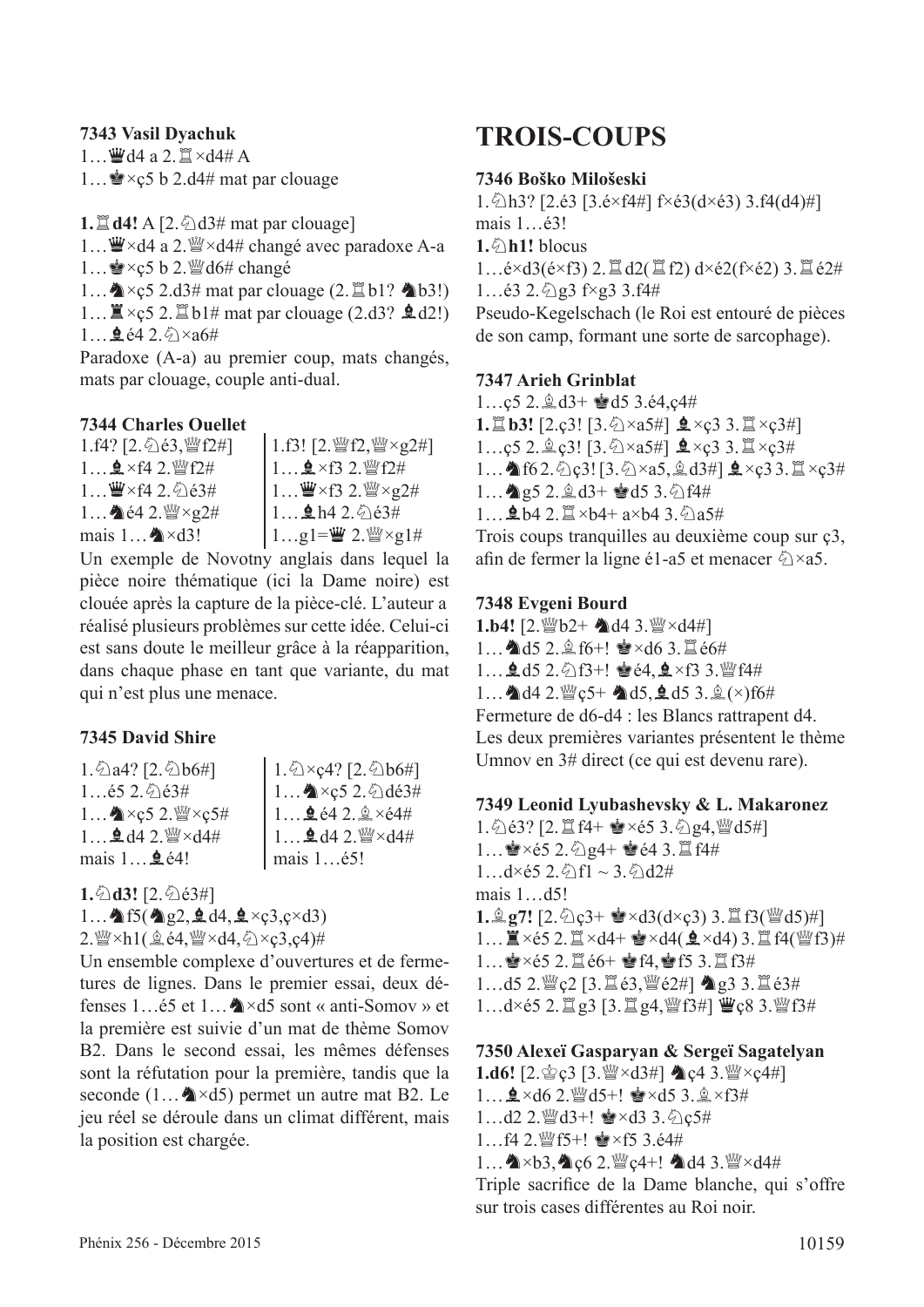# **MULTICOUPS**

#### **7351 Peter Hoffmann**

1.  $\&$  63? [2.  $\&$  d4#] 1...d5+? 2.ç×d6 e.p.#  $1...$ é $\times$ d3! 2. $\Diamond$ bd6 [3.ç6, $\Diamond$ d4#]

2... $\acute{e}$ ×d6 3. $\hat{L}$ b7 d5+! 4. $\c{ }$ ×d6 e.p.?? **1.** $\hat{A} \times g$ 5! [2. $\hat{A}$  f4#] é $\times$ d3 2. $\hat{C}$ bd6 [3.c6, $\hat{A}$  f4#]  $\acute{e}$ ×d6 3. $c \times d6+$  $\acute{e}$ e4 4. $\hat{p}$  b7# (1…é3? 2. $\ddot{p} \times \acute{e}3$ #) Sur le site www.berlinthema.de, voir l'article **Enpassant-spezifsche Logik** ; le 7351 réalise le C2b (page 16) : un Pion peut initialement être capturé (respectivement ne pas etre capturé). Dans un avant-plan, il est substitué par un second Pion du même camp afn de modifer la possibilité d'une prise en passant (oui ou non). Dans l'essai, le Pion noir joue de d7, permettant la prise en passant. Dans l'avant-plan, les Noirs remplacent le double-pas par un second Pion venant de d6 pour atteindre d5 par un simple pas, empêchant ainsi la prise en passant. Les 8 différents types sont déclinés selon les trois questions : 1 - qui capture (Blancs ou Noirs) ?, 2 - la capture est-elle rendue possible ou empêchée ?, 3 - sur l'initiative de qui? La logique des prises en passant est sur ces trois questions avec 5 tactiques différentes (A1→C2), voir la page 1 de l'article.

### **7352 Arieh Grinblat**

**1.** $\oint$ **a6!** [2. $\oint$ **c5+**  $\oint$ ×d4+ 3. $\oint$ ) $\oint$ e4+ Umnov  $3...$  $\leq \times 64$ ( $\leq c4$ )  $4.\circled{2}f2(\circled{2}63)$ #]  $1...b3$   $2.\&$   $3+$   $8e3$   $3.\&$   $\times d5+$   $8e4$   $4.\&$   $5\#$ 1...g3 2.  $2.$ f5+  $\bullet$ ×f4+ 3.  $2.66+$   $\bullet$ 64 4.  $2 \times d5#$ Deux mats changés, batteries de Siers, échecs croisés : un bon forilège de thèmes classiques.

### **7353 Olivier Schmitt**

1.f4+?  $\triangle\times$ f4 ou  $\triangleq$  é4. Le  $\triangleq$  g6 et le  $\triangleq$  d5 doivent donc d'abord être déviés, mais si on essaye 1.  $\mathbb{Z} \times \mathcal{C}$ 4? [2.  $\mathbb{Z}$ ) est réfuté par 1... d $\times \mathcal{C}$ 4!, effet paradoxal car 2. $\triangle$ é7  $\triangle$ ×é7? 3.f4 ne va plus à cause du déblocage 2…d5!

**1.** $\triangle$ é7! [2. $\triangle$ c6#]  $\triangle$ ×é7 2. $\triangle$ ×ç4 b×ç4 3. $\triangle$ é2+  $2 \times 62$  4.d4+ ç×d3 e.p. 5.  $2$  c4+ d×c4 6.f4#

2...  $\hat{Q} \times c4$  3.  $\hat{Z}$  é2+  $\hat{Z}$  é3 4.  $\hat{Z} \times c3$ +  $\hat{Q}$ d4 5.  $\hat{Z}$   $c3$ +  $\bullet$  65 6.d4# (3… $\bullet \times 62$  4.d4+  $\bullet \times$ d4 5. $\circ \bullet$ h2#)

Cinq sacrifces successifs sont joués dans un ordre précis. La parade de l'essai doit être forcée dans le jeu réel (Auteur).

#### **7354 Baldur Kozdon**

1.f8=營+? 曹×f8! 2.營é5+ 曹g7 1. **d4!** [2.  $\mathbb{W} \times 6 + \mathbb{Q}$  h7 3. **g** é4,  $\mathbb{W}$  h6#] 1… W×d4 2.f8=\f+ \$h7 3.\f+ \$g8 4.\fe6+  $\bullet$ h8! 5. $\%$ é8+  $\bullet$ g7, $\bullet$ h7 6. $\%$ g6+  $\bullet$ f8 7. $\%$ f7#  $6...$ eh8 7. $9f7#$ 

Les Blancs attirent la Dame noire loin du théatre des opérations. Joli duel entre Dame et Roi. Détail gourmand : les mats ont lieu sur la même case.

#### **7355 Temur Chkhetiani**

**1.**  $\mathbb{I}$  **f1!** [2. $\mathbb{A}$  d1, $\mathbb{A}$  d3  $\mathbb{Q}$  c5 3.  $\mathbb{I}$  f5+]  $1...$ eç5 2. $1 +$ eb6 3. $2c4$  eqc5 4. $2d3+$ eb6 5. 工f1 宫c5 6. 工f5+ 宫b6 7. 食c2 b×c2 8.b4 [9.b×a5#] a×b4 9.a5# Pat apparent, la Tour aide le Fou à se sacrifer.

#### **7356 Jorma Pitkanen**

**1.**t**h5!** g×h5 2.g6 h4 3.g×h4 g3 4.h5 g×h2 5. $\ln 1!$   $\ln 8$  6. $\ln 7$  é6 7.h6 g×h6 8. $\ln 8 \times$ f8 h5 9.g7+  $h7 10.98 = W + h6 11.$   $Wg7#$ Clé discrète, les Noirs subissent l'avancée blanche.

#### **7357 Olivier Schmitt**

**1.** $\mathbb{Z}$ **g2!** [2. $\mathbb{Z}$  h2#], clé bi-ampliative

1… h5 2. $\circ$  × f5 [3. $\mathbb{Z}$  h2#]  $\bullet$  h4 3. $\circ$  f4, (Sw), 3… $\bullet$ h5 4. $\Xi$ g5+ (Sw)  $\bullet$ h4 5. $\Xi$ g4+  $\bullet$ h5 6.  $\circ$  f5 zz d4! 7.  $\sharp$  g2!  $\bullet$  h4 8.  $\circ$  f4  $\bullet$  h5 9.  $\sharp$  g5+  $\bullet$ h4 10. $\Xi$ g4+ (Sw), 10… $\bullet$ h5 11. $\circ$ f5! (Sw,  $zz)$   $2f2$  12.  $x=44!$   $h1!$  13.  $x=4$  (Sw, zz), 13… d2 14. $\Xi$  g2!  $\bullet$  h4 15. $\circ$ f4  $\bullet$  h5 16. $\circ$ e2+  $\bullet$ h6  $17.$  \$f5  $\bigcirc$  g3+ 18.  $\mathbb{Z} \times$ g3 c3 19.  $\mathbb{Z}$  h3#

Les deux switchbacks (=Sw) du Roi blanc et de la Tour blanche autorisent la capture du Pion f5 et le jeu du Pion d5 et du Cavalier h1. Un autre switchback different de la Tour blanche force le Cavalier noir à retourner en h1 et le deplacement du Pion d3. Duel  $\ddot{\mathbb{Z}}$  / $\triangleq$  et trois zugzwangs (zz) noirs.

# **ÉTUDES**

#### **7358 Michal Hlinka, Jaroslav Polášek & Emil Vlasák**

1.h7?! un essai passionnant,une étude dans l'étude. 1…Ta5+! la Tour fait des échecs sur la colonne «a» avec l'idée de jouer **1** d4 au bon moment.  $(1...$   $\bullet$  b8+? 2. $\circledcirc$  é4  $\mathbb{E}$  é2+ 3. $\circledcirc$  f3  $\bullet$  é5  $(3...$ 

 $E = 68$  4. $\frac{5}{2}$ g7+  $E = 6$  5. $\frac{5}{2} \times 68$   $E = \frac{1}{2} \times 17$  6. $\frac{5}{2}$ f4+- $4.\n\&\times62+-$  et poursuivons un peu cette suite (ce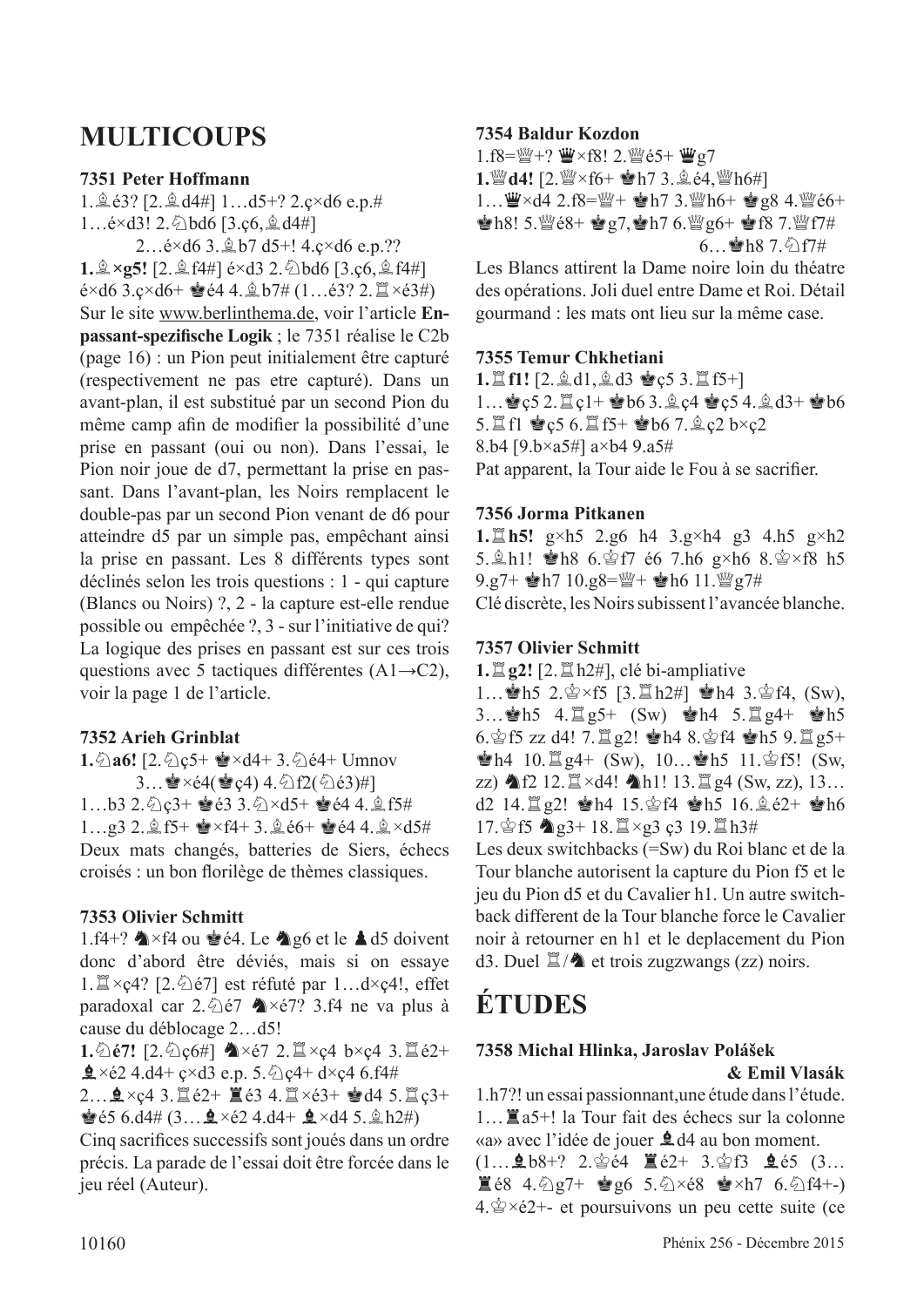sera utile pour toutes les positions ultérieures de ce type) pour montrer la force des deux Cavaliers qui avec le Pion gagnent systématiquement contre le Fou. 4...  $\mathbf{g}$ g4 5. $\mathbf{\Diamond}$ é7  $\mathbf{g} \times$ g3 6. $\mathbf{\Diamond}$ g5  $\mathbf{g}$ g4 7. $\mathbf{\Diamond}$ f7  $\pm$ b2 8. $\dot{\mathscr{L}}$ é3 et il ne reste plus qu'à amener le Roi blanc en é6, forcer  $\angle$ g7 pour empêcher  $\angle$ g8-f6 et enfn par zugzwang amener le Roi en f5 et g6) 2.當é6 ■a6+ 3.當d5 (3.當f7 **皇**d4 4.公×d4  $\Xi$  a7+), 3...  $\Xi$  a5+ 4. $\dot{\mathcal{Q}}$  é4 (4. $\dot{\mathcal{Q}}$  c6  $\dot{\Xi}$  d4! 5. $\dot{\mathcal{Q}} \times d4$  $\mathbb{Z}$  a6+=), 4...  $\mathbb{Z}$  a4+ (4...  $\mathbb{Q}$  d4? 5.  $\Diamond$  f4+), 5.  $\Diamond$  f3  $(5. \& d3 \triangleq d4! 6. \& \times d4 \triangleq a8=)$ 

De façon générale, les Noirs annulent s'ils parviennent à prendre gratuitement un des deux pions. Ici, h7 va tomber après  $\dot{\bullet}$  g6 et si les Blancs jouent 7. $\Diamond$ é6 pour répondre à  $\Diamond$ g6 par  $\Diamond$ hg5 alors 7… $\dot{•}$ g4 gagne g3), 5… $\ddot{•}$ a3+! (5… $\dot{•}$ d4? à la différence de la variante précédente, le Pion g3 est défendu 6. $\triangle \times$ d4  $\Xi$  a8 7. $\triangle$ é6  $\bullet$  g6 8. $\triangle$ hg5+le gain est très simple. Les Blancs menacent  $\dot{\mathcal{Q}}$  g4 puis  $\hat{\triangle}$  f4+ et  $\hat{\triangle}$  h5 et si les Noirs s'y opposent : 8… § f5 9.  $\circ$  f7  $\bullet \times 66$  10.h8= $\mathcal{W}$ ), 6. $\circ$ g2  $\mathbb{Z}$  a2+ 7. 宫f1  $\mathbb{Z}$ a1+! (7...  $\mathbb{Q}$ d4? 8. 公×d4  $\mathbb{Z}$ a8 9. 公é6  $\frac{1}{2}$ g4 10. $\frac{1}{2}$ g2), 8. $\frac{1}{2}$ é2 (8. $\frac{1}{2}$ g2  $\frac{1}{2}$ a2+ 9. $\frac{1}{2}$ f2  $\mathbb{Z} \times f2+10.$   $\circledcirc$  h3  $\mathbf{\underline{0}}$  d4 11.  $\circledcirc \times d4$   $\mathbb{Z}$  f8=), 8...  $\mathbf{\underline{0}}$  d4! le bon moment : le  $\triangle$  g4 n'est plus défendu.

 $(8... \rvert\!\!\!\rvert 3a2+? 9.$  $\circledcirc$ d3  $\rvert\!\!\!\rvert 3a3+ (9... \rvert 4a4 10.$  $\circledcirc$  ×d4  $\Xi$  a8 11. $\triangle$  f4+  $\bullet$  g5 12. $\triangle$  d6  $\bullet$  g4 13. $\triangle$  g6  $\bullet$  ×g3 et le Roi noir est une case trop loin pour empêcher le  $\triangle$ d6 d'aller en g8. Par exemple : 14. $\triangle$ é4+  $\bullet$ g4 15. $\circ$ f6+  $\bullet$ g5 16. $\circ$ g8), 10. $\circ$ c4  $\Xi$ a4+ 11. 宫b5+-), 9. 公×d4 置a8! 10. 公é6

 $(10.$  $\circledcirc$  f3  $\circledcirc$  g6=), 10… $\circledcirc$  g4=

**1.** $\triangle$ **f4+!**  $\triangleq$ **g4!** un très joli contre jeu (1… $\triangleq$ g5 2.h7  $\text{\textsterling}$  b8+ 3. $\text{\textsterling}$  é4  $\text{\textsterling}$  h2 4. $\text{\textsterling}$ h4  $\text{\textsterling} \times$ f4 5.g×f4+ échec !), **2.h7** F**b8+** amenant le Roi blanc sur la plus mauvaise case [car l'inversion de coups 2... ■h2? permet 含é6 et l'échec en d4 en fin de variante  $3.\text{\textdegreeled{}}h4 \text{ \textdegreeled{}}b8+4.\text{\textdegreeled{}}e6!$  gagne facilement  $(4.$  $\&$ é $4$  est aussi possible, comme dans la ligne principale),  $4... \triangle 4$   $\times$  f4 5.h8= $\omega$   $\triangle 4$   $\times$  g3 6. $\omega$ d4+], **3.**<br>**3.** 含é4! (3. 含é6?  $\mathbb{E}$  a6+ 4. 含d5  $\mathbb{E}$  a5+ 5. 含é4  $\hat{\mathbf{g}}(65=), \; 3... \equiv \mathbf{h2} \; (3... \equiv \mathbf{a}4^{+}$ ? 4. $\hat{\odot}$ d4), 4. $\hat{\odot}$ h4  $\mathbf{\hat{L}} \times$ **f4 5.h8**= $\mathbf{\hat{E}} \times \mathbf{\hat{E}}$   $\mathbf{\hat{E}} \times \mathbf{\hat{E}}$ 3. Il suffit maintenant aux Noirs de gagner le Cavalier pour annuler, mais… **6.**  $\mathbb{Z}$  h7!! zugzwang réciproque ! (6.  $\mathbb{Z}$  f6?  $\mathbb{Z}$  é2+ 7.含d3 **置f2!=), 6.... k×h4** (6... **置**×h4 7. *瞥f5*#, 6...  $\mathbb{Z}$ h3 7. $\mathbb{Z}$ g6+  $\mathbb{Z}$ ×h4 8. $\mathbb{Z}$ f5 +-, 6...  $\mathbb{Z}$ h1 7. 營f5+ 會×h4 8. 營h7+ 會g4 9. 營×h1, 6… 薑é2+ 7.rd3 Th2 8.deé4+), **7.**de**f5+** R**g3 8.**de**f3#**

#### **7359 Pavel Arestov**

Une position en apparence très délicate pour les Blancs. A priori, il «sufft» aux Blancs de sacrifer leurs Cavalier sur les Pions pour faire nulle, mais sur un bon jeu Noir, la chose n'est pas possible.

**1.h6**  $(1.\overline{\Diamond}d4+? \otimes d3 \ 2.h6 \ \triangleq f6-+), 1...c2$  $(1...A$  f6? 2.  $\×$ b4 ç2 3.  $\×$ c2  $\×$ c2 4.  $\×$ é3 ; 1... 个f3? 2.h7 ç2 3.h8= [c1= ] c1= ] 4. [b2+ ] d2 5.  $\Diamond \times 63$  &  $\times 63$  6.  $\mathbb{W} \times d2 + \mathbb{A} \times d2$  7.  $\Diamond \times b4=$ ) **2.**  $\triangle$ **d4+**  $\triangleq$ **d1 3.**  $\triangleq$ ×**ç2**  $\triangleq$ **xc2!** (3...  $\triangleq$ ×ç2 4.h7 é2 5.h8= $\mathbb{Q}$   $\triangle$  c<sub>3</sub>+ 6. $\circledcirc$  b3 é1= $\mathbb{Q}$  7. $\circledcirc$  × b4=) **4.** $\triangle$ ×**b4+!** (4.h7? ♦)  $c3+5.$  al b3 6.  $\triangle$ b4+  $\triangleq$ c1 et mat par  $b2$  ou par  $\triangleleft c2$ ) **4... ▲×b4+ 5.**��a3 (5.��a1?? ●ç1 6.h7 ②éç2#) **5…é2 6.h7 ▲éd3** (6…▲f3 7.h8= $\mathbb{Q}$  é1=曹 8. *W*<sup>1</sup>b2+ 會d3 9. W<sup>1</sup>b3+!=) **7.h8**= W é1= W

Avec les Dames, deux Cavaliers d'avance représentent une force largement suffsante pour gagner, mais... **8.***W*<sub>b2</sub>+!! **4**×**b2** pat

#### **7360 L'uboš Kekely**

Une étude jolie et très originale. Les menaces sont tellement fortes que la solution est humainement trouvable, ce qui est agréable.

**1...g3+! i/ 2.** $\circledcirc \times g3!$  **ii/ Le Fou est tellement fort** en h4 que les Blancs ne doivent pas avoir peur de la promotion sur échec

**2…é1=曹+ iii/ 3.當g4 [4.鼻g5#] 3…曹×h4+ iv/ 4.**��� xh4 a1=�� 5.a8=��! v/ ��×a8 vi/ 6. ①f2  $[7. \triangle$ **g4#] 6...**  $\mathbf{\mathcal{L}}$ **g8** (6...  $\mathbf{\mathcal{L}}$ a4+ 7.é4 +-) 7. $\triangle$ **g4+ W**×g4+ 8.��×g4 f2 9.��d4 [10.��f5#] 9…f1=\ **vii/ 10. ①f5+ 曾×f5+ 11. ②×f5 會×h5 12.é4 (12.**  $\oint$  f6??  $\oint$  g4 13.é4 h5=), **12…** $\oint$  **h6 13.** $\oint$  f6! gain Un joli balai où quatre Dames apparaissent successivement sur l'échiquier pour disparaître aussitôt et ne laisser qu'une fnale de Pions ! Je crois que c'est suffisamment difficile à réaliser dans une étude pour expliquer que le trait soit aux Noirs dans la position initiale. Certains préfèrent la position trait aux Blancs, quitte à ce que le Roi soit en échec, mais ce n'est pas le choix de l'auteur.

i/ 1...  $\mathbf{r} \times \mathbf{h}$  2.a8= $\mathbb{W}$ +- ou 1...a1= $\mathbb{W}$  2.  $\mathbb{Q}$  g5+  $\bullet$  ×h5 3. $\circ$  f4#

ii/ 2. $\×$ g3? a1= $\×$  3.  $\→$ hf4  $\×$ a7 (ou 3...é1= $\×$ 4.  $\& \times 61$  f2 5.  $\& \times 62$   $\mathbf{W}$  g1+ 6.  $\& \times$ g1 pat) 4.  $\& h4$  $\mathbf{W}$ a5 5. $\mathbf{\hat{\mathbb{E}}}$  f6 [6. $\mathbf{\hat{\mathbb{E}}}$  g7#]  $\mathbf{W} \times h$ 5+ 6. $\mathbf{\hat{\mathbb{E}}} \times h$ 5  $\mathbf{\hat{\mathbb{E}}} \times h$ 5  $7.\, \textcircled{1}$  f4+  $\bigcircled{g}$  g4 8.  $\bigcircled{2} \times 62$  f $\times 62$  9.  $\bigcircled{2}$  c3  $\bigcircled{g}$  f3= iii/ 2…a1= $\ddot{w}$  3.  $\hat{w}$  g5+  $\dot{w}$  ×h5 4.  $\Diamond$ hf4#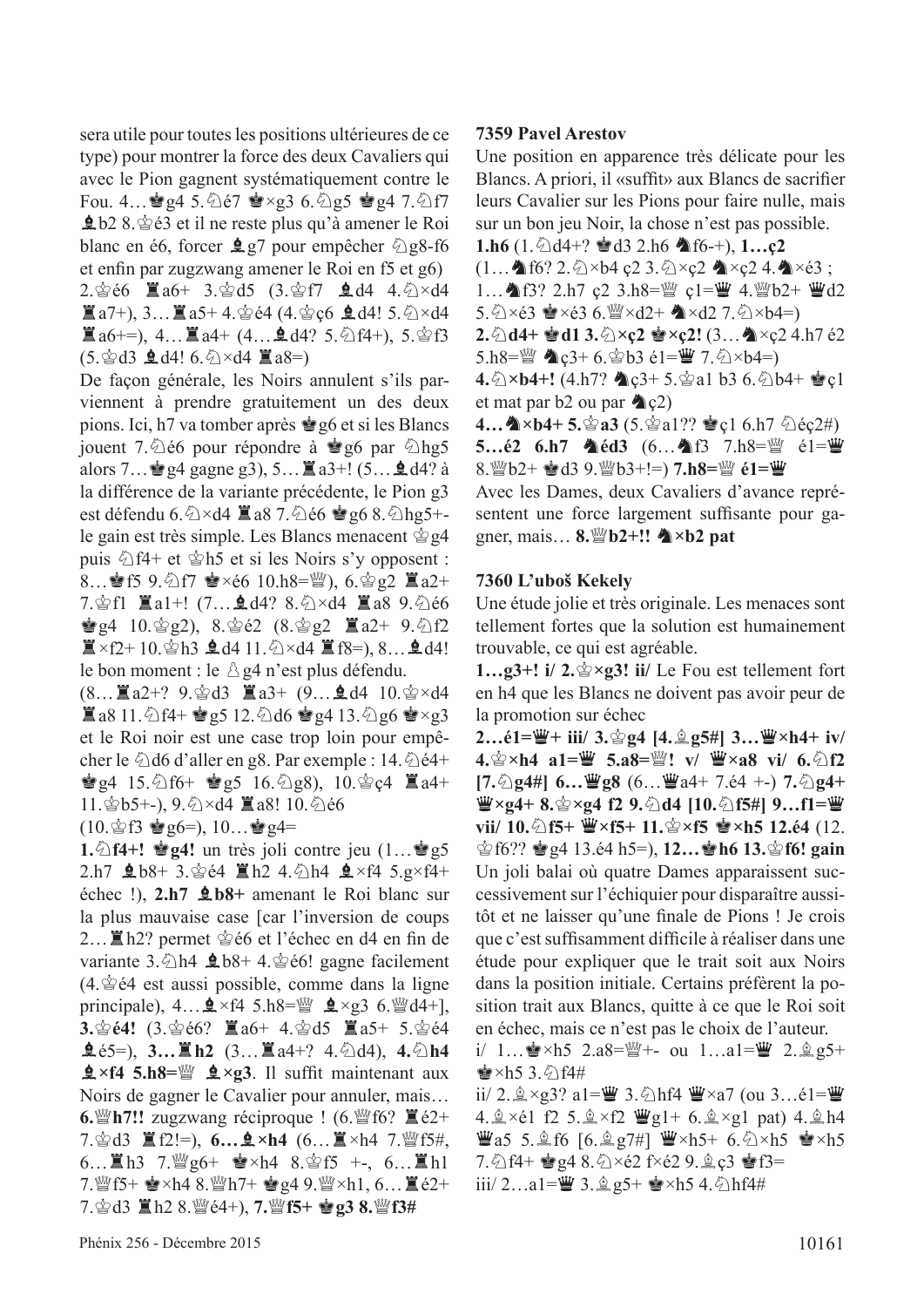iv/ 3...  $\mathbf{W}$ b4+ 4. hf4+- ou 3...  $\mathbf{W} \times 63$  4.  $\mathbf{Q}$  g5+  $\mathbf{\Psi} \times \mathbf{g}$ 5+ 5. $\mathbf{\Diamond}$ h $\times$ g5 a1= $\mathbf{\Psi}$  6. $\mathbf{\Diamond}$ f7# v/  $5. a8 = \mathbb{Z}$ ?  $\mathbb{Z}61 + 6.$  $\mathbb{Z}624$  f2  $7. \mathbb{Z} \times f2$   $\mathbb{Z}62 +$ 8. $\frac{1}{2}$ g3  $\frac{11}{2} \times 63 + 9$ . $\frac{1}{2}$ g2  $\frac{11}{2} \times 66$  10. $\frac{11}{2}$ a5  $\frac{11}{2}$ c6+= et si 5.  $2f2$ ?  $f6 + 6.2g3$   $f6 + 7.2x + 3$   $f2 =$ vi/ 5… $\ddot{\mathbf{w}}$ é1+ 6. $\dot{\mathbf{\otimes}}$  g4  $\ddot{\mathbf{\otimes}}$ b4+ 7.é4+- ou 5… $\ddot{\mathbf{\otimes}}$ f6+  $6.$  hg 5+ $viii/ 9...$   $g7 10.$   $\odot$  f5+  $g$ f6 11.  $\odot$  g3+-

**7361 Peter Krug & Mario Guido Garcia**

Une étude qui, à première vue, semble assez simple car la situation malheureuse du Roi blanc semble forcer les variantes. En fait, c'est une étude moderne diffcile. La diffculté majeure, à mon avis, est qu'il est possible à tout moment d'analyser une suite de 4 ou 5 coups sans savoir seulement si le premier coup est le bon ! Les thèmes sont nulles positionnelles et élimination des menaces de pat.

**1.** $\triangle$ **b6** (1.a8= $\mathbb{W}$ ?  $\mathbb{Z} \times$ a5 2. $\mathbb{W} \times$ a5 pat ;

 $1.b \times a3? b2 + 2.\n\& \times a2 b1 = \mathbf{W} + 3.\n\& \times b1$  pat)

 $1...$ **E** a4  $(1...$ **E** ×a5 2.**g** ×a5  $\bullet$  g1 3.gb6+  $\bullet$ h1  $(3...$  of f1 4.  $\×$  × g2 + h×g2 5.a8= $\×$  h1= $\×$  6.  $\×$  f3+  $\bullet$ é1 7. $\&$ a5#), 4.ç5! l'écho entre les variantes **Solution** selon que le Pion est en ç4 ou ç6 est très plaisant. Quand le Pion est en ç4, la grande diagonale est ouverte pour permettre le mat à base de  $\mathcal{Q}$ f3 quand les Noirs jouent  $\mathcal{Q}$ f1 mais le  $\mathcal{Q}$ d5 ne peut pas prendre b3 pour lever le pat. Quand le Pion est en ç6, c'est le contraire : il n'y a plus le mat par  $\mathbb{W}$ f3 mais b3 est prenable par le  $\&$  d5 et la diagonale f1-a6 est ouverte, d'où la défense  $\bullet$ h1 ou  $\bullet$ f1 selon les cas ! 4... $\bullet$ g1 5.ç6+  $\bullet$ f1  $(5...$  h1 6. $\& \times b3 \mathbb{Z}$  g1+ 7. $\& \times a2 \mathbb{Z}$  g2 8. $\& d5+$ ) 6.a8= $\frac{100}{2}$  h1= $\frac{100}{2}$  7.  $\frac{100}{2}$ a6+  $\frac{100}{2}$ é1 8.  $\frac{100}{2}$ d3  $\frac{100}{2}$ f1 9.  $\frac{100}{2}$ é3+ **2.a8=***s* (2.a8= $\Xi$ ?  $\Xi \times c4!$ -+ et si 2… $\Xi \times a5$ ? 3.  $2 \times a5$  reg 14.  $2 \times 68 + -$ )

**2...** $\mathbb{I} \times c4$  3.  $\mathbb{I} \times d3$   $\mathbb{I} \times d4!$  4.  $\mathbb{I} \times c1!$  (4.  $\mathbb{I} \times b3?$  $\mathbb{Z}$ d1+! 5. $\mathbb{Z} \times a2 \mathbb{Z} a1+6$ . $\mathbb{Z} \times a1$  pat ou 4. $\mathbb{Z} \times a2+$ ? h×g2 5. $\triangle$ ×d4 pat),

**4…會g1** (4…■d1 5.  $\mathcal{L}$ c6! +- {5.  $\mathcal{L} \times 53$ ? ■×ç1+  $6.\n\&\times a2 \quad \mathbb{E}[f] = \text{cette}$  nulle positionnelle apparaît dans de nombreuses variantes, 7. We4  $\dot{\mathbf{g}}$ g1 8. $\frac{w}{2}$ é3+  $\frac{w}{2}$ ff2! 9. $\frac{w}{2}$ é1+  $\frac{w}{2}$ f1 10. $\frac{w}{2}$ é3+  $\frac{w}{2}$ ff2=}) **5.** $\mathbb{W}$ **a7** (5.f5?  $\mathbb{Z}$ d1! 6. $\mathbb{W}$ a7+  $\mathbb{Z}$ f2 7. $\mathbb{W}$ é3  $\mathbb{Z} \times d5$ 8.  $\mathbb{Q}$  g3+  $\mathbb{S}$  f1!= nulle positionnelle ; 5.  $\mathbb{Q}$  e3+?! ne rate pas le gain, mais n'est qu'une perte de temps pour retomber dans la variante principale,

 $5...$  h1 6.  $2c1!$  (6.  $2 \times b3$ ?  $\mathbb{Z}$  d1+7.  $2 \times a2 \mathbb{Z}$  a1+

8. $\&$  ×a1 pat), 6… $\&$  g1 7. $\&$  a7)

**5…h1=D 6.f5!!** un coup difficile, mais si on prend la Tour trop vite, on libère les pièces noires qui deviennent trop fortes. Il faut donc ouvrir la diagonale b8-h2 pendant qu'il en est encore temps (6.  $\mathbb{W} \times d4+$ ? ●h2 7.  $\mathbb{W} \in 3$   $\mathbb{Z} \times b2$ !! 8.  $\mathbb{Q} \times b2$   $\mathbb{W} \times d5$ 9.  $\mathcal{L}$  +  $\mathcal{L}$  h1 10.  $\mathcal{L}$  e1+  $\mathcal{L}$  g2! nulle positionnelle), **6…會h2** (6…罝gg4 7. $\triangleq \times h1$  ●×h1 8.瞥b7+ et gagne, par exemple  $8...$   $\bullet$  h2  $9.$   $\mathbb{W} \times 63$ )

**7.** [c7+ (7. [b8+?  $\mathbb{Z}$  g3! 8.  $\&$  ×h1  $\mathbb{Z}$  d1! 9. [f4] évidemment, si la Dame était déjà en ç7, les Blancs joueraient  $\hat{\mathbb{E}}$  é4 ou  $\hat{\mathbb{E}}$  b7 et cette variante n'aurait aucun sens,  $9...$  $\bullet \times h1$  10.a6  $\Xi$ gg1 11.  $\mathcal{L}$   $\mathbf{3}$  +  $\mathcal{L}$  = nulle positionnelle)

**7…會g1 8.**愈é3+ (8. *s* € ou 8. *s* **e** b6 ne feraient que perdre du temps pour rentrer dans la solution après 8...  $\bullet$  h2 9. $\mathcal{Q}(7+1)$ ,

8…會f1 (8…置f2? 9.彎g3+ 彎g2 (9…會f1 10.  $\mathbb{W} \times f2\#$ ) 10.  $\& \times f2+$   $\bullet$  f1 11.  $\& \times g2+$  h $\times g2$  $12.2 \times d4+$ -),

**9.***\ei* **e**<sup>2</sup> 10. **e f**3+!! pourquoi ce coup ? Par rapport à la variante  $10.$ <sup>w</sup> $\times$ h1 dans laquelle les Noirs doivent jouer  $\mathbb{Z} \times d5$ , il est difficile de croire que les Blancs gagnent un temps ! Pourtant c'est bien le cas, car la  $\mathbb{Z}$  d4 est en prise donc elle doit quand même jouer et le  $\hat{\otimes}$  f3 est éloigné de é2.

 $Si$  10.  $\sqrt{2}$ ×h1?  $\cancel{\Xi}$ ×d5-+ 11.f6  $\cancel{\Xi}$ d1+ 12.  $\sqrt{2}$ ×d1+  $\mathbf{P} \times d1$  13.f7 h2 14.f8= $\mathbf{W}$  h1= $\mathbf{W}$ -+

si 10. $\angle$ c4+?  $\angle$ ×c4 11. $\angle$ y×h1  $\angle$ cg4=

10…<sup>•</sup>→f3 11. ■×h1 •→→é3 (11…■d5 12.f6  $\dot{\mathbf{\hat{E}}}$ é2 13.f7  $\ddot{\mathbf{\hat{E}}}$  f5 (on voit bien que maintenant, 13…  $\mathbb{Z}$  d1+ ne va plus), 14.  $\hat{\mathbb{Z}}$  c1  $\mathbb{Z} \times f$ 7 15.  $\mathbb{Z} \times h$ 3 15… $\Xi$  gf2 16. $\mathbb{W}\times$ b3+-

**12.**<sup>*w*</sup> × **h3+** *e* **f4 13.**<sup>*w*</sup> × **b3!** + - (le pat du Roi blanc étant (enfn!) levé, les Blancs gagnent facilement avec Dame et deux Pions liés contre deux Tours).

# **RÉTROS**

### **7362 Itamar Faybish**

1.  $\circ$ 13 g5 2.  $\circ$ 1é5 g4 3.  $\circ$ 1 $\times$ d7 g3 4.  $\circ$ 1é5  $\pm$ h3 5.g×h3 g2 6.d4 g×h1= $\hat{Q}$  7. $\hat{Q}$  g2 c5 8. $\hat{Q}$ ×b7  $2 \times b7$  9.d5  $2 c8$  10. ded 4  $2 e6$  11.d $\times$ é6 c $\times$ d4 12.é×f7#

Pronkin (Fou noir ç8) capturé ensuite (Ceriani-Frolkin). Switchback d'un Cavalier blanc  $(\text{\textdegree} 5\times d7 - 65)$ .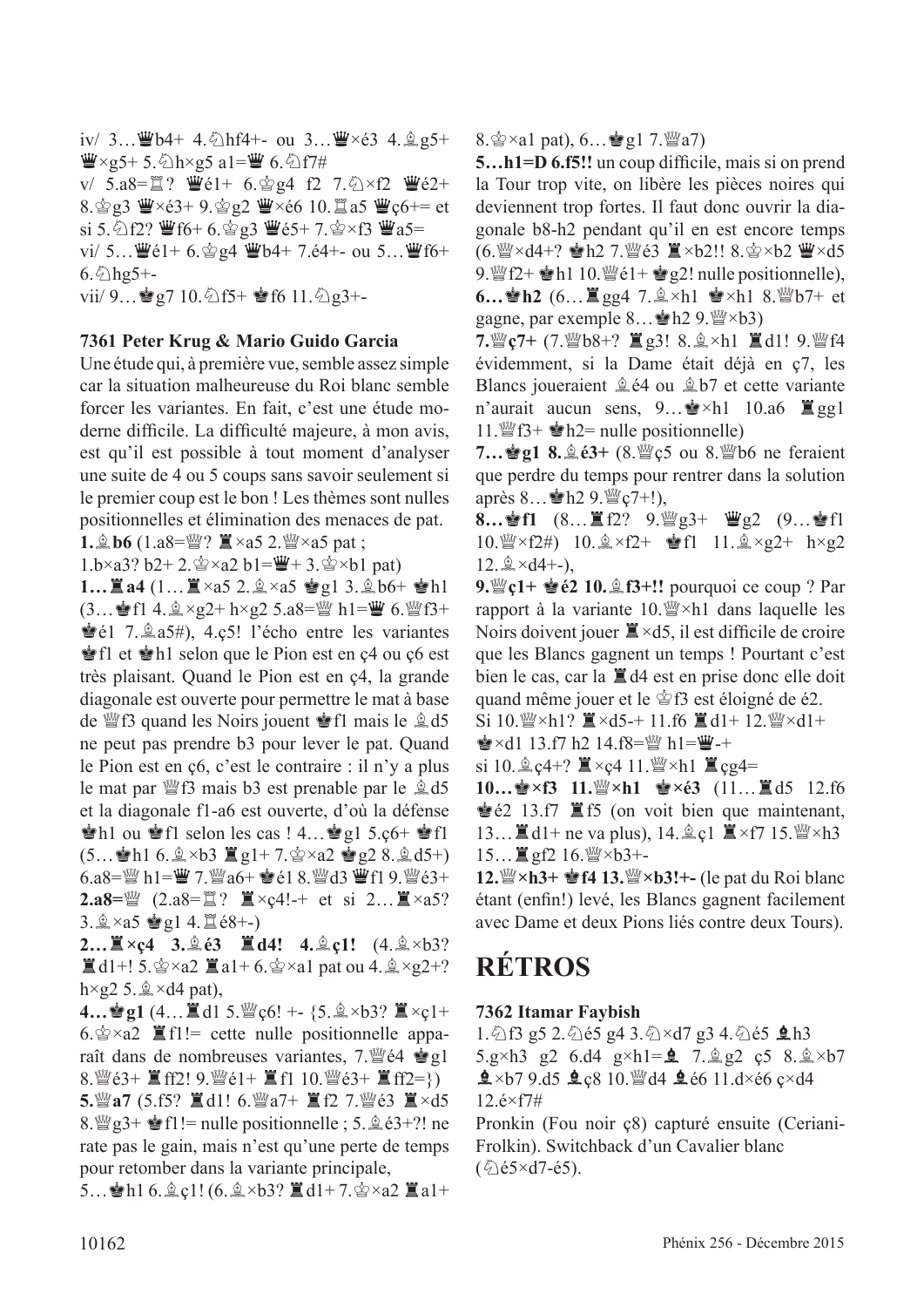#### **7363 Thierry Le Gleuher & Michel Caillaud**

1.b4  $\triangle$ a6 2. $\triangle$ b2  $\triangle$ c5 3. $\triangle$ f6 é×f6 4. $\triangle$ f3  $\angle$ e7 5. Ad4  $\mathbf{\mathcal{L}}$  65 6. Ac6  $\mathbf{\mathcal{L}}$  67 7. Ab8  $\mathbf{\mathcal{L}}$  d8 8. Aa6  $b \times a69. b5$   $Q b7 10. b6$   $Q c6 11. b7 2 b5 12. b8 = Q$  $\bullet$  c<sub>8</sub> 13. $\circ$  c<sub>6</sub>  $\bullet$  b7 14. $\circ$ d4  $\bullet$  c<sub>6</sub> 15. $\circ$ f3  $\bullet$  b8  $16.$  $Q$ g $1$ 

Anti-Pronkin anticipé ( $\&$ b8), voir le I :



1.  $\triangle$  f3 é5 2.  $\triangle$  d4 **e** a3 3.  $\triangle$  c6  $\triangle$  e7 4.  $\triangle$  × b8 c5 5. $\triangle$ a6 b×a6 6.b4 **2** b7 7.b5 0-0-0 8.b6 **2** a8  $9.57 +$   $C7$  10.b8= $\Diamond$   $C7$  11. $\Diamond$ c6  $C7$  12. $\Diamond$ d4 4 c6 13. 2f3 4b8 14. 2g1

La seule nuance par rapport au problème en référence est que «l'**anti-Pronkin anticipé**» (une pièce vient occuper une case de promotion puis la dégage en jouant ou en étant capturée, puis une pièce de même nature est promue sur la cette case puis capturée), thème qui risque de passer inaperçu pour le solutionniste, est réalisé sans capture.

#### **7364 Andreas Thoma**

 $1.\text{c7} \times \text{d}8 = \text{d}(\text{q}1)$  $1...$ ~h5 2. $\Diamond$ h5-f4 puis  $1.\Xi$ f4# 1...~-d5 2. @d5-f4 puis 1. <sup>置 f4#</sup> 1...d4-d3 2. @d3-f4 puis 1. <sup>[2]</sup> f4# 1...h4-h3 2. h3-f4 puis 1. <sup>[1]</sup> f4#  $1...$   $\bullet$  ~-g6 2.  $\mathbb{Z}$  f3-g3 puis 1.  $\Diamond$  g6# 1... **A**~-é6 2.  $\mathbb{Z}$  f3-g3 puis 1. 仑é6# 1... ■ é3-é2 2. ② é2-f4 puis 1.  $\mathbb{Z}$  f4#  $1...$  曹~-g2 2.  $2.$   $2.5$  g2-f4 puis 1.  $\Xi$  f4#

#### **7365 Andreas Thoma**

 $-1.$  $\frac{3}{2}$ g5-f4 f2-f1= $\frac{10}{2}$ + -2. $\frac{3}{2}$ f6-g5 h2-h1= $\frac{10}{2}$ +  $-3.$  $\frac{6}{9}$ g7-f6 g2-g1= $\frac{6}{9}$ + puis 1. $\frac{6}{9}$ h8 g1= $\frac{6}{9}$ =

#### **7366 Joaquim Crusats & Andreï Frolkin**

Plan principal :  $-1.g4 \times 1.65$ ? ~  $-2.g2-g4$  &  $1.\n\&\times g5\# \text{ mais } -1...\n\mathbb{Z}$  b6-b3 &  $1...\cancel{g}\times h3 \text{ e.p.}\#!$ Le dernier coup des Blancs a forcément été un double pas du  $\triangle$  g. En effet le  $\triangle$  b7 ne peut rétrograder en a6 (case blanche) car toutes les prises par Pions blancs auraient été faites sur case blanche, alors que le Fou noir navigant sur case noire a disparu.

Solution : -1.b6-b7  $\sim$  -2.g4 $\times$  \$h5  $\sim$  (1...g×h3 e.p.# donnerait mat, mais la prise en passant n'est pas légale, car le dernier coup blanc a pu être  $a5\times 26$  h6.

-3.g2-g4 (double pas, bien que les Noirs n'aient pu prouver que c'était le dernier coup des Blancs!  $& 1.F \times g5\#$ ).

Commentaires des auteurs :

La mise en évidence de cette particularité conduit ainsi les auteurs à proposer la convention suivante pour les prises en passant dans les proca-retractors.

**Convention pour la prise-en-passant dans un Proca Retractor :** une prise-en-passant au premier coup d'une défense en avant est permise seulement si l'on peut prouver que le coup précédent a été un double pas du Pion qui doit être capturé, quel que soit le rétro-coup qui sera effectivement repris par les Blancs ensuite (1).

(1) On pourait peut-être arguer le fait que si les Noirs ne peuvent pas prendre en passant, c'est donc que les Blancs ne peuvent pas reprendre le double pas. Mais cette interprétation impliquerait que la prise en passant comme défense en avant dans un Proca Retractor est toujours une option possible pour les Noirs, ce qui serait clairement en contradiction avec la convention de prise en passant communément admise dans le jeu direct. De plus, cette interprétation alternative ne serait d'aucune utilité dans la composition échiquéenne car la prise en passant par les Noirs dans une défense en avant ne pourrait pas être utilisée par les Noirs comme une défense basée sur la limitation des rétro-coups blancs, parce qu'en fait, le mat par prise en passant pour une défense en avant constitue par lui-même une défense plus forte qui met fn immédiatement au jeu.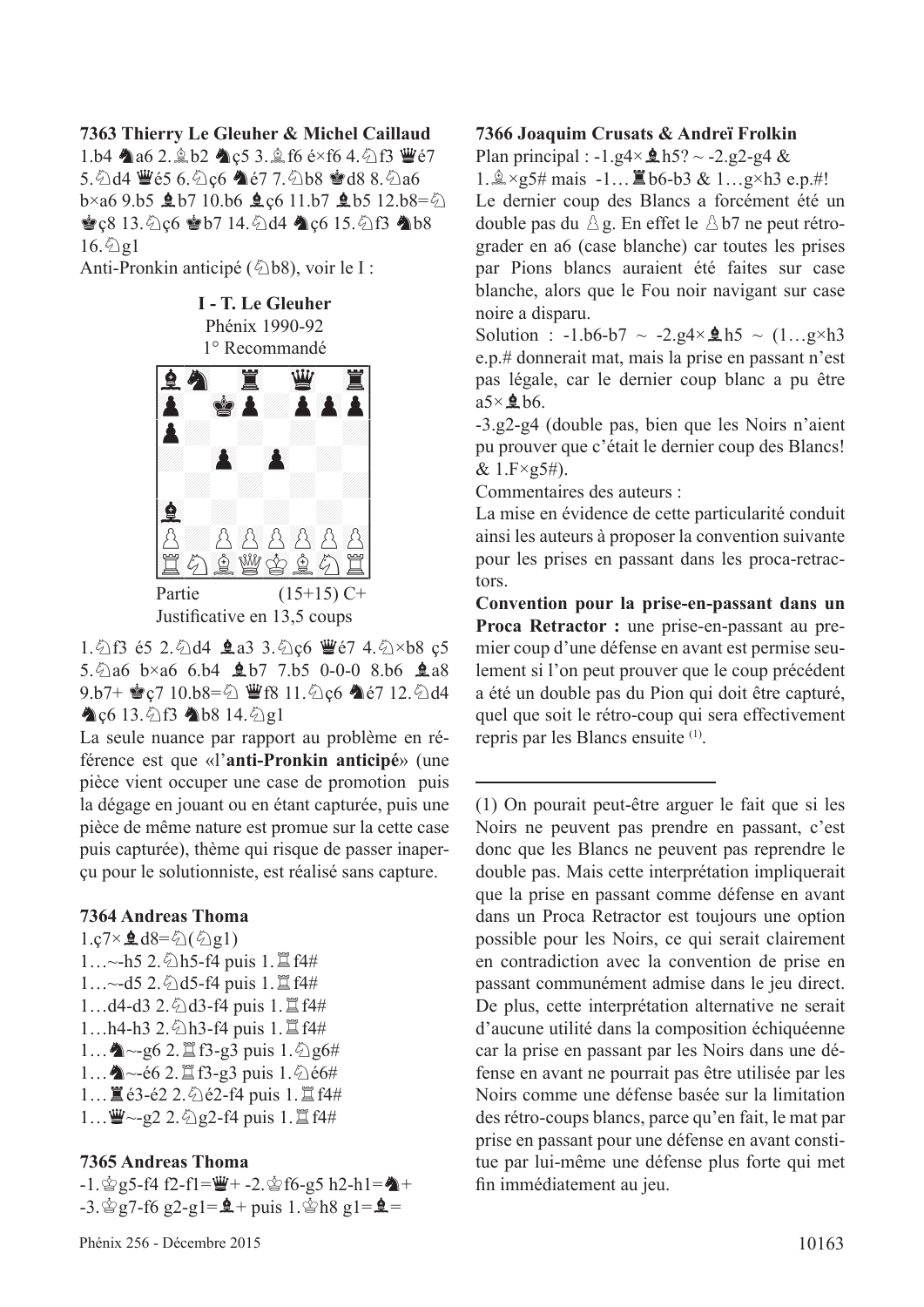# **AIDÉS**

## **7367 Nicolae Popa**

 $1.\n *W* \times *g*8 f8 = 2.\n *W*h7+ 2 g7#$  $1.\overline{\mathbf{W}} \times g8$  f $\times g8 = \overline{\mathbb{Z}} + 2.\overline{\mathbf{W}}$ h7  $\overline{\mathbb{Z}}$ h8# 1.  $\mathbf{W} \times h6$  f8= $\mathbf{W}$  2.  $\mathbf{I}$  6g5  $\mathbf{W} \times h6$ # 1.  $\mathbf{W}$ é5 f8= $\frac{6}{2}$  2.  $\mathbf{\underline{Q}}$  g5  $\frac{6}{2} \times$ g6# Allumwandlung, la pièce promue étant la pièce matante (la batterie est utilisée une seule fois).

#### **7368 Christer Jonsson**

1  $\equiv$  ×h5 f4 2. $\approx$ d5  $\approx$  ×é5#

 $1.$ W $\times$ b5  $\mathbb{Z} \times 65+ 2.$ Med3  $\mathbb{Z} \times 3#$ 

Sacrifces passifs de la Dame, pour laisser la place au Roi noir, et mats modèles. À noter que la position est correcte si on décale la position d'une colonne vers la gauche (sans la Dame blanche).

### **7369 Živko Janevski**

1.  $2 \times g5$   $2 \times a6$  2.  $2 \times 63$   $2 \times b2 \#$ 1. gd3 置f7 2. 會é4 置f4# 1.c4  $\triangleq$  a4 2. $\triangleq$  c5  $\triangleq$  é3#

Trois positions de mat avec clouage du Cavalier sur trois lignes différentes (g5-ç5, b7-é4, d7-d4).

#### **7370 Alexeï Ivunin & Alexandre Pankratiev**

a)  $1.91 =$   $\triangle$  c6 2.  $\triangle \times 62 \div 24$ 

b)  $1. \text{g1} = 2 \text{ g} \times \text{g6} 2.$   $\pm$  h2  $\Diamond$  h5#

Deux motivations pour les promotions noires : un sacrifce actif (a), deux coups d'attente (b). Les mats sont modèles.

### **7371 Menachem Witztum**

 $1.\n\triangle \times c5 \n\mathbb{Z}$ a3+ **A** 2. $\triangle$ d3  $\triangle$ b6# **B** 

 $1.$  $\mathbf{W} \times \mathbf{c}$ 5  $\mathbf{\hat{\mathbb{Q}}}$  b6 **B** 2. $\mathbf{W}$ d4  $\mathbf{\hat{\mathbb{Z}}}$ a3# **A** 

Demi-clouage noir, échange des coups blancs, mats par double clouage, capture du  $\triangle$  c5 gênant.

### **7372 Vitaly Medintsev**

1.  $\Delta \times$ d4  $\Delta$ h2! 2. b5  $\mathcal{W}$ b3# 1 買b5 含f4! 2. od5 瞥×c3#

1. W×b4 \$h4! 2. d5 Wd3#

Trois évacuations de ligne par le Roi blanc pour trois mats différents de la Dame blanche.

## **7373 Almiro Zarur & Ricardo Vieira**

1.  $\triangle\times$ é3  $\triangle\times$ é4 2.  $\triangle\times$ ç4  $\triangle\times$ ç5# 1.  $\blacktriangleright$   $\times$ f6  $\Diamond \times$ c4 2.  $\blacktriangleright$ é4  $\Diamond$ b2# Zilahi, captures réciproques et switchbacks.

#### **7374 Jorge Kapros**

1.  $\mathbf{W} \times c$ 5  $\hat{\mathbf{L}} \times c$ 4 2.  $\mathbf{W} \times c$ 4 d3#

1.  $\mathbf{W} \times \mathbf{c}6 \mathbf{X} \times 65$  2.  $\mathbf{W} \times 65$  d4#

Double sacrifice blanc de la  $\mathbb{Z}$  c5 et du  $\mathbb{Q}$  c6 en écho Diagonal-Orthogonal : d'une part, la Dame noire doit abandonner la colonne d et d'autre part, il faut donner l'accès de la colonne é au Roi noir.

#### **7375 Valerio Agostini**

 $1.2 \times 24 \times 142.293$ 

 $1.9 \times a6 \times a7$  2.9 d3 b3#

Le Fou noir fait le gros du boulot pour deux mats par clouage : capture d'un Pion blanc gênant et fermeture de la ligne de la Tour noire g3.

#### **7376 Vitaly Medintsev**

1. d6  $2 \times b6$  2.  $\approx \times 64$   $\Xi$  a4#

1. dc5  $\mathbb{I} \times 6$  2. 會f5 營c8#

Auto-clouage indirect préventif, écho Diagonal/ Orthogonal, des mats par clouage, le premier étant modèle.

#### **7377 Abdelaziz Onkoud**

 $1.$   $2.9$  f4 2.  $9.15$  f5#

1. Y × c 5  $\&$  b3 2. Ff5  $\&$  × c4#

1.  $\triangle\times$ d6  $\angle$ d2 2.  $\angle\times$ é5  $\angle$   $\times$ d6#

Dans les trois solutions, le Cavalier noir et la pièce blanche matante ouvrent la ligne d'une pièce noire pour un autoblocage.

#### **7378 Gerold Schaffner**

 $1. \mathbb{Z} \times g4 \text{ } \mathbb{Q}$  b6+ 2. $\mathbb{Q}$  d6  $\mathbb{Z} \times f6 \#$ 

 $1.$   $\mathbb{I} \times$ f5 營 $\times$ é4 2.  $\bullet$   $\in$ 6  $\mathbb{I}$   $c4#$ 

 $1.g \times f2 \cong g1 2.e \times d4 \cong c1#$ 

Zilahi cyclique, changement de fonction cyclique entre les trois pièces blanches lourdes (capturées, clouantes et matantes) avec trois mats modèles de clouage du Fou noir d5, qui est cloué dans trois directions différentes (d4-d6, é4-ç6, f5-ç5).

### **7379 Christer Jonsson**

 $1...$  Qc1 2.b×c1= $\hat{Q}$  2b4 3. $\hat{Q}$  e3  $\hat{Q}$ d3# 1...  $\triangle$ a1 2.b×a1= $\triangle$   $\triangle$ b4 3. $\triangle$ é5  $\triangle$ d5# Zilahi de Cavaliers, mats modèles quasi étouffés.

## **7380 Alberto Armeni**

1... 2×b4 2. 9f2 2d3 3. \*\* < 63 2f4# 1... 2×c7 2. 1×é5 2d5 3. \*\*é4 2é7# Création de batteries de Cavaliers.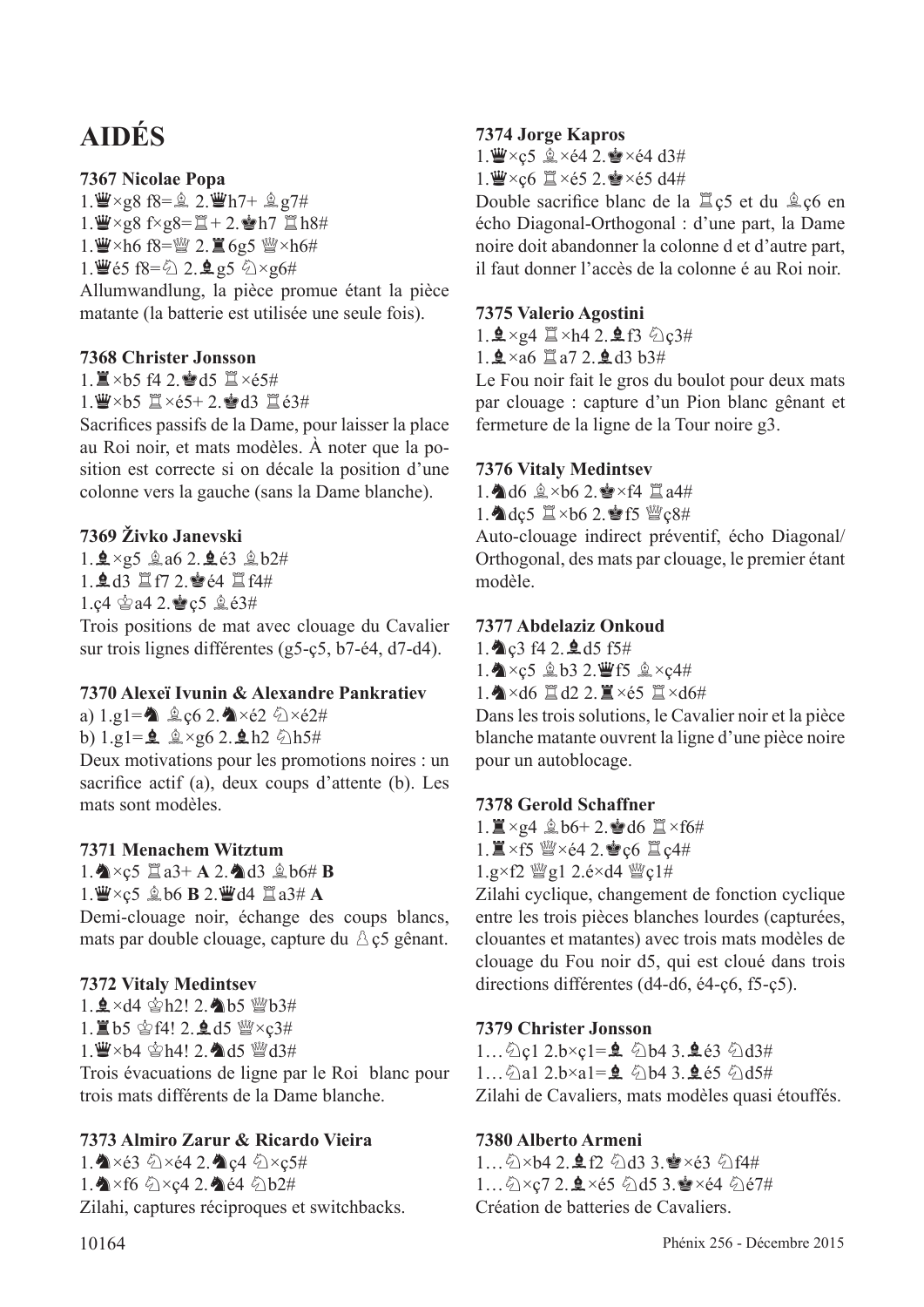#### **7381 Nicolae Popa**

 $1.969912.922223 + 3.8c58 \times 12#$ 1.  $\pm 65$   $\pm 3.1$  2.  $\pm 62$   $\odot$  f6+ 3.  $\pm 65$   $\pm 24$ Deux fois le thème Maslar (voir défnition px253/10041) sous forme de Bristol bicolore.

#### **7382 Alain Biénabe**

 $1. d \times c1 = \frac{w}{2} + c22.2$ .  $w = 6$   $c23.3$ .  $w = d6$   $c2 \times g4#$  $1. d \times 61 = 2 + \frac{1}{2} \times 63$  2.  $2.64$   $\frac{1}{2}$  h6 3.  $2. d6$   $\frac{1}{2}$  g7# Deux promotions noires pour bloquer d6, Zilahi.

#### **7383 János Csák**

a) 1.  $\mathbb{Z}$  bd1  $\mathbb{Q}$  a4 2.  $\mathbb{Q} \times c$ 5  $\mathbb{Z}$  c6 3.  $\mathbb{Q}$  é3  $\mathbb{Z}$  c2# b) 1. Ud2  $\Box$  h3 2.  $\triangle \times$ g4  $\angle$  h5 3.  $\triangle$  é3  $\angle$   $\times$  f3# Echange de fonction Dame/Fou, mats modèles.

#### **7384 Evgeny Fomichev**

a)  $1. \mathbb{Z} \times h3 + (\mathbb{Z} \times g2 + ?$ ,  $\mathbb{Z} \times h2$ ?)  $\mathbb{Q} \times h3 +$  $2.465$   $6143.266$  cf b)  $1. \mathbb{E} \times g2 + (\mathbb{E} \times h3 + ?$ ,  $\wedge \times h2$ ?)  $\wedge \times g2 +$ 2. d6  $\Xi$  g3 3. b7  $\Xi$  c3# c) 1. $\triangle$ ×h2 ( $\triangleq$ ×h3+?, $\triangleq$ ×g2+?)  $\triangleq$ ×h2+  $2.963$   $63.9.24$   $0c2#$ 

Anti-triple cyclique, déclouage d'une pièce noire pour mats modèles par échec double et autoclouages noirs.

#### **7385 Nicolae Popa**

 $1.$   $1.62$   $3.8$   $2.$   $2.4$   $2.47$   $3.4$   $b3$   $2.4+$  $4.$ a $2 \& c2#$  $1.$  $\Xi$  g7  $\&$  g2+ 2.  $\bullet$  é6  $\&$  c6 3. $\bullet$  f7  $\&$  é8+  $4.$ 98  $2.86#$ 

Mats modèles et manœuvres en écho éloigné.

#### **7386 Wilfried Neef**

a) 1.  $\triangleq$  d5  $\triangleq$  ×d5 2.  $\triangleq$  c4  $\triangleq$  ×c4 3. $\triangleq$  a2  $\triangleq$  c3  $4.$ ea3 $\Xi$ a5# b) 1. $\mathbb{E}$ é5  $\mathbb{Q} \times 65$  2. $\mathbb{Z}$ é4+  $\mathbb{Q} \times 64$  3. $\mathbb{E}$ h2  $\mathbb{Q}$ f3 4 **會h3 買h5#** Manœuvres et mats en écho avec double sacrifce

noir.

#### **7387 Milomir Babić**

1. c5  $\triangle$  d3 2. ab4  $\triangle$  e3 3. ab3  $\triangle$  d2 4. a2  $\&c1$  5.  $\&b3 \&b1#$ 1. b3 \$d3 2. b5 \$e2 3. a5+ \$d4+ 4. a4  $c$ 5 5. **2** b3  $c$  b5# Deux solutions bien différenciées où le Roi blanc

se faufle avec agilité.

#### **7388 Zlatko Mihajloski**

1...b×a4 2.d1= $\hat{Q}$  a×b5 3. $\hat{Q}$ c6+ b×ç6

4.b1= $\mathbb{Z}$  c×d7 5.  $\mathbb{Z}$  b5 d8= $\&$  6.  $\mathbb{Q}$  a4  $\&$  c6# Double Phénix

### **7389 Leonid Lyubashevsky, Vitaly Ivanovich Shevchenko & Olexandr Zhuk**

 $1...a \times b4$  2.a3  $b \times a3$  3.b2  $x \times b2$  4. **2** a4  $x \times c3$ 5.  $2c6$  a4 6.  $2b7 b5#$ 1  $\&$  f7 2.b5  $\&$  66.3  $\&$  ×d4  $\&$  ×d5.4  $\&$  63 d×63 5.  $a \times b4 + 6$ .  $a \times b4 = 0.24$ 

Deux solutions distinctes motivées par l'ouverture de la cage du Fc1.

#### **7390 Adrian Storisteanu**

1. **直b3!** 宫a5 2. 鱼b4+ 宫b5 3. 鱼a3+ 宫c6

4. b4  $\&$  d5 5. a4  $\&$  c4 6.a5 a×b3# La genèse de ce problème vient de l'analyse du 7185 de px249/9897 : il s'avère déjà que le  $\triangle$  c4 est inutile (solution identique et problème C+). En déplacant le Fou noir en ç5, on peut avoir une jolie introduction et un énoncé standard en cinq coups : 1.  $\Delta b4 \triangleleft b5$  2.  $\Delta a3+ \triangleleft c6$  3.  $\triangleleft b4 \triangleleft c5$ 4. a4 含c4 5. lb3 c×b3#

Pourquoi ne pas prévoir un switchback du Fou ?



1.  $\pm$  b4  $\dot{\text{ } }$ e b5 2.  $\pm$  a3+  $\dot{\text{ } }$ e c6 3. $\dot{\text{ } }$ e b4  $\dot{\text{ } }$ e d5 4. a4  $\&$  c4 5.a5 c×b3#

Finalement, l'auteur améliore encore le problème de Jean Carf en ajoutant un coup de la Tour audelà de la case critique b4 (soit un Indien noir).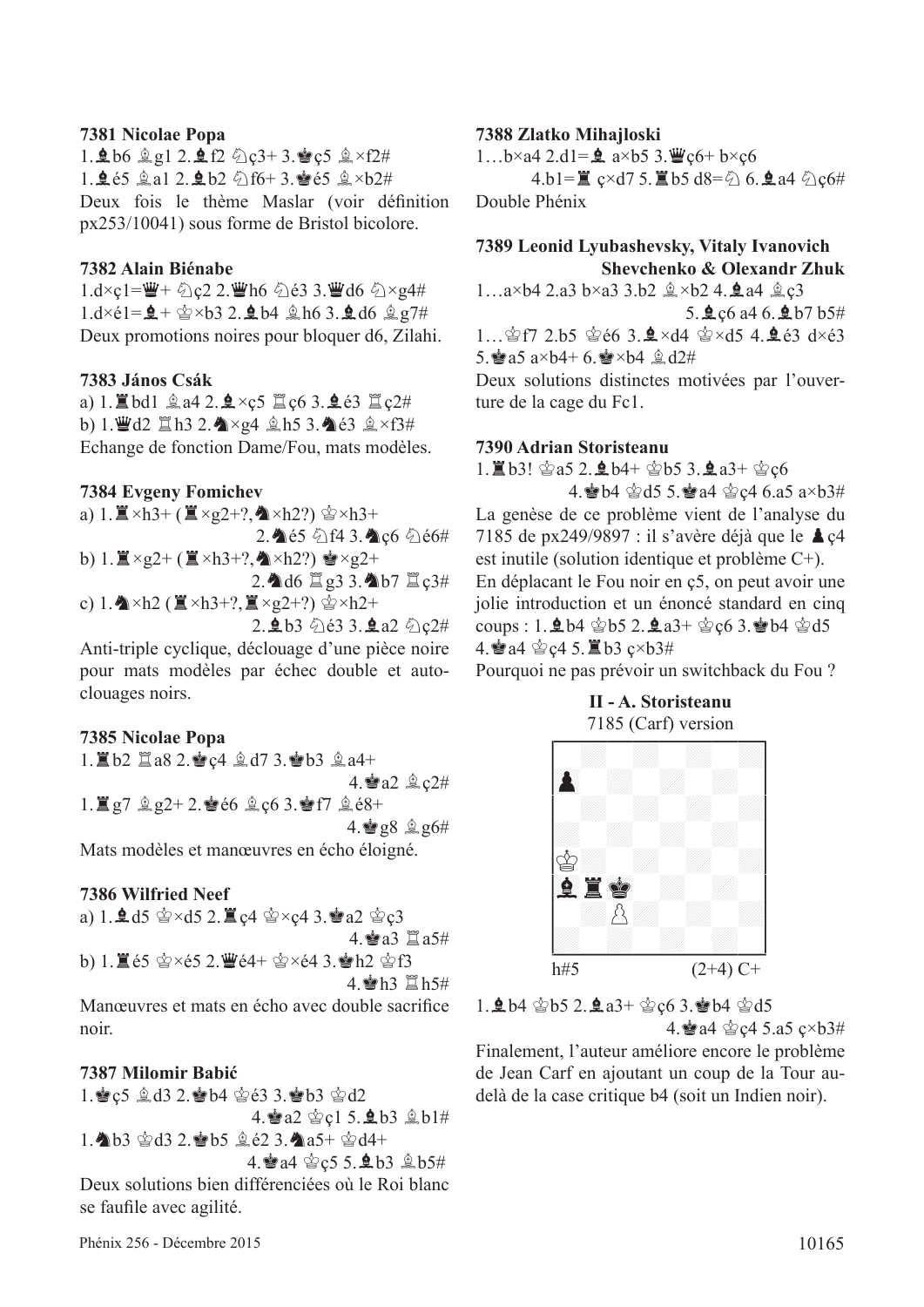#### **7391 Zdenek Zach**

 $1.$  $\bullet \times 63$  f4 2. $\bullet$  d4 f5 3.63 f6 4. $\bullet$  d5 f7 5.é4  $f8 = W$  6. $\bullet$ e5  $W$ f6# 1. g3 f4 2. g f3 f5 3. g h5 f6 4. g é8 f7 5.  $g4$  f $\times$ é8= $\mathcal{W}$  6.  $g$ f5  $\mathcal{W}$ g6#

Deux solutions d'une surprenante précision, se terminant par des mats en écho.

#### **7392 Christopher Jones**

1.  $f6 b \times c4 2.$  d5  $c \times d5 3.$  d6 d $\times 66$ 

4. TH é×f7 5. a1 f8=瞥 6. Kb1 瞥a3#  $1.42.4$  a3 b4 2.  $4.4$  b5 3.  $4.4$  a5 b6

4. a6 b7 5.  $a7 b \times c8 =$   $\frac{m}{2} 6$ .  $a8 \frac{m}{2} a6 \#$ Solutions très différentes pour obtenir des mats modèles en écho dans deux coins de l'échiquier.

#### **7393 Boško Milošeski**

1…b3 2.b5 b×ç4 3.b4 ç×d5 4.b3 d6 5.b2 d7 6.b1= $\frac{6}{5}$  d8= $\frac{6}{5}$  7.  $\frac{6}{5}$  h7.  $\frac{6}{5}$  f6#

Excelsiors réciproques pour promotions en Fou, l'un servant à bloquer, l'autre à mater.

#### **7394 Jean Carf**

1.f2  $\circ$  g5 2.f1= $\bullet$   $\circ$   $h6$  3. $\bullet$  g3 h×g3 4.h2 g4 5.h1= $\frac{6}{5}$  g5 6. $\frac{6}{5}$ d5 g6 7. $\frac{6}{5}$ g8 g7# Une promotion pour débloquer le Pion blanc et une autre pour bloquer le Roi noir.

#### **7395 Jorma Pitkanen**

1... $d4$  2.a5 d5 3.a4 d6 4.a3 b×a3+ 5. $\bullet$  c3 a4 6.b2 a5 7.b1= $\hat{Q}$  a6 8. $\hat{Q}$ d3 é×d3 9.é2 d4 10.é1= $\hat{Q}$  d5  $11.\n\text{A} \times g2 \n\text{A} \times g2 12.h1 = \n\text{A} \n\text{B} 13.\n\text{B} 10 \n\text{A} 63$ 14. ■b7 a×b7 15. • c2 b8=■16. • d1 ■b1# Une belle et longue histoire où il faut toujours trouver des ressources pour faire progresser les Blancs ; on notera l'Allumwandlung du meilleur effet !

### **7396 Ivan Bryukhanov**

 $1.$  $\oplus$   $d2!$  blocus 1... $d4$  2. $\&$ c3+ $d \times c$ 3 3. $\& b1 + \& b3$  4. $\& c6 + \& c4$ 5. gcl c2# 1…d×é4 2. 鱼f3 é×f3 3. 罝d5 f2 4. 鳖é4+ ■ç4  $5.$  (Next  $c2+$   $\mathbb{I} \times c2+$ 

Thème du 10° WCCT. Deux mats sur la même case ç2 par deux pièces différentes.

#### **7397 Zdenek Libiš**

**1.** $\Xi$  **a4!**  $\bullet$  a6 2. $\circ$  a3  $\bullet$  b5,  $\bullet$  a7 3. $\circ$  a2  $\bullet$  a6

4.b8= $\triangle$ +  $\triangle$ b5 5. $\triangle$ c4 d×c4 6. lb4+ a×b4# 1. 2a4! **Sample 2.b8=2+ Sph5 3.** 2a1 Sph4

 $4.$   $2c3$  a4 5.  $\mathbb{Z} \times g5$  d $\times c3$  6.  $\mathbb{Z}$  b3+ a $\times$ b3# Deux clés sur la même case cette fois-ci et mats en écho-caméléon.

#### **7398 Rade Blagogević & Milomir Babić**

**1.** $\Xi$ **h5!** blocus

1... **A** c1 2. 鱼f5+ 會é5 3. 彎c7+ 置d6 4.d4+ c×d4 5. $\frac{6}{5}$ g6+  $\frac{6}{5}$ é6 6. $\frac{6}{2}$ ×d4+  $\frac{1}{2}$ ×d4#

1... ▲ ç3 2. 置 h4+ 會é5 3. 彎×d5+ ▲×d5  $4.1$  $64+$  $8 \times 64$  5.d3+ $865$  6.  $1 \times 63+$   $8 \times 63#$ Jeu fuide avec une bonne stratégie et une subtile clé d'éloignement.

#### **7399 Jorma Pitkanen**

1. ①c1! 曹×f8 2. 鱼g1+ 曹f2 3.  $\mathbb{Z}$  d5+ ç×d5

4. @b6+ @c4 5. gd3+ @c3 6. @b2+ W×b2# 1…  $\mathbf{W}$ g8 2. $\mathbf{W}$ a3+  $\mathbf{C}$ c4 3. $\mathbf{C}$ d4+  $\mathbf{C}$ ×d4

4. @d3+ @c5 5. @c3+ Wc4 6. gb1 W×c3# Duels de Dames dans les deux variantes.

#### **7400 Alexeï Gasparyan & Sergeï Sagatelyan**

**1.** ①**c6!** b×c6 2.d8= $\mathbb{E}$ ! c5 3.b7 c4 4.b8= $\mathbb{E}$ ! c×d3  $5.$  @xb3+  $\triangle$ a×b3 6.ç8= $\cong$ +!  $\triangle$ ç5 7.é×d3  $\cong$ a1# Très originales triple promotions en Tours blanches dans une manœuvre bien pensée, le mat ayant lieu dans une position de blocus inattendue.

#### **7401 Jorma Pitkanen**

 $1.$  $\circ$ **g4!**  $\bullet$   $64$   $2$   $\circ$ h<sub>1+</sub>  $\bullet$   $d4$   $3.$  $\circ$ h<sub>3</sub> f<sub>5</sub> 4. Wh2 @ 64 5. 265 @ f3 6. 2 f6 @ 64  $7.6$   $24 + 138.2 h4$   $f \times 24#$ 

Migration du jeu vers le coin Sud-Est de l'échiquier avec traversée anticritique de la Dame.

# **INVERSES DIRECTS FÉERIQUES**

#### **7402 Narayan Shankar Ram**

Si on essaie 1. $\&$  b4E? [2. $\&$  b1B,  $\&$  e4#] alors 1... $\mathbb{Z}$ é1C! pour jouer 2... $\mathbb{Z}$ c1C, $\mathbb{Z}$ é3C! La position focale de la  $\mathbb{Z}$  é1A incite à mettre les Noirs en zugzwang : 1.é2C? blocus

1... $\mathbb{E}$ é1B **a** 2. $\hat{\mathbb{E}}$ a1A# **A** (pas 2. $\hat{\mathbb{E}}$ é5A?  $\mathbb{E}$ é4B!) 1...  $\mathbb{E}$ é1C **b** 2.  $\&$ é5A# **B** le Pion en é2C empêchant  $2 \dots \mathbb{E}$  é3C (pas  $2 \hat{a}$ a1A?  $\mathbb{E}$  c1C!)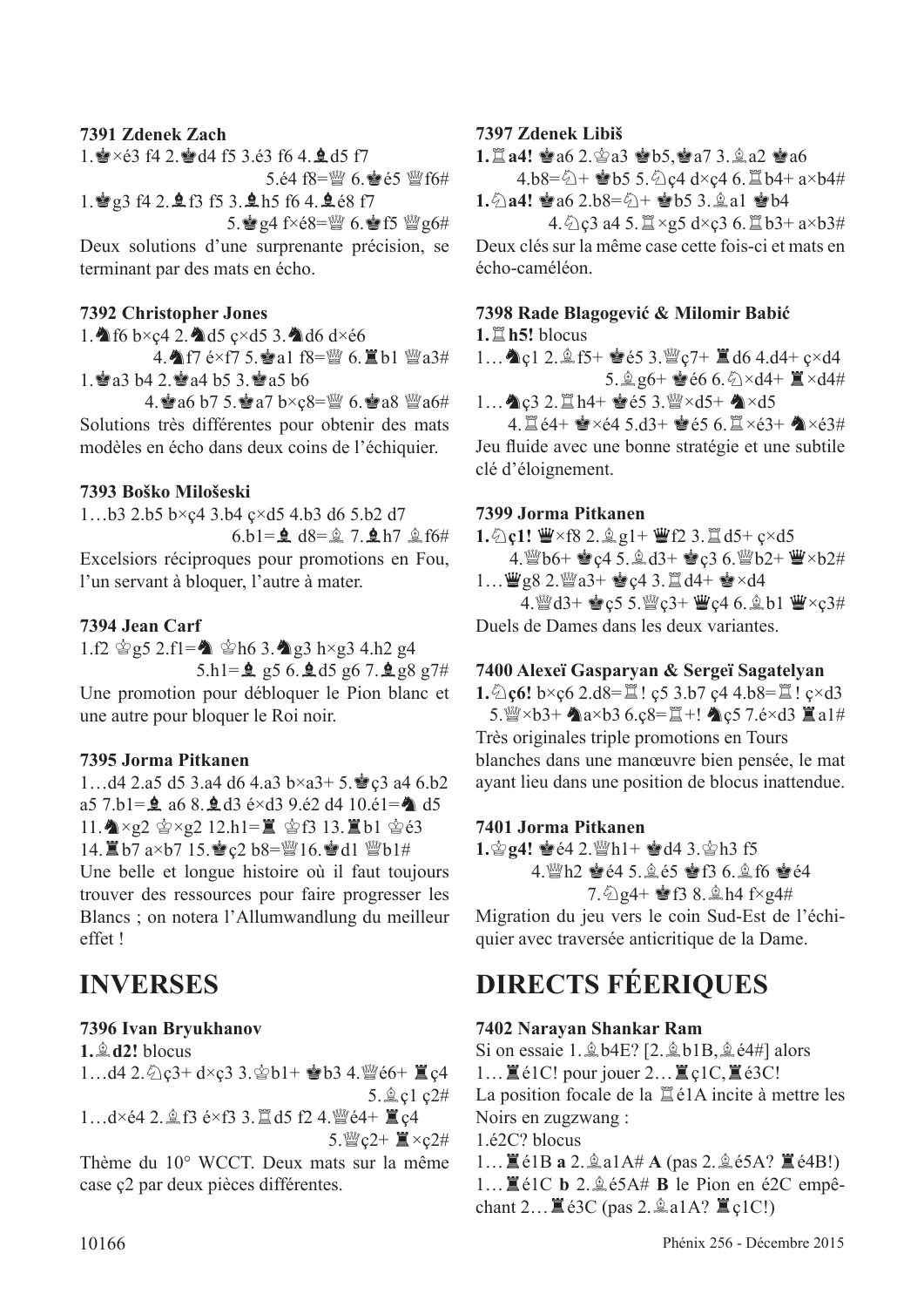La réfutation est  $1...$   $\mathbb{E}$  é1D! (car la case é2C est obstruée  $2.\text{\textdegree$\&2}$ é $2C$ ?)

#### **1.**t**d1C!** blocus

1... **E** é1B a 2. **@** é5A# **B** (pas 2. **@** a1A? **E** b1B! car la Tour blanche n'est plus en d1B)

1...  $\mathbb{E}$ é1C **b** 2.  $\triangleq$ a1A# **A** (car en d1C, la Tour blanche empêche  $2... \mathbb{E}$  ç1C)

 $1 \dots \n\mathbb{E} \neq 1$ D!  $2 \n\mathbb{E} \neq 2C \n\mathbb{E}$ 

 $1...$   $2.2 \times c3E#$ 

Mats échangés. Certainement une œuvre de référence en Raumschach ! Les lecteurs pourront se remémorer les règles du Raumschach décrites dans l'excellent article de l'auteur (px252/9974).

#### **7403 Linden Lyons**

La Dame blanche est en prise, mais c'est la seule pièce blanche véritablement jouable, donc :

1. 曾d6! [2. 曾c6#] Les Noirs défendent en débloquant ç4 : 1... $\Xi$  a4( $\Xi$  b4, $\Xi$  d4, $\Xi$  c3,a4)  $2.$   $\%$  a6( $\%$ b6,  $\%$   $\times$  c5, a4,  $\%$  a6)#

#### **7404 Victor Sizonenko**

1... **③**×b2-ç3 2. ③×ç3-b2#  $1...$  $2 \times g5$  2. ③ $\times g5-h5#$  $(1...$   $2 \times g3$ ? 2.  $N \times g3-h2$ #?  $e60!!$ 1...c5 2. ③×c5-b5# 1... **訓**×d6-d5 2. ③×d5-c5#  $1...$  コンé6-f5 2. コンf5-f4#  $1 \div x 65 2.67#$ 

Activation des Pions blancs : 1.g4? blocus mais  $1 \dots \triangle 12!$  ou  $1 \dots \triangle 12!$ 1.g6? blocus 1... $\bullet$  f6 2. $N\times$  f6-g7# mais  $1...$   $2e^{7!}$  ou  $1...$   $2 \times g3!$  $1.$ é $7$ ? [2. $16$ d4#] 1…訓×é7-f6 2. ③×f6-g7# mais 1…訓×f7-g8!

Activation de la Tour blanche d6 :  $1. \mathbb{Z} \times d8$ ? blocus mais  $1 \dots$  郭 $\times d8$ -é8! 1. a×ç6? ヨ×ç6-ç7 2. コ×ç7-b8# mais  $1 \dots \exists x \times d3 - d2!$ 1.  $\mathbb{Z}$  d7? ③ × d7-d6 2.③ × d6-c7#  $1...$   $2 \times g3$  2. ③ $\times g3-h2#$ mais 1…R×é5! 2.é7+ U×d7-é6!

1.  $\mathbb{Z}$  6d5? blocus mais 1...  $\mathbb{I}\times$ d5-d4! 2. $\mathbb{I}\times$ d4-ç3+  $\triangleq \times d3!$ , ou  $1...$  U $\times$ é6-f5! 1.  $\sharp$  6d4+? mais 1… <  $\times$ é5! 2.é7+ ヨ $\times$ d4-é4! ou 2. 直é4+ ヨ×é4-f4, ヨ×é4-d5 Finalement, il faut «désactiver» la Tour blanche : **1.** $\ddot{\Xi}$  **3d5!** blocus 1... **訓**×b2-ç3 2. ③×ç3-b3# changé  $1...$  $2 \times g3$  2. ③  $\times g3$ -h3# changé 1… $\mathbf{2} \times$ g5 2. $\mathbf{2} \times$ g5-h6# changé 1…ç5 2. $\sqrt{25}$ ×ç5-b6# changé  $1 \ldots$ ç×d5 2. $M \times d5 - c5$ #  $1...$  $\bullet$ ×é3 2. $\mathbb{Z}$ d3#

1…U×é6-f5 2.uv×f5-f4# (2.uv×f5-g5?)

La clé transfère tout le jeu de batterie de la Locuste é5 (Jeu Apparent) à la Locuste é3 (Jeu Réel). Grace à ce mécanisme simple, l'auteur obtient de nombreuses variantes et de nombreux mats changés (l'auteur parle de six mats changés, mais nous n'en voyons que quatre !). Les mats sur les fuites royales sont plaisants :  $1... \triangle 2.67# (JA)$  et  $1...$  $\bullet$  × é3 2.  $\mathbb{Z}$  d3# switchback (JR).

#### **7405 Jean-Marc Loustau**

1.  $\mathbb{R}$   $f2$   $\sim$   $(\triangle f2)$ ? [2.  $\triangle$   $\acute{e}d5$   $(\triangle \acute{e}7)$ # **C**, 2.  $\text{abd5}(\triangle \text{b4})$ # **D**] mais 1...  $\triangle \times$ f2!

1. $\text{Re}d3(\triangle c2)$ ? zugzwang (non 2. $\text{Im}d5(\triangle c7)+$ ?  $\dot{\bullet}$ h1( $\triangle$  g2!), la clé ayant intercepté le  $\circledcirc$ b4 contrôlant h1)  $1...h3$  **a**  $2.\overline{\otimes}$  dd5( $\triangle$  d3)# **A**  $1...h \times g3$  **b** 2. $\overline{\otimes}$ bd5( $\triangle$ b3)# **B** 1...  $\mathbb{Z}$  h1 **c** 2.  $\Im$  éd5( $\triangle$  é7)# **C** (le  $\Box$ g3 garde g1 : 2...  $\bigcirc$ g1( $\triangle$  g2)??)  $1 \dots$ **4** × f2 **d** 2.  $\circ$ bd5( $\circ$ b4)# **D** 1...  $\mathbb{E}$  f1 **e** 2. $\mathbb{I}$ 7d5( $\triangle$  f7)# **E** (idem) mais 1…g4!

**1.** $\mathbb{E}$ **cf5**( $\triangle$ **c2)!** zugzwang  $(\text{non } 2 \text{.} \text{abd5}(\text{a} \text{b4})+? \cong \text{h1}(\triangleq \text{g2}!)$ 1...h3 **a** 2. Wbd5( $\triangle$ b3)# **B**  $1...h \times g3$  **b** 2.  $\text{Q}$ ed5( $\triangle$ é7)# **C**  $1...$  $\mathbb{Z}$  h1 **c** 2.  $\mathbb{Q}$  bd5( $\mathbb{\triangle}$  b4)# **D**  $1...$  $2 \times f2$  **d**  $2.$   $3 \times 7d5$ ( $3. f7$ )# **E**  $1...$  **if**  $f1$  **e**  $2.$   $35d5($   $\triangle$   $f5)$   $#$  **A** (et  $1...g4$  2. Wbd5( $\triangle b3$ )#) Thème Lačný à cinq mats thématiques sur la même case d5 sur cinq variantes de blocage. Première réalisation d'une permutation cyclique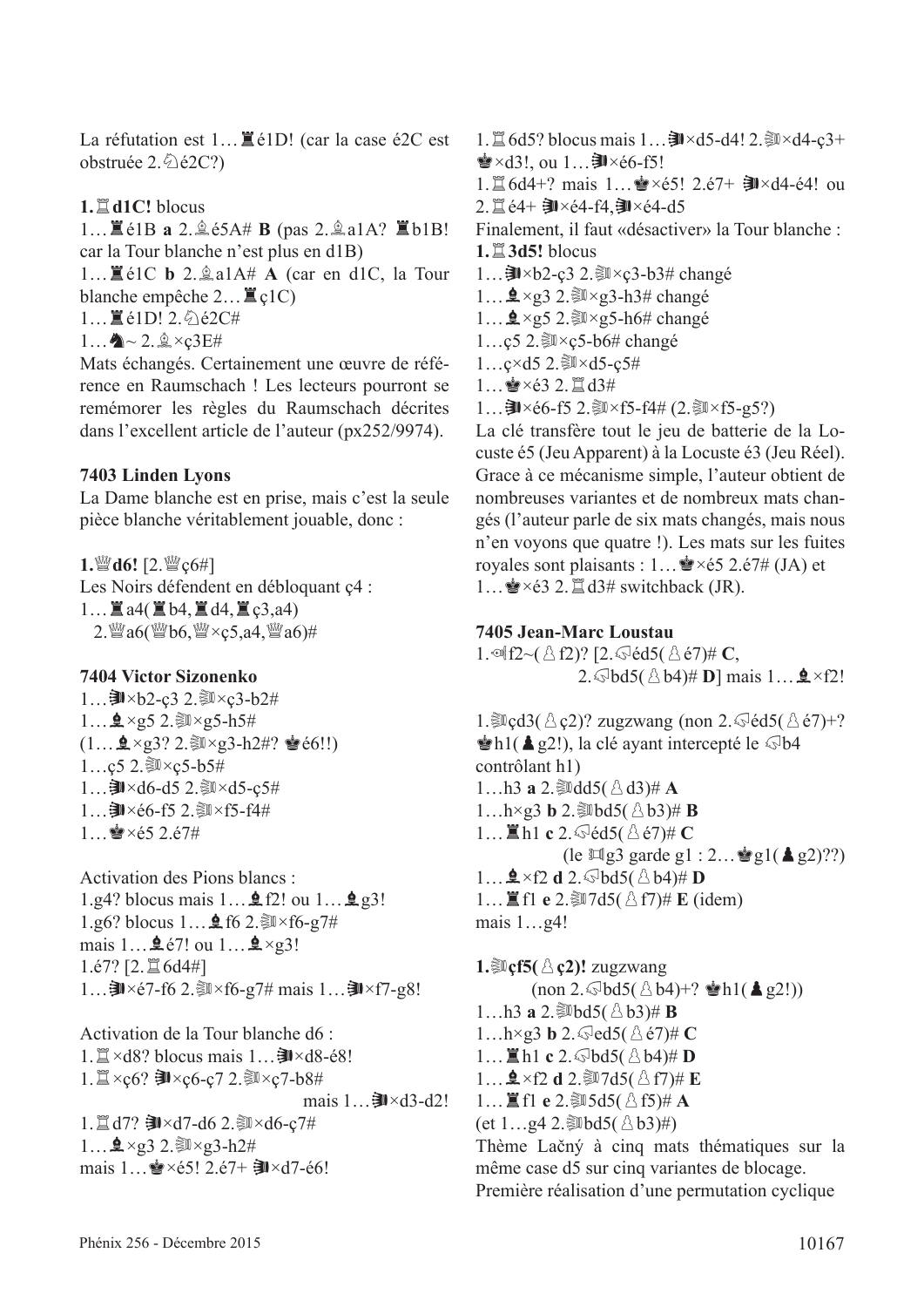du contrôle de cinq fuites par les Blancs. Ce mécanisme pour présenter le thème Lačný est bien connu avec trois mats thématiques (auteur). « Un task impressionnant, sachant qu'il n'existe que six autres réalisations d'un Lačný 5×2 sans jumelage. Les innovations théoriques présentées ici font aisément oublier les défauts de beauté de la construction (les deux clés prennent la case de fuite  $g3)$  ».

#### **7406 Roméo Bédoni & Maryan Kerhuel**

Gros bestiaire féerique :  $\blacksquare = \text{Cao}, \bigcirc \blacksquare = \text{Chameau}, \square \blacksquare = \text{Vizir}, \bigcirc \blacksquare \blacksquare = \text{Fers}$  $\blacktriangleright \blacktriangleright = Bond(3,3), \blacktriangleright \blacktriangleright = Bond(0,5), \blacktriangleright \blacktriangleright = Bond(0,4)$  $\mathbb{H}$ =Bond.(0,3),  $\mathbb{H}$  $\mathbb{H}$ =Alfil **1.**de**×d6!** blocus 1…**訓ç2(№** é6) 2. ①×ç2(②×é6)# 2 1... $\blacksquare$ h5~( $\bar{R}$ g2~) 2. ①(×)f3( $\mathfrak{S}(\mathfrak{S}(x)$ g3)# 2  $1...$ **I**b8~( $\bar{a}$ a6~) 2. $\hat{\odot}$ (×)b5( $\hat{w}$ ×b6)# 2 1…g5~(b4~,f5,b5) 2. 瞥f4(·ac3, 瞥é5, 瞥c5)# 4 1... $\blacksquare$ f5( $\blacktriangleright$ é7) 2.  $\Diamond$ ×f5( $\Im$ ×é7)# 2 1…Zç6(Zé3,O×h6 2.c×ç6(l×é3,de×f6)# **3** 1... $\ln g7 \sim (Im \times 61) 2$ . $Im(\times) d7$ ( $\frac{W}{W} \times b4$ )# 2  $1...$  $1.4$  $(4.67, 4.62 2.$  $1.44$  $(1.64, 6.2)$  $(2.43, 3.4)$  $1...$ **Gh1(** $\Phi$ kb3) 2.  $\mathbb{W} \times d5(\text{A} \times b3)$ # 2

Une affaire de chiffres : task de **22** abandons de garde (record orthodoxe = 17, voir le III), plutôt coûteuse en matériel (cinq Cavaliers blancs, neuf pièces féeriques différentes).

**III - J. Morse**



**1.**t**d5!** blocus

 $1...$  $R2($  $R3,$  $R4,$  $R5,$  $R5,$  $R5,$  $R2,$  $R3,$  $R4)$  $2.$ @ $\times$ f2(@ $\times$ f3,@ $\times$ f4, $\cong$  $\times$ f5,  $\circledast \times$ b2, @ $\times$ ç3)# 1...  $\mathbf{\underline{d}}$  d4( $\mathbf{\underline{d}}$ é5, $\mathbf{\underline{d}}$  b6, $\mathbf{\underline{d}}$ é6, $\mathbf{\underline{d}}$  c6, $\mathbf{\underline{d}}$  d6  $2.$ @ $\times$ d4(@ $\times$ é5,@ $\times$ b6,@ $\times$ é6, $\cong \times$ ç6, $\cong \times$ d6)#

1...  $\mathbf{W}$ é8( $\mathbf{W}$ f8,  $\mathbf{W} \times d7$ ,  $\mathbf{W}$ h8+,h4) 2.d×é8=乞(g×f8=蟹,乞g8,2.g×h8=蟹,乞g4)#

### **7407 György Bakcsi**

1. 2b6+!  $\bullet \times$ b6 2.  $\bullet$ a6+  $\bullet \times$ c5 3. *N*ot  $\bullet$   $\bullet$   $\times$ d4 4. $\mathbb{Q}$ ç4+  $\mathbb{Q} \times 63$  5. $\mathbb{Q}$ d3+  $\mathbb{Q} \times 62$  6. $\mathbb{Q}$ é2+  $\mathbb{Q} \times 91$  $7.2 \times h2+ 2 \times h2 + 8.$  [f] +  $\cdot \cdot$  xf] = Position originale (Cavaliers multiples), dont l'auteur s'est fait une spécialité

### **7408 S. Ravishankar**

Ce problème fait suite à l'inédit du même auteur publié dans Phénix 252/9999.

**1.h8=** $\mathbb{I}$ +! (1.h8= $\mathbb{W}$ +?  $\mathbb{W}$ g7, $\mathbb{W} \times$ f6!) <h5  $2.\blacktriangleleft d5+(2.\blacktriangleleft f4+? \blacktriangleleft h3+3.?)$ ,  $2... \triangleleft h2$  3.  $\triangleleft f4+!$  $h6$  (3.  $h6$  65+? Ch5 4. C<sub>7</sub>+  $h2$  5.  $h4 + h6$ 6.  $\pm$  ×d2+  $\pm$  h6! 7.  $\pm$  f4+  $\pm$  h2 8.  $\pm$  é5+ mate en 11 coups ; par contre, si on retire le Pion blanc d2, la suite ci-dessus aboutit en 10 coups : 3.  $\frac{65+}{5}$  Gh5 4.  $\frac{67+}{2}$  Rh2 5.  $\frac{6}{4}$  f4+  $\frac{6}{2}$  h6 6.  $\mathbf{\triangleleft} d2 + \mathbf{\triangleleft} h5$  (car  $\mathbf{\triangleleft} h6$  est interdit), 7.  $\mathbf{\triangleleft} d5 + \mathbf{\triangleleft} h6$ 8.  $f4 + 2h2$  9.  $2h8 + 15$  10.  $C7\#$ , 4.  $2 \times d2 +$  $\blacksquare$ h5! (4...  $\blacksquare$ h6+? 5. $\blacksquare$ f4+  $\blacksquare$ h2 6. $\blacksquare$ b8+  $\blacksquare$ h5  $7.$  $C7\#$ ,  $5.$  $C7+$   $L666.$   $L4+$   $L627.$   $L65+$ !  $\blacksquare$ h5 8. $\blacksquare$ d5  $\blacksquare$ h2 9. $\spadesuit$ b8+  $\blacksquare$ h5 10. $\clubsuit$ c7#

De même le Cavalier en ç1 empêche que le Fou ne se rende sur cette case au cours de la solution. À l'exception du Pion blanc d2, la position initiale et la position fnale sont les mêmes.

Intéressants relais entre le Fou et la Rose noirs. Une œuvre bien représentative de l'All-in-Chess.

# **TANAGRAS**

### **7409 Jaroslav Štúň**

Les jumeaux sont :

- b)  $\& 64 \rightarrow d3$ , 2N  $& sd$ +++5
- c)  $\triangle d4 \rightarrow h2$ , 5N & sd+++2
- d)  $2 \cosh 2$ , 3N & sd+++4
- e)  $\text{Q}$   $\downarrow$   $c2 \rightarrow 5$ ,  $4N \& sd$
- a)  $1.\dot{e}2!$   $2.\dot{e}1=\mathcal{Q}3$   $3.\mathcal{Q}3$   $4.\mathbf{\&}$  h2!  $5.\mathcal{Q}4$  6. $\mathbf{\&}$  f4 & 1.¶é3+++
- b) 1.d2 2.é6+

 $& 1.67$  2.68= $\mathcal{Q}$  3. $\mathcal{Q}$  62 4. $\mathcal{Q}$  63 5. $\mathcal{Q}$ d1+++ c)  $1.h1 = \frac{m}{2}$  2.  $\frac{m}{2}h3$  3.é3 4.  $\frac{1}{2}d3$  5.  $\frac{m}{2}f3+$ 

 $& 1.542$ . We  $& 2+++$ 

Les trois premiers mats sont en écho.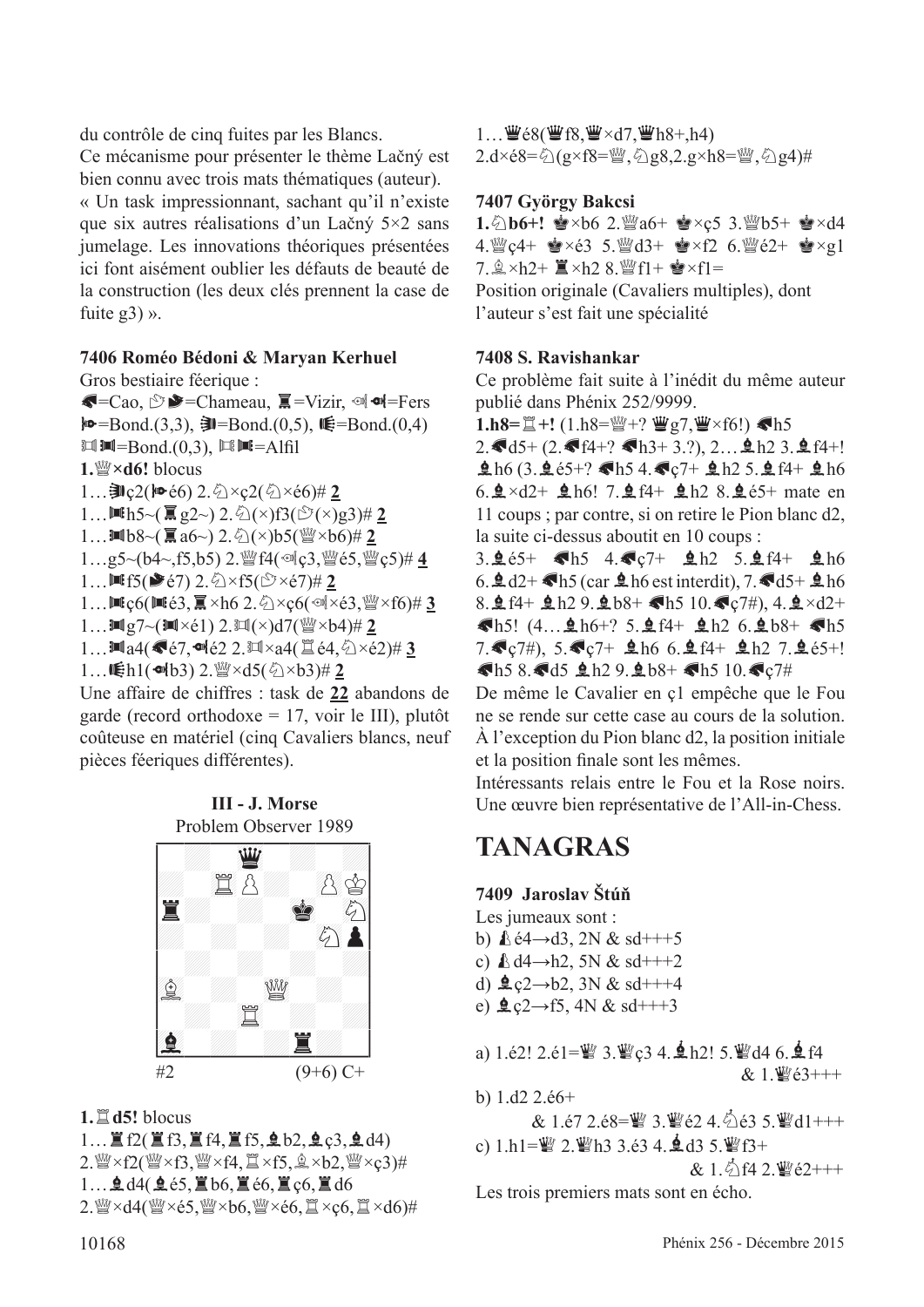d)  $1.$ ç2!  $2.$  $\triangleleft$  d4  $3.$ ç $1 =$  $\%$  $& 1.\overline{6}a22.\overline{6}b43.\overline{6}c24.\overline{w}63++$ e)  $1.63$   $2.$ dé2  $3.61 =$  $4.$  $4.$  $4.$  $62$  $& 1.95$  2.  $& 63$  3.  $& 94$ +++

Les deux derniers mats forment un écho différent mais néanmoins semblables aux trois premiers, dans leurs effets féeriques. Un tanagra vraiment original, dont les cinq jumeaux font tous sept coups, mais avec des séries (noires et blanches) différentes ! Le but (trois échecs simultanés) est aussi une rareté. Une réussite !

#### **7410 - Éric Huber**

a)  $N \rightarrow 1...$  Qc8-f5 2.  $\ln 7$ [+ $\ln 1$ d3]+  $\ln 2$ [+ $\ln 1$ f5]#  $B \rightarrow 1...$   $f1-d3$  2.  $b1$ [+ $c$ ] f5]+  $c$ ] g6[+ $d3$ ]# b)  $N \rightarrow 1...$   $2.8-h6$  2.  $8b8$ [+ $\bullet$ f4]+  $\bullet$ g3[+ $\circ$ gd6]#  $B \rightarrow 1...$  $h2$  2.  $h98-h6$ [+ $g$ ]d6]+  $g$ ]c7[+ $g$ ]f4]# c)  $N \rightarrow 1...$  $a7 2.$  b1-a3[+ $e$ 8 $e$ 3]+  $e$ 8 $f$ 2[+ $e$ °c5]#  $B \rightarrow 1...$  \ppdf-a3 2. \ppdf \ppdf \ppdf \ppdf \ppdf \ppdf \ppdf \ppdf \ppdf \ppdf \ppdf \ppdf \ppdf \ppdf \ppdf \ppdf \ppdf \ppdf \ppdf \ppdf \ppdf \ppdf \ppdf \ppdf \ppdf \ppdf \ppdf \ppdf \ppdf \ppdf \ppdf \ppdf \ppdf \p Encore un problème hautement original, montrant des mats en écho dans un univers très féerique. Il est amusant de voir pourquoi les Rois sont mats, avec un mélange d'effets Phantom et orthodoxes.

#### **7411 - Adrian Storisteanu**

I. -1.  $1.7 \times$  g8 & 1. ed7  $\frac{100}{24}$ g4+ 2. e é8  $\frac{100}{26}$ ç8# II. -1.  $\mathbf{M} = 1.8 \times 10^{-4}$  code  $\mathbf{M} = 1.88 \times 10^{-4}$ Deux mêmes mats, mais la Dame blanche est soit

décapturée, soit issue de promotion. L'auteur déclare : « Échange des coups  $\triangle$  f7 et Rd7 entre la partie *en arrière* (rétro) et la partie *en avant* (direct) : deux coups noirs apparaissent des deux côtés du miroir (référence à Lewis Carroll) et la Dame blanche est décapturée dans une solution et promue dans le jeu *en avant* de l'autre solution. Les puristes pourraient préférer une position avec un Roi blanc que l'on pourrait placer, par exemple, en b1.

**7412 - Kostěj Šoulivý**

1. $\cdot$ e ×é5( $\cdot$ g6)  $\mathbb{Z}$ f3 2. $\cdot$ e é6  $\mathbb{Z}$ ×f6( $\mathbb{R}$ h6)# 1. $\cdot$ e ×é5( $\cdot$ F7)  $\mathbb{Z}$  h6 2. $\cdot$ e f5  $\mathbb{Z}$ ×f6( $\mathbb{R}$ f8)# 1.R×é5(f2) µf1 2.Rf4 tf3# 1. $\mathbf{R} \times 65$ ( $\mathbf{Q}$ d2)  $\mathbf{R}$ d4 2. $\mathbf{Q} \times 24$ ( $\mathbf{R}$ d1)  $\mathbf{Q}$ d3# Mats en échos selon le schéma **含-**二一一

Tour blanche est contrôlée par la Sauterelle neutre et donne donc échec. Par ailleurs, il faut empêcher le Gnou de jouer, sinon la Tour ne serait plus contrôlée et ne ferait plus échec : si le Gnou neutre joue, la Tour blanche contrôle la Sauterelle neutre qui fait donc échec : le Gnou neutre est donc « patroucloué » !

#### **7413 - Karol Mlynka**

N→ 1. <sup>1</sup>0f2 <sup>1</sup> g4 2. **J** × g4-g5+ 含×g5-h5=③# 1. f6 <sup>1</sup>2 2. 让×f2-é2+ 含×é2-f1=瓠#

 $B \rightarrow 1$ .  $D$ f2 會h5 2. $Q$ g4 訓×g4-g5#

1.  $\%$ g5  $\bullet$ h6 2. $\bullet$ b6  $\frac{3}{2} \times$ g5-g6#

Une certaine unité entre les deux solutions noires (double captures) et les deux solutions blanches (écho caméléon).

#### **7414 - Vito Rallo**

1.  $c5{0d7}$   $c8=2$ {  $0d8$ }  $2.\bigtriangleup a7\{\bigcirc\}$   $\circledcirc$  b4{ $\bigcirc$  a8}# 1. $a4\{\nabla\acute{e}7\}$   $c4\{\nabla\acute{e}8\}$ 2. a3{ $Qe7$ } \$b3{ $Qd6$ }#

Mats très originaux mais pas très unitaires. Par ailleurs, Winchloe note des mats modèles.

#### **7415 - Manfred Rittirsch**

1.d1= $\angle 2. \angle 3 \times d7$ (\{\end{math}{d1}} \{\end{math}\$f3#

1.d1= $2.4 \times b2(2c1)$  @d5#

Mats modèles et spécifques en écho. Le Roi blanc empêche une démolition par  $1. d1 = \ddot{w}$ . L'auteur note une version possible (voir le IV) :





sh#2 b) Miroir vertical  $(3+2)$  C+ Circé

a)  $1. d1 = \mathbb{Z} \cdot 2. \mathbb{Z} \times d6$  ( $\mathbb{W} d1$ )  $\mathbb{W} g4#$ b)  $1.\dot{e}1 = \Delta 2.\Delta \times g2(\hat{g}f1)$   $\dddot{g}d6\#$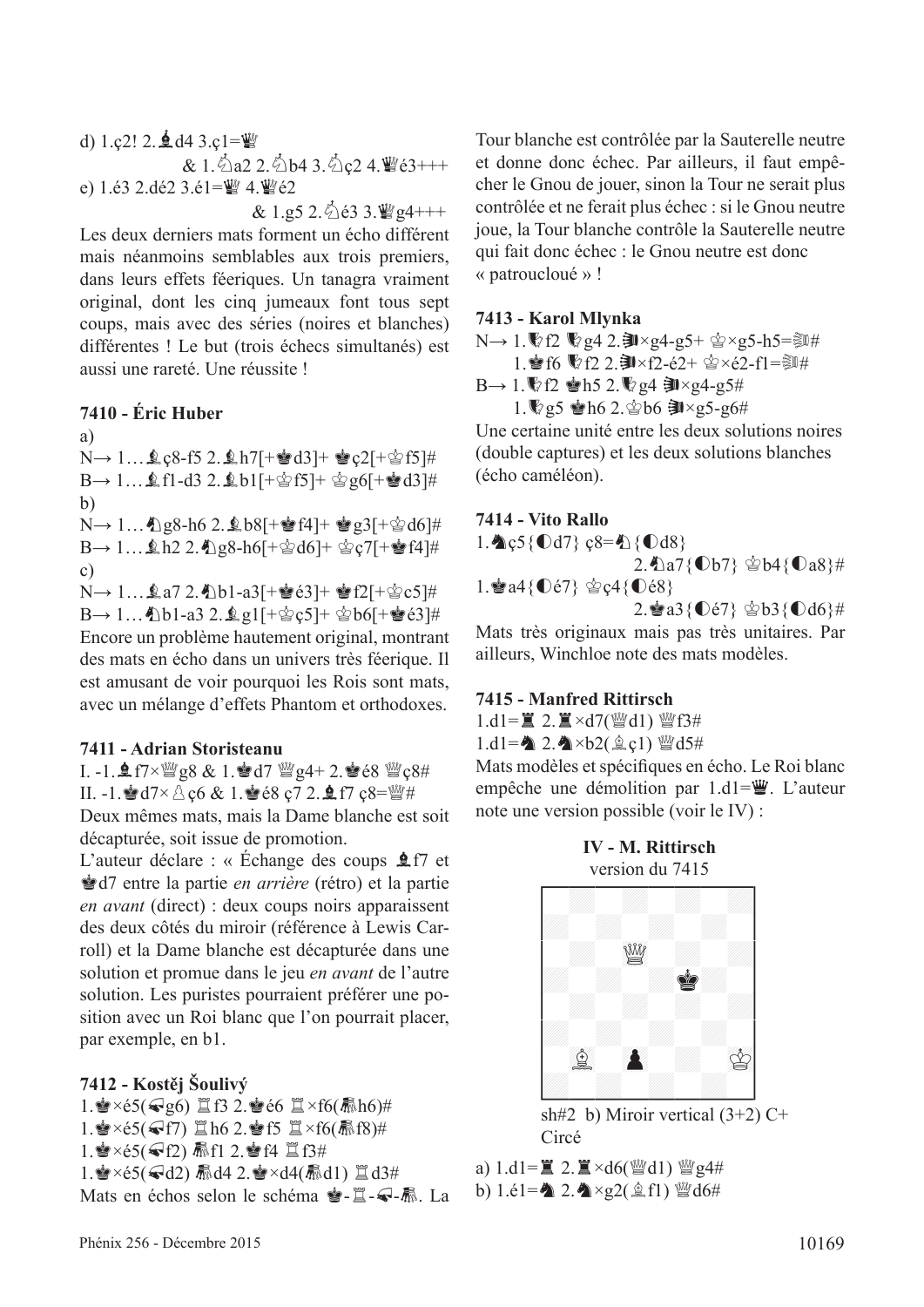#### **7416 - Pierre Tritten**

 $1.f1 = \n\mathbf{I}$  h8= $\mathbf{W} + 2.\mathbf{I}$ d1  $\mathbf{W}$ c3=

1.f1= $\triangle$  h8= $\hat{p}$  2. $\triangleleft$ d2+  $\hat{p} \times d2=$ 

Joli Allumwandlung avec une nouvelle condition à la mode. Le  $\triangle$  d6 est obligatoire pour éviter la démolition 1.f6 h8= $\frac{wr}{d}$  + 2. $\frac{dr}{d}$  a5  $\frac{wr}{d}$  × f6=.

#### **7417 - Geoff Foster**

1…f8= $\Omega$ ,  $2.\& \times 67 - 62($   $\angle$  68)  $\angle$  66  $3.\bullet \times 66-h1(2a) \& \times a6-a8(2a1)$ # 1…é8= $\mathcal{W}$ + 2. $\mathcal{W} \times f$ 7-f2( $\mathbb{Z}$ f8)  $\mathbb{Z}$ f7+

3. 
$$
\bullet
$$
 c8!  $\mathbb{W} \times$  f7-a8( $\mathbb{E}$  c7) $\#$ 

Dans chaque solution, les coups du Roi noir s'éloignent de la sécurité de la case é8, où il serait immunisé contre les captures (règles Anticircé couscous). On peut noter également que dans la seconde solution le Roi noir ne peut capturer en ç7, sa case de renaissance (a1) étant contrôlée par la Dame neutre (auteur). Encore une symbiose intéressante entre deux conditions peu courantes, où l'on voit les pièces virevolter aux quatre coins de l'échiquier (cinq captures spécifques et donc dix renaissances !).

### **7418 - Cornel Pacurar**

 $1...\square$ ×b6( $\square$ )(③a6)+

2.  $x \times b5 - c4(2a3) + C \times c4(3a7) +$ 

3. $\mathbf{3.34} \times b6 - c5(\mathbf{2c3}) + \mathbf{3 \times 3(\mathbf{2)(\mathbf{4c3})^+}$  $1$ … $\boxed{2}$ b7( $\boxed{2}$ )

2. $\mathbf{W} \times b7 - b8(\mathbb{Z}b3) + \mathbf{W} \times b3(\mathbb{Z}a1) +$ 

3.  $\mathbb{R} \times 5 - 54$ ( $\mathbb{Q}$ a4) +  $\boxed{\mathbb{Z}} \times 24$ ( $\boxed{\mathbb{Z}}$ )( $\mathbb{Q}$ b2) # Échecs croisés avec une myriade d'effets Super-Circé (un seul coup sans prise) et une activité très intense de la Sirène neutre. Sans aucun doute très difficile à résoudre.

### **7419 - Jaroslav Štúň**

1. **4** fé4+  $\stackrel{.}{\leq}$  f3 2. **4** d3 **c**'  $\stackrel{.}{\leq}$  é2+ 3. **4** dd4  $\leq$   $\stackrel{.}{\leq}$  e4# **B**  $1.$  $\blacktriangleleft$   $f \, d5 \triangleleft 0$   $c6$   $2.$   $\blacktriangleleft$   $c4$   $b'$   $\triangleleft$   $b5+$   $3.$   $\blacktriangleleft$   $c4$   $\triangleleft$   $d3#$   $C'$ 1.  $\dot{=}$ **66 d'**  $\triangleleft$   $64$  2.  $\bullet$  ff5 **a**  $\triangleleft$ d5+ **E** 3.  $\dot{=}$  f4  $\triangleleft$ f3#  $1.4$ f5 **a**<sup>2</sup>  $\leq$   $165$  **E**<sup>2</sup> 2.46é6 **d**  $\leq$   $64+3.4$ d6  $\leq$   $166$ Quatre mats en écho spécifques : deux donnés par le Moineau et deux donnés par le Moineau royal Par ailleurs, l'auteur note une certaine analogie (peu naturelle selon nous !) entre coups royaux et non royaux (blancs ou noirs) sur les mêmes cases en f5 (sol 3&4), ç4 (1&2), d3 (1&2), é6 (3&4), d5 (3&4) et même é4 (3&4 aussi).

#### **7420 - Daniel Novomeský**

- a) 1.  $\blacktriangleleft$   $65 \, \triangleleft$   $c$  7 2.  $\blacktriangleleft$  d5  $\triangleleft$   $66+$  3.  $\blacktriangleleft$  d4  $\triangleleft$   $66#$ 1. e3  $\circ$  c5 2. odd2 odc4 3. ed3  $\circ$  d4#
- b) 1.  $\log 3$   $\approx$  d1 2.  $\approx$  d3  $\approx$  c2+ 3.  $\approx$  d4  $\approx$  d2#
- $1.$  $4.64$   $2.02$ .  $4.5$   $1.4$   $1.9$
- c) 1.Rç4 ra5 2.Lb3 la4+ 3.Ld3 rb5#  $1.\n$ gd $3 \oplus b5$  2.  $\blacksquare$ c $2 \oplus b4$  3. $\spadesuit$ c $3 \oplus c4$ #

Après le Moineau, voici les Aigles, Sauterelles déviées de 90° (et non 135°). Le Roi noir est cloué, car s'il jouait, l'Aigle noir donnerait un effet Madrasi à l'Aigle. Cinq mats en écho, le sixième étant un cousin (une sorte d'écho diagonal par rapport aux cinq autres).

#### **7421 - Didier Innocenti**

- 1.  $a4 \leq b4$  2.  $b3 \leq b1+ 3$ .  $c3 \leq b2 \neq 0$
- 1. ec5  $\otimes$  d2 2. ed4  $\leq$  e4 3. ed3  $\otimes$  e3#

Batteries royales blanches martiennes  $\hat{\mathcal{L}}$ - $\hat{\mathcal{L}}$  et **含-** ( et utilisation de trois autoblocages. Une nouvelle statuette à mettre à l'actif de l'auteur !

#### **7422 - Norbert Geissler**

1… $\circledast \times \circ 3(4) \circ 1$  2.4 d3 h8= $\circledast$ 3.  $b4 \le x$  f6( $c \le d1$ )#  $1.h5 \circledcirc \times 63(1.61) 2.h4 \circledast \times h4(1.61) +$  $3.$   $2 \le x \le 6$ ( $2 \le c1$ )# Allumwandlung dopé puisque comportant six

promotions : 心響響 dans la solution I, 鱼里里 dans la solution II.

#### **7423 - Geoff Foster**

1…  $1$ a1 2. $66$   $67+3.$ ec4  $6c5+$ 

4. h5 直a5#

1...  $2a72.$  hé2  $2e3+3.$  h5  $2f44.$ eg4  $2h4#$ Mats échos très originaux car situés sur les bords opposés de l'échiquier. L'auteur donne les explications suivantes :

« Dans la position de mat, le Cavalier neutre joue comme une Tour et garde donc ç6. Le Roi noir ne peut s'échapper en ç4, car il serait en échec par le Fou neutre (qui joue comme un Roi blanc) ou en a5 (ou il serait en échec par le Cavalier neutre, jouant comme un Roi). Les Noirs jouent la Tour neutre comme un Cavalier et donc la Tour neutre peut jouer en b7, b3, ç6 ou ç4. En ç6, la Tour neutre (jouant comme un Fou) pourrait attaquer le Roi noir pendant qu'avec la Tour neutre ç4, le Fou neutre (jouant comme une Tour) pourrait attaquer le Roi noir ».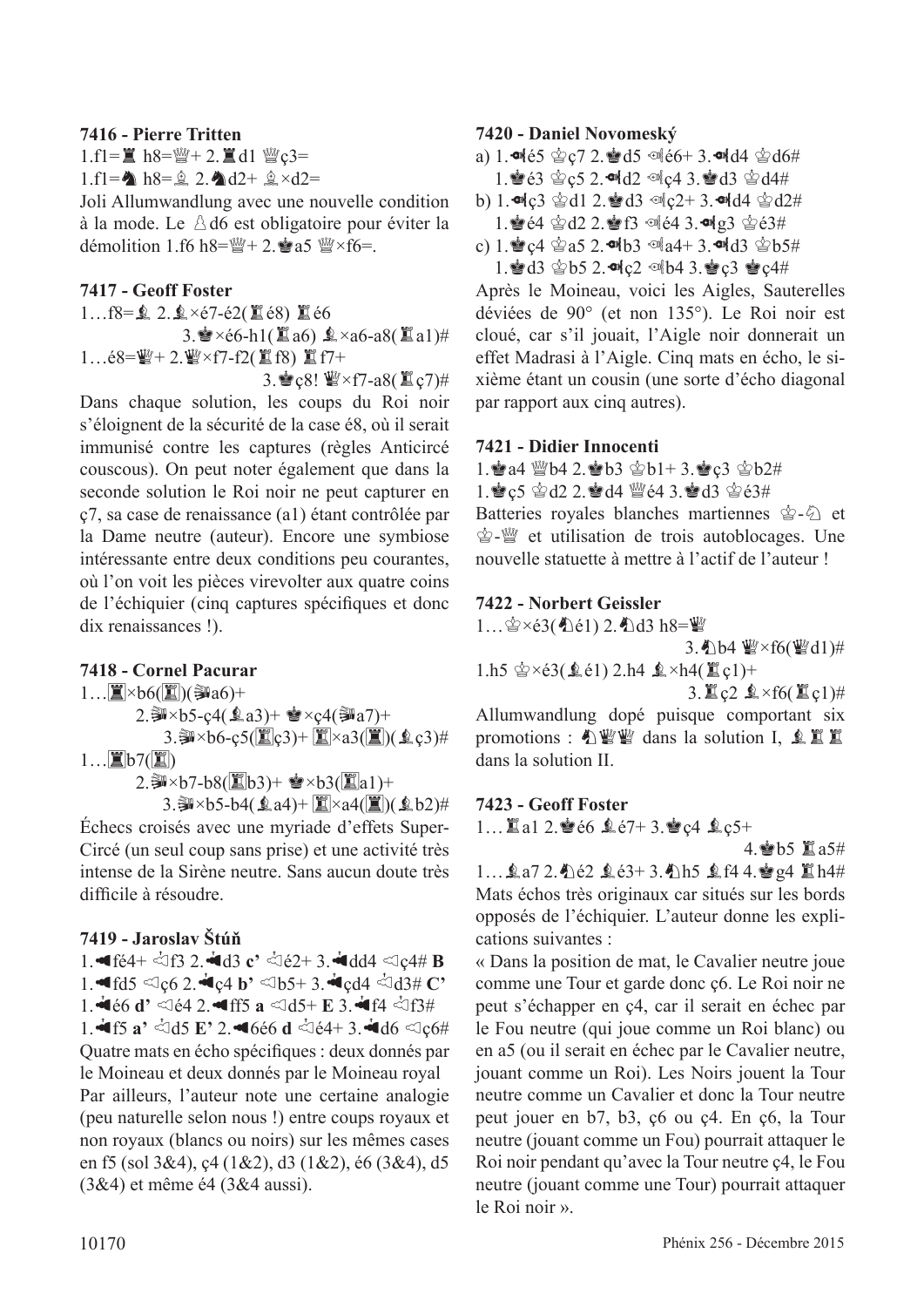#### **7424 - Geoff Foster**

1... $\acute{e}6$  2.b5  $\acute{e}7 = \acute{2} + 3$ .  $\acute{e}$  f4  $\acute{e}$  d7 4. $\acute{2}$  a3 b×a3# 1...  $\cong$  d7 2. $\cong$  e2 b7= $\&$  3. $\cong$  d3  $\&$  f3 4. $\cong$  c4 e×f3# Long texte explicatif qui va nous permettre de mieux appréhender ce diffcile tanagra :

« Dans la position du diagramme, le Pion neutre b6 attaque le Roi blanc via b7 et le Pion neutre é5 le Roi noir via é2. Dans la première solution, après 2…é7=Ä+, le Roi noir joue en f4 où il est attaqué par le Fou neutre via ç1. En d7, le Roi blanc est contrôlé par le Roi noir via é8. Quand le Pion neutre capture le Fou, le Roi noir ne peut plus rien faire pour être mis échec : il est donc mat. Dans la seconde solution, après  $1...\triangleleft d7$ , le Roi blanc est attaqué par le Roi noir via é8 et après  $2.\bullet$ é2, le Roi noir est attaqué par le Roi blanc via é1. Après 2…b7=Ä, le Roi noir est capable de jouer en d3 et ç4, où il est attaqué par le Fou neutre via ç1. Le Roi noir doit jouer en ç4 car sinon en d3, il pourrait revenir en é2 ou d2 après 4…é×f3# (attaqué par le Roi blanc et donc pas mat) ».

#### **7425 - Vito Rallo**

a)  $1...$   $\frac{1}{2}$  e2 + 2.  $\frac{1}{2}$  e1  $\frac{1}{2}$  e2 3.  $\frac{1}{2}$  d2  $\frac{1}{2}$  d3

4 氚f2 *赢é4#* 

b)  $1...$ 含 $63$   $2.\overline{4}$   $d4$   $\overline{4}$  $64+3.\overline{4}$   $61$   $2.\overline{6}$   $2$ 

4. M  $f2 \cong d3#$ 

Amusant : les solutions, bien que très différentes, amènent deux positions de mat identiques.

#### **7426 - Vito Rallo**

 $1...6$  d4+ 2.  $\bullet$  e7  $\overline{\circ}$  f8 3.  $\bullet$  e8  $6$  c6 4. le7 @d6(置é7)#  $1...$  公d6 2. 直ç3 ③d2(置ç3) 3. 含é7 罝ç7+ 4 **s**od8 Hd7#

Blanchiment de la Tour et mats modèles.

#### **7427 - Karol Mlynka**

a) 1. 
$$
\begin{aligned}\n\mathbf{a)} \mathbf{1.} \mathbf{e} \cdot \mathbf{g} &2(\triangle \mathbf{f3}) \mathbf{2.} \mathbf{e} \cdot \mathbf{f1}(\triangle \mathbf{g2}) \mathbf{3.} \mathbf{g1} = \mathbf{w} \\
&4. \mathbf{w} \mathbf{g2} + \mathbf{g} \cdot \mathbf{e1} = \mathbf{w} \cdot (\triangle \mathbf{d2})\n\end{aligned}
$$
\nb) 1. 
$$
\mathbf{e} \cdot \mathbf{e2}(\triangle \mathbf{f3}) \mathbf{2.} \mathbf{e} \cdot \mathbf{d1}(\triangle \mathbf{e2}) \mathbf{3.} \mathbf{e1} = \mathbf{w} \\
\mathbf{4.} \mathbf{w} \cdot \mathbf{d2} + \mathbf{g} \times \mathbf{d2} = \mathbf{w} \cdot (\mathbf{w} \cdot \mathbf{d8}) (\triangle \mathbf{d5})\n\end{aligned}
$$
\nc) 1. 
$$
\mathbf{e} \cdot \mathbf{a2}(\triangle \mathbf{b3}) \mathbf{2.} \mathbf{e} \cdot \mathbf{b1}(\triangle \mathbf{a2}) \mathbf{3.} \mathbf{a1} = \mathbf{w} \\
\mathbf{4.} \mathbf{w} \cdot \mathbf{a2} + \mathbf{g} \cdot \mathbf{c1} = \mathbf{w} \cdot (\triangle \mathbf{d2})\n\end{aligned}
$$

L'auteur reprend l'idée du 7309/10001 de px 252 : deux Rois, des Sentinelles et des jumeaux mais avec un énoncé différent et des éléments féeriques supplémentaires. Les trois mats sont spécifques.

#### **7428 - Éric Huber**

a)  $1. a8 = \mathbb{Z}$   $\mathbb{Z}$  é8  $2. g8 = \mathbb{R}$   $\mathbb{R}$ d8 3. $\mathbb{Z}$  é2 h1= $\mathbb{Z}$ 4. Y ×é2+ 赢f3#

b) 1. $\frac{1}{300}$ a6 h1= $\frac{12}{20}$  2.a8= $\frac{12}{20}$   $\frac{12}{20}$  d1 3.g8= $\frac{12}{20}$  +  $\frac{12}{20}$  e7  $4.$  置h5+ 小×é7#

Zilahi ( $\&$ a7- $\nabla$ h7). Construction de batteries Phantom spécifiques en d8 ( $\ddot{\mathbf{\mathcal{E}}}$ - $\mathbb{\bar{M}}$  dans a)) et a8  $(\mathbb{Z}-\mathbb{Z})$  dans b)). Promotions changées, jeu et mats Phantom spécifiques. Difficile et féerique !

#### **7429 - Zdenek Zach**

a) 1.g5 @f4 2.g4 @f3 3.g3 @c3 4.g2 @d3 5 會f1 營é1# b) 1.ç5  $\circledast$ d4 2.ç4  $\circledast$ é4 3.ç3  $\circledast$ é3 4. $\circledast$ f2+  $\circledast$ é2  $5.$ e $e1$   $\otimes$ d $1#$ c)  $1.95 \, \frac{\text{m}}{2} \in 12.8 \, \text{d}2 \, \frac{\text{m}}{2} \in 2.3.8 \, \text{d}3 \, \text{d}4+$ 4. f3 @c4 5. f4 \$e5#

Pas de thème précis (ce n'est pas un défaut !), mais la moindre des choses, c'est que les mats soient spécifques, ce qui est le cas ici.

#### **7430 - Zdenek Zach**

a) 1.é3+  $\dot{\text{g}}$ g3 2.é2  $\dot{\text{g}}$ h4 3.é1= $\ddot{\text{g}}$   $\ddot{\text{o}}$ h6 4.  $\mathbf{E}$  é5 g8= $\mathbf{W}$ + 5. $\mathbf{F}$ 6  $\mathbf{W}$ f7#

b) 1.  $F7 \circ g3 2.2 \circ xg8 \circ h4 3.$  $h7 g8 = \frac{m}{2} +$ 4. h6  $\mathbb{W}$  f7! 5.  $\mathbf{Q}$  g7  $\mathbb{W}$ h5#

Subtilité dans b) : si 4…deé8? le Roi noir doit jouer et  $\angle q$ g7 n'est pas possible.

#### **7431 - Erich Bartel**

1...  $\leq c$ 5 2. Adé6+  $\leq$ d6 3.  $\leq$ f5+  $\leq$ e5+! (le Roi blanc joue comme un Cavalier)  $4.\frac{\text{d}}{8}g7 \cong 55$ 5.  $\circ$  f8  $\circ$  g5 6.  $\circ$  h8  $\circ$  h6 7.  $\circ$  h7  $\circ$  g7#

Pour être maté, le Roi blanc doit obligatoirement jouer comme un Cavalier (sinon le Roir noir ne peut l'approcher). Cette remarque peut aider le solutionniste !

#### **7432 - Kjell Widlert**

 $1 \sqrt{63}$ #

1.  $\blacksquare$ b2  $\bigcirc$ b3 2. $\blacksquare$ a2  $\bigcirc$ d7 3. $\blacksquare$ a3  $\bigcirc$ d3 4. $\blacksquare$ b3  $\dot{\text{G}}$ d4 5.Wb1  $\dot{\text{G}}$ c5+ 6. $\dot{\text{G}}$ a2  $\dot{\text{G}}$ b4 7. $\dot{\text{G}}$ a1  $\dot{\text{G}}$ b3# Mats en écho avec deux échecs sur la ligne d7-a1, le premier pour permettre au Roi noir de quitter b3 (sans cet échec, c'est le Pao qui doit jouer). Le  $\triangle$  d5 technique empêche  $\triangle$  c4. La symétrie axiale par rapport à a1-h8 donne un bel effet esthétique. Subtilités toujours surprenantes du genre ABC.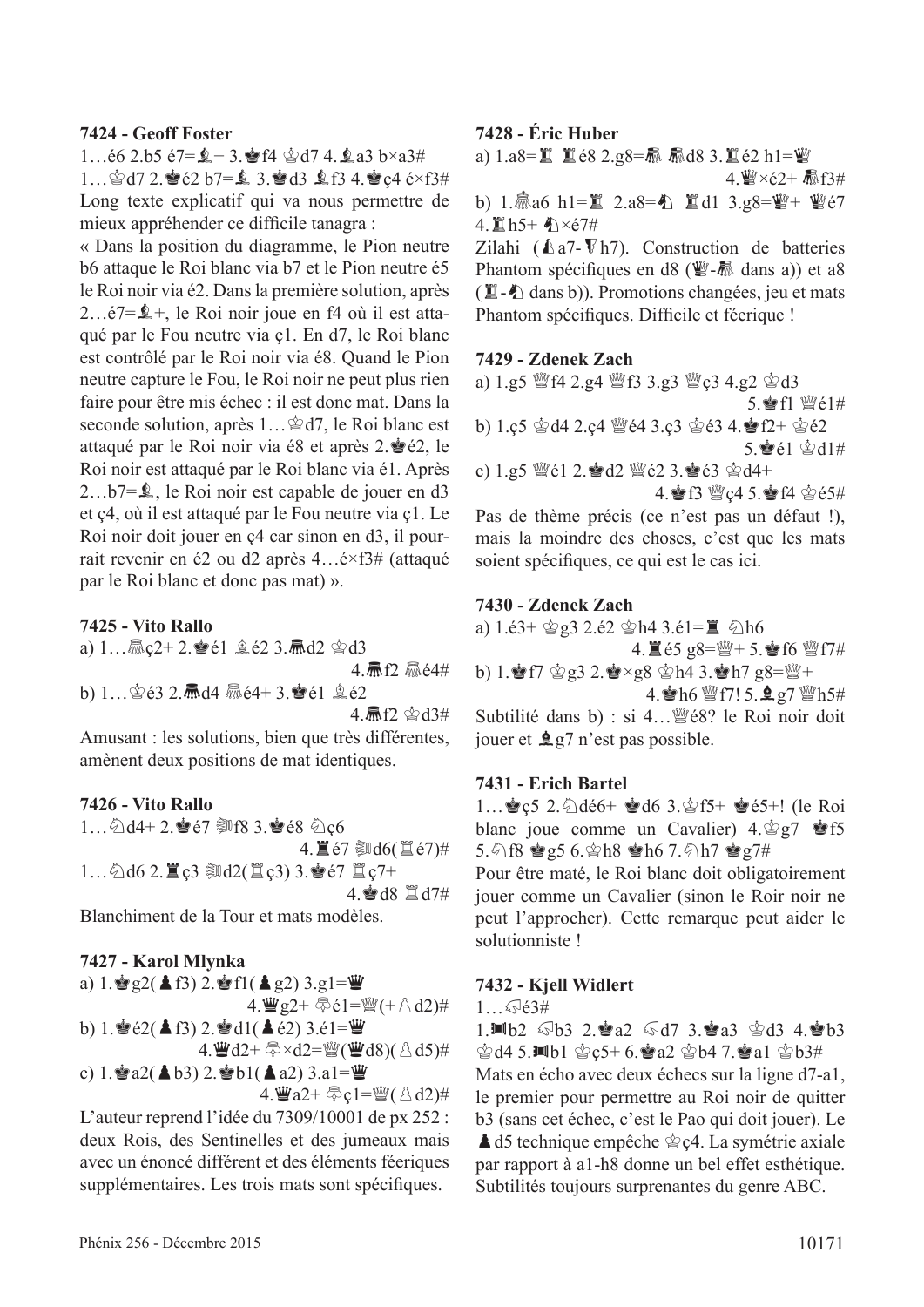#### **7433 - Václav Kotěšovec**

1. 宫c5 曾é4 2. 贾f5 耳f4 3. 贾d3 曾f3 4. 宫c4 耳f2 5.  $\overline{5}$  b5  $\overline{m}$  b4 6.  $\circledcirc$  d3  $\circledcirc$  e2 7.  $\overline{6}$  e2  $\overline{m}$  h2 8.  $\circledcirc$  d2  $\mathbf{e}_2$ 1+9. $\mathbf{e}_1$   $\mathbf{e}_2$ 1  $\mathbf{e}_1$  10. $\mathbf{e}_2$ f1  $\mathbf{E}_1$  d2=

1. 含é5 含é2 2. 含é4 耳ç1 3. 可f5 含f1 4. 可h3 氚d4 5. $\circ$ f5  $\overline{5}$  g1 6. $\overline{5}$ é6  $\circ$ g2 7. $\overline{5}$  g4  $\overline{m}$ h4 8. $\circ$ g5 **氚f6 9.含h4 會h1 10.含h3** g5=

1. 5 é4 氚d4 2. 5 c6 冨c7 3. 含é5 氚f6 4. 含é6 含c4 5. § 17 \$ b5 6. F a4 \$ c6 7. F d7 \$ b7 8. § é8  $\overline{R}$  a7 9. $\circledcirc$  d8  $\bullet$  a8 10. $\circledcirc$  c8  $\overline{R}$  é7=

Triple écho (le premier est légèrement différent) dans trois coins, une spécialité de l'auteur : avec des pièces aussi peu maniables, c'est un vrai task ! Le fait que V.K. ait eu besoin d'Alybadix pour vérifer le problème prouve que l'analyse a dû être fort longue.

#### **7434 - Roméo Bédoni**

1. Jd1 2.f3 3. Jé1 4. Jh7 5.f4 6.f5 7. Jg7 8.f6  $9.$   $\sqrt{9.8}$   $8$  10.f7 11.f8= $\sqrt{9}$  auto=

Excelsior-hésitation. Le berger (le Pion blanc) fait rentrer les moutons (les N-Lions) à la bergerie en rang par deux et se transforme ensuite lui-même en mouton : très amusant !

### **7435 - Sébastien Luce**

1… $\text{3.6}$  × b5-b4( $\text{4 g7}$ ) 2.ç5  $\text{3.6}$  × ç5-d6( $\text{4 f7}$ ) 3.f6  $\Im x$ f6-g6( $\triangle$ ç7) 4.ç5  $\Im x$ g7-g8( $\triangle$ b7) 5.ç4  $\Im x$ ç4-b3( $\triangle$  f7) 6.b6  $\Im x$ b6-b7( $\triangle$  g7) 7.g6  $\sin \times f$ 7-g7( $\triangle$ c7) 8. $\sinh 6 \sin \times c$ 7-b7( $\triangle$ f7) 9. $\sinh 7$  $\Im x$ f7-g7(▲ç7) 10. $\lg 8 \Im x$ g6-g5(▲b7) 11.b5  $\sin \theta$  ×b5-a5( $\triangle$  g7) 12. $\sin 8 \sin \theta$  ×c7-d8( $\triangle$  f7)#





Il faut alimenter sans cesse la Locuste en coups et cela complique grandement la tâche des Blancs. Un bon tanagra qui présente une symbiose subtile. S.L. montre un autre exemple, voir le V :

 $1.$  Gb2  $\mathbb{R} \times b2 - c3$ ( $g1$ ) 2.  $g8 \mathbb{R} \times g1 - f1$ ( $g51$ ) 3. F8  $\mathbb{S} \times \text{bl}$ -a1( $\mathbb{Q}$ g1) 4. Fe $\mathbb{S} \times \text{gl-h1}(\mathbb{Q}b1)$  $5.$ Gc7  $\mathbb{Q} \times c7 - c8$ (Sf1) 6. d6  $\mathbb{Q} \times f1 - e1$ (Sc1) 7. $\blacklozenge$ b7  $\mathbb{C} \times$ b7-a6( $\blacklozenge$ g1)+ 8. $\blacklozenge$ c5  $\mathbb{C} \times$ g1-h1( $\blacklozenge$ b1) 9. b4  $\mathbb{R} \times b1-a1$ ( $q \in (1) 10.$   $q \in (2 \times a2-a3)$ ( $q \in (h1)$ #

#### **7436 - Chris Feather**

a)  $1.\overline{2} \times f2(\triangle g1)$   $2.\overline{2} a7$   $3.\overline{2} b8$   $4.\overline{2} \times g3(b8=\triangle)$ 5.  $\mathbf{\underline{4}}$  h2 6.  $\mathbf{\underline{4}} \times$ g1( $\triangle$  h2) 8.  $\mathbf{\underline{4}}$  é5! 9.  $\mathbf{\underline{4}} \times$ h2( $\triangle$  é5)  $10.\,\mathrm{\AA{g1}}\,11.\,\mathrm{\AA{a7}}\,12.\,\mathrm{\AA{b8}}(\mathrm{\&a7})\,\mathrm{\&c6\#}$ b) 1. $\dot{2}d4$  2. $\dot{2} \times f2(\triangle d4)$  3. $\dot{2}63$  4. $\dot{2}h6!$  5. $\dot{2}g7$ 6.  $\pm$ h8 7.  $\pm \times$ d4(h8= $\Diamond$ ) 8.  $\pm \times$ h8( $\Diamond$ d4) 9.  $\pm$ é5

 $10.\overline{2} \times d4(\overline{6})$ é5) 11. $\overline{2}$ g1 12. $\overline{2}$ h2  $\overline{6}$ f3# Un grand puis un petit circuit du Fou royal dans le a). Petite subtilité dans le b) 4.  $\oint$  f4? ou 4.  $\oint$  g5? ne marchent pas pour cause d'échec (au Roi blanc ou au Fou royal). Mats (spécifques) dans les coins opposés et belle activité du Fou.

#### **7437 - Chris Feather**

1.  $g5$  2.  $g \times f6$ ( $h6$ ;  $\mathbb{Z}$  g5) 3.  $g7$  4.  $g$  f6

- $5.\blacktriangle \times$ g6( $\blacktriangle \uparrow$ h6; $\overline{\heartsuit}$ f6) 6. $\blacktriangle \uparrow$ h5!! 7. $\blacktriangle \downarrow$ g4 8. $\blacktriangle \uparrow$ f3
- 9.  $\times$  f2( $\times$ h6;  $\sqrt{5}$  f3) 10.  $\times$ h5 11.  $\times$ h4 12.  $\times$ g3

13. $\bullet \times$ f3( $\bullet$ h6;  $\overline{8}$  g3) 14. $\bullet$ h5  $\overline{8}$  g7#

Pas d'échec au sixième coup car la Tour ne peut renaître en f6 (présence du てf6). Mat par une batterie spécifique inattendue ( $\Xi$ - $\overline{\mathscr{F}}$ ) et position fnale spécifque : la Tour est imprenable (le Roi noir renaîtrait en h6).

# **DIVERS**

#### **7438 - Vlaicu Crişan & Éric Huber**

1.  $\bullet$  é4  $\odot$  d7 2.é5  $\odot \times$ g4# la Dame neutre détermine la marche du Pion noir et du Cavalier blanc. Le Roi noir est maté par le Pion blanc qui joue comme un Cavalier et le Roi noir qui joue comme un Pion ne peut se sauver ni en f4 ni en f5.

1. Ah5  $\triangle$  f3 2.f5  $\angle$  f4# la Dame neutre est coincée entre le Cavalier blanc et le Pion noir.

Le problème réalise le thème du JT Beine-60 dont le jugement a été publié dans Die Schwalbe 272 : **dans un problème avec la condition Annan, une pièce neutre se trouve entre deux pièces de**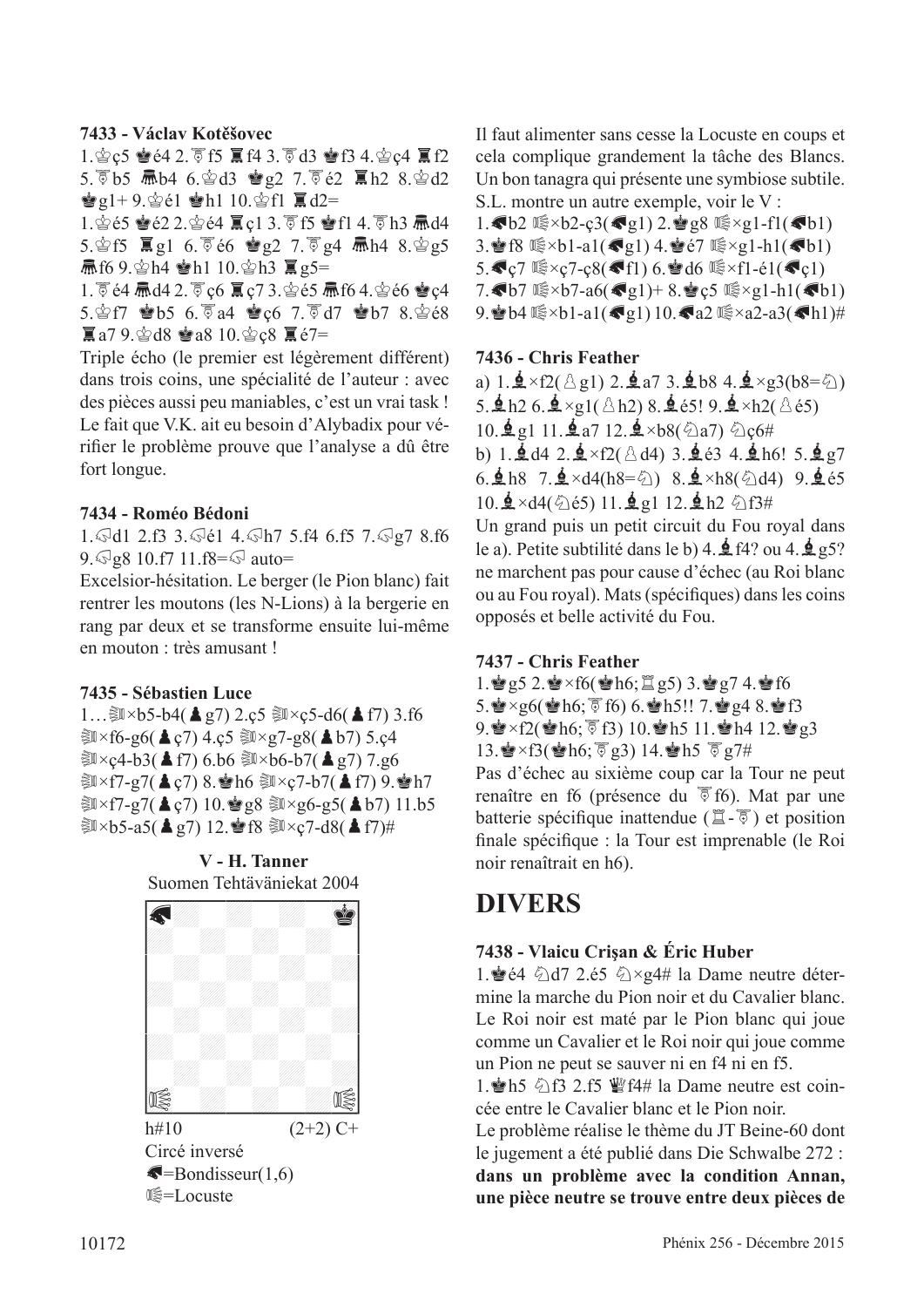**couleurs différentes, ce qui permet un effet recto-verso spécifquement Annan.**

#### **7439 - Maryan Kerhuel**

1.b1= $\ddot{w}$  d8= $\ddot{w}$  2. $\ddot{w}$ d8↔ $\ddot{w}$ b1  $\ddot{w}$ b7# (2... $\ddot{w}$ b1?)  $1.b1=\n\equiv d8=\n\equiv 2.\n\equiv d8 \leftrightarrow \n\equiv b1 \n\equiv b4\# (2\dots \n\equiv e1?)$  $1.b1=\mathbf{2} d8=\mathbf{2} 2.\mathbf{2} d8 \leftrightarrow \mathbf{2} b1 \mathbf{2} d3\# (2...\mathbf{2} c2?)$ 1.b1= $\triangle$  d8= $\triangle$  2. $\triangle$ d8↔ $\triangle$ b1  $\triangle$ d2# (2... $\triangle$ c3?) Babson féerique ; les Blancs ont le choix entre un mauvais coup matant (non patrouillé) et un bon coup matant (patrouillé).

#### **7440 - Thomas Pantalacci**

- a) 1.  $\triangle\times$ b6 ç8= $\hat{p}$  2.  $\triangleq$ d4  $\hat{p} \times$ a6#
- si 1. $\mathbb{Z} \times$ f5  $c8 = \bigcirc 2$ . ab3  $\bigcirc$ d6? 3. a3!!
- si  $1...c8=$   $2.4d4 \& 2.46$ ? 3. $d3!!$
- b) 1.  $\mathbb{Z} \times$  f5 c8= $\frac{2}{2}$  2.  $\mathbb{Z}$  b3  $\frac{2}{2}$  d6#
- si 1. $\triangle\times$ b6? ç8= $\angle$  2. de d4  $\angle\times$ a6? 3. de d5!!

Batteries blanches spécifquement Elliuortap et thématique subtile et novatrice ; dans les essais, le Roi noir s'échappe sur trois cases différentes.

#### **7441 - Rolf Kohring**

a)  $1...$  $2 \times d2!$  2. Fo  $d3$   $d4$   $d4$   $c2#$ 1... 含×f2? 2. 曹f3 罝é4 3. 4d4 含g3? mais 4. 曹f2! b)  $1...$  $2 \times 12$  2.  $4$   $64$   $1 \times 13$   $4$   $13$   $6$   $23#$ 1…含×d2 2. 曹é4 罝d4 3. ▲f3 含ç2? mais 4. ▲d2! Création d'une batterie blanche ( $\hat{\mathscr{Q}}$ - $\hat{\mathscr{Q}}$ ) par capture d'un Pion noir cloué ; mat par la batterie

blanche et interférence d'une ligne noire, a2-d2 dans a) et f2-h4 dans b), afn d'éviter l'occupation de la case de renaissance de la pièce-arrière de la batterie blanche (le Pion blanc). Autoblocages cycliques  $(\mathbb{Z}-\mathbb{Z}-\mathbb{Z})$  et anti-dual.

#### **7442 - Alberto Armeni**

a)  $1...$ é1= $2 \times 2 \times 1$ -f3 g×f3-é5 3.d4+ é×d4-d5# b)  $1...h1=\mathbb{Z}$  2.d×é3-é2  $\mathbb{Z}$  a1

3. $\sqrt{8} \times a1-a6+ 2 \times a6-b8$ # Promotions mineures et jeu Take & Make intense.

#### **7443 - Jaroslav Štúň**

a)  $1.1 \le c2 \le x \le 4$  2.  $1 \le c6$  ( $\le c8$ )  $\approx b7$ 

 $3.$  W  $\times$  é4+  $\frac{20}{3}$   $\times$  é4( $\frac{11}{3}$ h1)# b) 1. $\frac{20}{20}$ a1  $\frac{10}{20} \times 65$  2. $\frac{20}{20}$ d4( $\frac{100}{20}$ h8)  $\frac{20}{20}$ b2

 $3.$  (2)  $\times$  é5+ ③  $\times$  é5( 1) h(8) #

Switchback blanc et essuie-glace du Lion neutre, Bristol bicolore et mats du couloir.

#### **7444 - Roméo Bédoni & Pierre Tritten**

 $1.h1 = \frac{w}{2}$   $d1$  2.  $\frac{w}{2}$   $e4 + \frac{w}{2}$   $d3$  3.  $\frac{w}{2}$   $h7$   $\frac{w}{2}$   $d8$ #  $1.h1 = 2$   $1 \text{ c}1 2.264 + 10 \text{ c}2 3.2 h7 10 \text{ c}84$  $Si: 1.h1 = \frac{m}{2}$   $\frac{m}{2}$  d1 2.  $\frac{m}{2}$  e4+  $\frac{m}{2}$  a1? 3.  $\frac{m}{2}$  h7  $\frac{m}{2}$  d8? mais 4.Rf8,h8! et la Tour blanche ne peut renaître du fait de l'occupation de a1 par le Roi. Dommage que la stratégie noire soit identique dans les deux solutions. **Mouvements Pelle** féeriques (une pièce clouée joue).

#### **7445 - Mario Parrinello**

a)  $1.\overline{\$} \times g6 \le x \cdot c5 - c4 \cdot 2.\overline{\$}$  f7  $\dddot{W}b7!$ 3.  $Cf1+!$   $R \times f7-28$ # b) 1.  $C \times C6$   $\mathbb{R} \times 15 - 64$  2.  $D \times T \cong 27!$ 3. Whé1+!  $\mathbb{R} \times b7$ -a8#

Stratégie complexe et foisonnante ; dans a) si 2...  $\mathbf{W}$ g7? alors 4. $\mathbf{F} \times$ g7-g6+! ; après le deuxième coup, la Locuste neutre, seule candidate crédible au mat, a deux coups à sa disposition : on peut donc empêcher le mauvais coup 3…嶠×é2-f1! (pas de mat !) par  $3.\overline{\$}Cf1+!$  ( $3.\overline{\$Cef1+?}$   $\overline{\$}\times\{2-f1!\}$ ). Écho Diagonal/Orthogonal de rigueur : une œuvre superbe !

#### **7446 - Jorma Pitkanen**

 $1. a8 = \frac{100}{4} + \frac{100}{2} + 72. \frac{100}{4} + \frac{100}{2} + \frac{100}{2} + \frac{100}{2} + \frac{100}{2} + \frac{100}{2} + \frac{100}{2} + \frac{100}{2} + \frac{100}{2} + \frac{100}{2} + \frac{100}{2} + \frac{100}{2} + \frac{100}{2} + \frac{100}{2} + \frac{100}{2} + \frac{100}{2} + \frac{100}{2} + \frac{100}{2} + \frac{100}{2} + \$ 4. 鱼h2 曹a5! 5. 置é1+ 曹×é1#

Promotions et petit roque blanc.

#### **7447 - Thomas Pantalacci**

1.f1= $\triangleleft$  b×c8= $\angle$  2.a1= $\angle$ +  $\triangleleft$ ×b6

3.  $\angle 3.2 \angle 18 = \angle 4.2 \angle 11.2$   $\angle 25.5.2$   $\angle 22.2 = c1$ Allumwandlung bicolore. Le coup  $5 \dots \mathbb{Z}$ cl= cloue les deux Cavaliers noirs (en fermant la ligne g5-ç1, le Cavalier interceptant donne la possibilité à la tç1 de faire échec au Roi noir puisqu'elle n'est plus contrôlée par le  $\hat{\mathbb{Q}}$  g5).

#### **7448 - Sébastien Luce**

1. $\mathbf{\underline{4}} \times b3$ (  $\mathbf{\overline{3}}(g8)$   $\mathbf{\overline{3}} \times b3$ -a2(  $\mathbf{\underline{4}}(f8)$ 

 $2.9a3 \approx xa3-a4(9c8)3.9d7 \approx xd7-68(9c8)$ 

- 4.  $d8 \ge xf8-g8$  ( $d\lll c8$ ) 5.  $d\lll d7 \ge xd8-c8$
- $6.9.68$   $\times$   $68.68$ -f8=

 $1.$ 皇b6 ③×b6-b7(皇c8) 2.皇f7 ③×f7-g7(皇f8)

 $3.\n **2** × g7(**30b8**) h×g7+ 4.\n **2** g8 **3** × g8-d8(**2** f8)$ 

 $5.$ er f7 g $8=\bigcirc 6.$ er  $6.8$   $\bigcirc$ h6=

Même matériel que pour le 7435, mais ici avec deux positions de pats très différentes.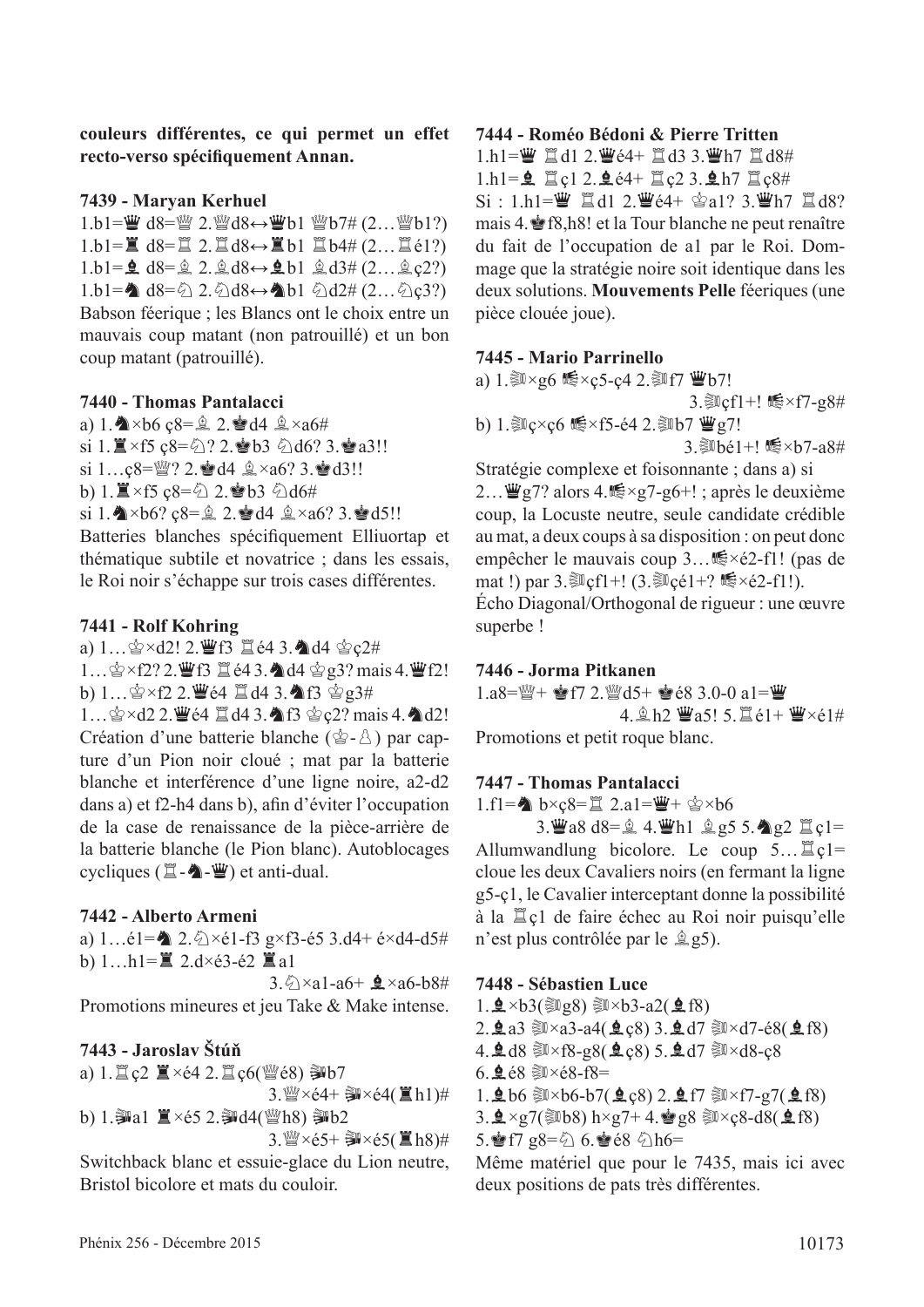#### **7449 - Sébastien Luce**

 $1.f1=\mathbb{Z}$  含h8 2.  $\mathbb{Z}$ f8+ é×f8= $\Diamond$  3.b1=曹  $\Diamond$ ×é6  $4.$  Wh7+  $\&$  ×h7 5.d1=  $\oint$   $\&$  c5 6.  $\oint$  a4  $\&$  ×a4=

Allumwandlung avec une position en comportant que des Pions. L'auteur donne un autre exemple d'Allumwandlung en double maximum, le très célèbre VI :



h=9  $(6+9)$  C+ Maximum, Maximum blanc

1.c1= $\ddot{w}$  a4 2. $\ddot{w}$ c8  $\dot{\otimes}$ h2 3. $\ddot{w}$ h3+  $\dot{\otimes}$ ×h3 4.é1= $\ddot{\bullet}$  $\dot{\mathcal{C}}$ g4 5. $\mathbf{\hat{A}}$ f3  $\dot{\mathcal{C}}$ ×f3 6.d1= $\ddot{\mathbf{I}}$   $\dot{\mathcal{C}}$ e4 7. $\ddot{\mathbf{I}}$ ×d5  $\dot{\mathcal{C}}$ ×d5 8.fl= $\hat{Q}$   $\circledcirc$  c6 9. $\hat{Q}$  b5+  $\circledcirc$  xb5=

#### **7450 - Norbert Geissler**

 $1.\n$ gc2 2.b8= $2.3.\n$ B $1.3.4.\n$  $\times$ a3( $2a1$ ) 5. $d4$  $6.2 \times 63$ (Le) 7.1b3 8.1g5 9.4  $\times a5$ ( $\mathbb{F}g1$ )# 1.a6 2.a7 3.a8= $\ddot{\mathbb{Y}}$  4. $\ddot{\mathbb{Y}} \times$ a3( $\dot{\mathbb{A}}$ d1) 5. $\dot{\mathbb{X}}$ f3 6. $\dot{\mathbb{Y}}$ c2

7.  $\mathscr{L} \times 63$  ( $\mathbb{Z}$ d1) 8.  $\mathbb{Z}$ d49.  $\mathbb{Q} \times b7$  ( $\mathbb{A}$ f1)# Deux types différents d'Allumwandlung, sans  $j$ umeaux :  $k \leq k$   $j \leq k$  et  $j \leq k$   $k \leq n$ .

#### **7451 - George Sphicas**

 $1.f8=\&$  2.d×ç8= $\mathbb{W}$  3. $\mathbb{W}$ f5 4.ç8= $\mathbb{Z}$  5. $\mathbb{Z}$ ç6 6.b8= $\angle$  7. $\angle$ c8 8. $\angle$ d7 9. $\angle$ b7 10.a8= $\angle$ 11.deh7+ T×h7=

Meredith avec cinq Pions blancs sur la septième rangée. Courte série en 11 coups (le plus court Allumwandlung + 1 promotions possible).

#### **7452 - Stephan Dietrich**

 $1.c8=\hat{2}$  2. $\hat{2}$  a6 3. $\hat{2}$  é2 4.d8= $\hat{2}$  5. $\hat{2}$  b6 6. $\hat{2} \times f2$  $7.2 h5 8.68 = 9.2 g6 10.2 c5 11.2 f8 12.2 g7 +$  $2 \times 27#$ 

Trois promotions en Fou, deux pour réaliser des autoblocages, le troisième pour l'échec fnal.

#### **7453 - Evgeni Bourd**

1. @b5 2. gé2 3. gd3 4. gc4 5. gd5 changement de pièce clouante, 6. $\circ$ 65 7. $\circ$ f5 8. $\circ \times$ g5 9.gf5 10. $\circ$ 65 11. $\circ$ d5 12. $\circ$ c4 13. $\circ$ d3 14. 宫é2 15. 宫f1 16. 暨é2 17. 罝 g2 ■ a1# La Dame blanche est clouée et ne peut pas mater par  $\mathcal{W}\in\mathcal{S}$ ,  $\mathcal{W}\in\mathcal{V}$ #. Par ailleurs, le Pion noir empêche

 $\mathbb{Z}$  g2 qui permettrait le mat réflexe  $\mathbb{Z}$  a1. Il faut donc effectuer un avant-plan pour éliminer ce Pion (en maintenant le clouage). Solution limpide.

#### **7454 - Rolf Kohring**

1.  $2c4$  2.  $2e2$  3.  $r$   $f2$ ! (3.  $r$   $f1$ ?) 4. If f6 5.  $r$   $g1$  $6.957.118.129.11210.29511.2h3$ 12.g5 13.g4 14.g3 15.g2 16. 14 17. 1d5  $18$ . b6+  $\frac{W}{2} \times h6 \#$ 

Création d'une cage de mat pour le Roi noir. Jeu subtil du Cavalier qui doit aller en h3 pour, à la fois, laisser jouer le Pion et bloquer la Tour, puis aller vers l'Ouest permettre à la Dame de mater grâce à un échec. Mat modèle.

#### **7455 - George Sphicas**

1.f1= $\triangle$  2.d1= $\angle$  3. $\angle$  ×d5 4. $\angle$  b3 7.é1= $\angle$  8. $\angle$  é3  $9.$  $\leq$  c3 10.é4 11.é3 12.é2 13.é1= $\leq$  14. $\leq$ b1 15.c1= $\hat{Q}$  16. $\hat{Q}$ d2 17. $\hat{Q}$ b2 18.a1= $\hat{Q}$   $\hat{q} \times b3=$ Un proche parent du ss=11, présentant un AUW+2 promotions. Partiellement testé (les 14 derniers coups sont C+ avec Alybadix) : que déclare V.K. ?

#### **7456 - Milomir Babić**

 $1.68 = \tilde{\mathbb{I}} =$ 

 $1.$ e $\times$ c $8$  2.  $\bullet$  b7 3.  $\bullet$  a6 4.  $\bullet$   $\times$ a5 5.  $\bullet$  a4 6.  $\bullet$ a3 7. b2 8.  $C2$  9. and  $C2$  10.  $C \times 62$  11.  $R$   $D$  12.  $C$   $g2$ 13.  $\cdot$   $\times$ h1 14.  $\cdot$   $\times$ h2 15.  $\cdot$   $\times$ g3 16.  $\cdot$   $\times$ g4 17.  $\cdot$   $\times$ h5 18.  $\bullet$  ×h6 19.  $\bullet$  g7 20.  $\bullet$  h8 é8= $\Diamond$ =

Deux promotions mineures ; le Roi noir doit nettoyer le camp blanc pour accéder à h8

#### **7457 - Milomir Babić**

 $1...d8=\hat{2}=$ 

1.  $x \times c$ 7 2.  $x b$  5 3.  $a$  46 4.  $x \times a$ 5 5.  $a$  44 6.  $a$   $a$ 3 7. b2 8.  $Q$  9. and 2 10.  $Q \times 62$  11.  $Q \times 62$  12.  $Q \times 63$ 13. g4 14.  $\bullet$  ×h5 15.  $\bullet$  g4 16.  $\bullet$  h3 17.  $\bullet$  ×h2  $18.\n\text{Q} \times g3\n19.\n\text{Q} \times f4\n20.\n\text{Q} \times g5\n21.\n\text{Q} \times f6\n22.\n\text{Q} \cdot f7$  $23.$   $R = 18$  d8= $R = 12$ 

Deuxième Rex Solus de l'auteur, mais cette foisci avec deux fois la même promotion patante. Longue marche royale pour accéder à f8.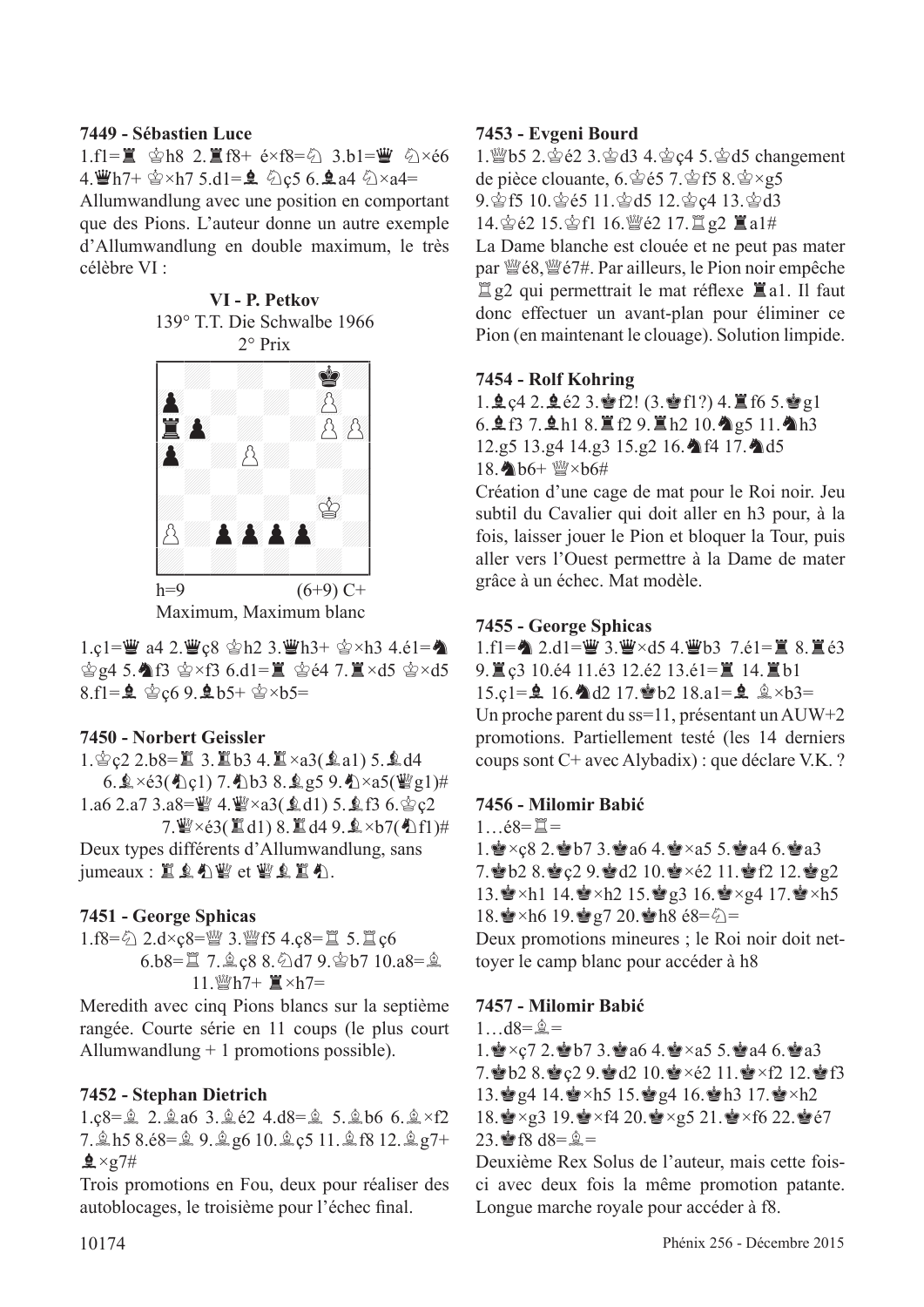**Aidé (h#n : mat aidé en n coups, h=n : pat aidé en n coups)** : les Noirs jouent et aident les Blancs à mater (resp. pater) le Roi noir en n coups. n.1.1.1... signife que n premiers coups noirs différents introduisent chacun une solution, 0.p.1.1... signife que les Blancs, qui commencent, disposent de p premiers coups différents introduisant chacun une solution, etc. Dans un **aidé-inverse (hs#,=n)**, les Noirs aident les Blancs à réaliser un mat inverse : plus précisément, les Blancs commencent et les Noirs les aident à obtenir, après n-1 coups de part et d'autre, une position de s#1. **Aigle** : Sauterelle déviée à 90°. Un Aigle a1, avec un sautoir

en d4, contrôle les cases é3 et ç5.

#### **Alfl** : bondisseur (2,2)

**All-in-Chess** : chaque coup peut être effectué avec une pièce de couleur quelconque, mais la position qui en résulte doit être différente de celle résultant du coup précédent.

**Alphabétiques (Echecs -)** : les coups des deux camps doivent être joués par la pièce qui occupe la case la mieux classée dans l'ordre alphabétique et numérique, c'est-à-dire a1, a2, ..., a8, b1, b2, ..., h7, h8. Dans les Echecs Alphabétiques inversés, les coups des deux camps doivent être joués par la pièce qui occupe la case la moins bien classée dans l'ordre alphabétique et numérique.

**Annan (Southern Chess)** : le déplacement des pièces est orthodoxe, sauf lorsqu'elles se trouvent devant une pièce de leur camp, auquel cas elles ne jouent que comme cette pièce. «Devant» signife immédiatement au-dessus pour une pièce blanche, immédiatement au-dessous pour une pièce noire.

**Anti-Circé** : lors d'une prise, la pièce prenante (Rois inclus) renaît après la prise selon les modalités Circé ; la pièce capturée disparait. La renaissance étant obligatoire, un coup capturant n'est donc possible que si la case de retour est libre. Une pièce déjà sur la case de retour peut effectuer un coup capturant ; une pièce peut capturer une pièce située sur la case de retour ; une promotion avec prise est possible si la case de retour est libre, celle-ci étant tributaire de la figure choisie. En **Anti-Circé Cheylan** (type par défaut), une pièce ne peut pas capturer lorsque cases de prise et de retour sont confondues (contrairement à l'**Anti-Circé Calvet**).

**Anticircé couscous** : Lorsqu'une pièce capture (Roi y compris), elle doit revenir sur la case de renaissance de la pièce capturée (déterminée selon les modalités Circé) : si celle-ci est occupée, la capture est interdite. Les Pions capturant sur leur rangée de promotion se promeuvent avant de renaître. Sauf indication contraire, les captures sur case de renaissance sont interdites.

**Anti-Circé diagramme** : Lorsqu'une pièce capture (Roi y compris), elle doit revenir sur sa case de renaissance (la case qu'elle occupait dans la position du diagramme) : si celle-ci est occupée, la capture est interdite. Les Pions capturant sur leur rangée de promotion se promeuvent avant de renaître. Sauf indication contraire, les captures sur case de renaissance sont interdites.

**Anti Take & Make** : Lorsqu'une pièce est capturée (Roi excepté), elle doit rejouer sans capturer à partir de sa case de capture. La capture est impossible si la pièce capturée ne peut pas renaître.

**Anti-mat** : l'anti-Roi se déplace et prend comme un Roi ordinaire, mais doit toujours être sous le coup d'un échec. Un Anti-Roi ne pouvant plus se mettre en échec est dit anti-mat. **Back-to-Back** : Quand une pièce blanche se trouve juste au-dessus d'une pièce noire, elles échangent leur marche.

**Bondisseur** : pièce effectuant un bond entre sa case de départ et sa case d'arrivée (vide ou occupée par une pièce adverse qu'il capture alors), ces deux cases étant les seules à être prises en considération dans le mouvement du Bondisseur. Un Bondisseur peut ainsi être défni à l'aide d'un couple d'entiers (m,n) qui repère les coordonnées de la case d'arrivée par rapport à la case de départ.

**Caméléon (Echecs -)** : après avoir joué, toute pièce (Rois et Pions exceptés) se transforme selon le schéma D→C→F→T→D→....

**Cao :** se déplace comme un Cavalier, mais prend, en sautant d'un pas au-delà du sautoir, sur les lignes du Noctambule. **Chameau** : bondisseur (1,3).

**Chess 960** : voir défnition phénix 238/9531.

**Circé** : voir défnition phénix 252/10018

**Circé Couscous** : Circé Coucou où le camp qui capture un Pion avec une fgure choisit librement sa promotion.

**Circé-Echange** : voir défnition phénix 252/10018

**Circé Inversé** : lors d'une capture, la pièce capturée renaît sur la case symétrique de la case de renaissance Circé par rapport à l'axe situé entre la colonne d et la colonne é.

**Circé Martien** : pour effectuer une capture, la pièce qui prend, Roi y compris, retourne d'abord sur sa case initiale, selon les modalités Circé, puis effectue la prise à partir de cette case. La pièce capturée disparait.

**Circé Parrain** : lors d'une capture, la pièce prise renaît, quand c'est possible, immédiatement après qu'une autre pièce (le parrain) ait joué, et en effectuant, à partir de la case de prise, un trajet équipollent à celui de cette autre pièce. En cas de roque, est prise en compte la combinaison des mouvements du Roi et de la Tour. Un Pion peut renaître sur n'importe quelle case de l'échiquier (y compris sa première rangée d'où il avance alors d'une case) et se promeut s'il renaît sur sa huitième rangée.

**Elan** : Sauterelle à marche déviée qui effectue un «virage» de 45° au-dessus de son sautoir, sa case d'arrivée étant contigüe au sautoir.

**Elliuortap** : toute pièce «patrouillée» ne peut pas capturer (une pièce est «patrouillée» lorsqu'elle est sous le contrôle d'une pièce de son propre camp).

**Fers** : bondisseur-(1,1).

**Fou-Lion** : Lion jouant sur les lignes du Fou.

**Fou-Sauterelle** : Sauterelle jouant sur les lignes du Fou.

**Glasgow (Echecs de -)** : la promotion des Pions ne s'effectue plus sur leur 8° rangée, mais sur leur 7°.

**Gnou** : association du Cavalier et du Chameau.

**Grille (Echiquier - )** : échiquier divisé en 16 carrés de 4 cases. Toute pièce, en jouant, doit traverser au moins une des lignes de cet échiquier.

**Imitator** : voir défnition phénix 252/10019

**Inverse (s#n : mat inverse en n coups, s=n : pat inverse en n coups)** : les Blancs jouent et forcent les Noirs à mater (resp. pater) le Roi blanc en n coups.